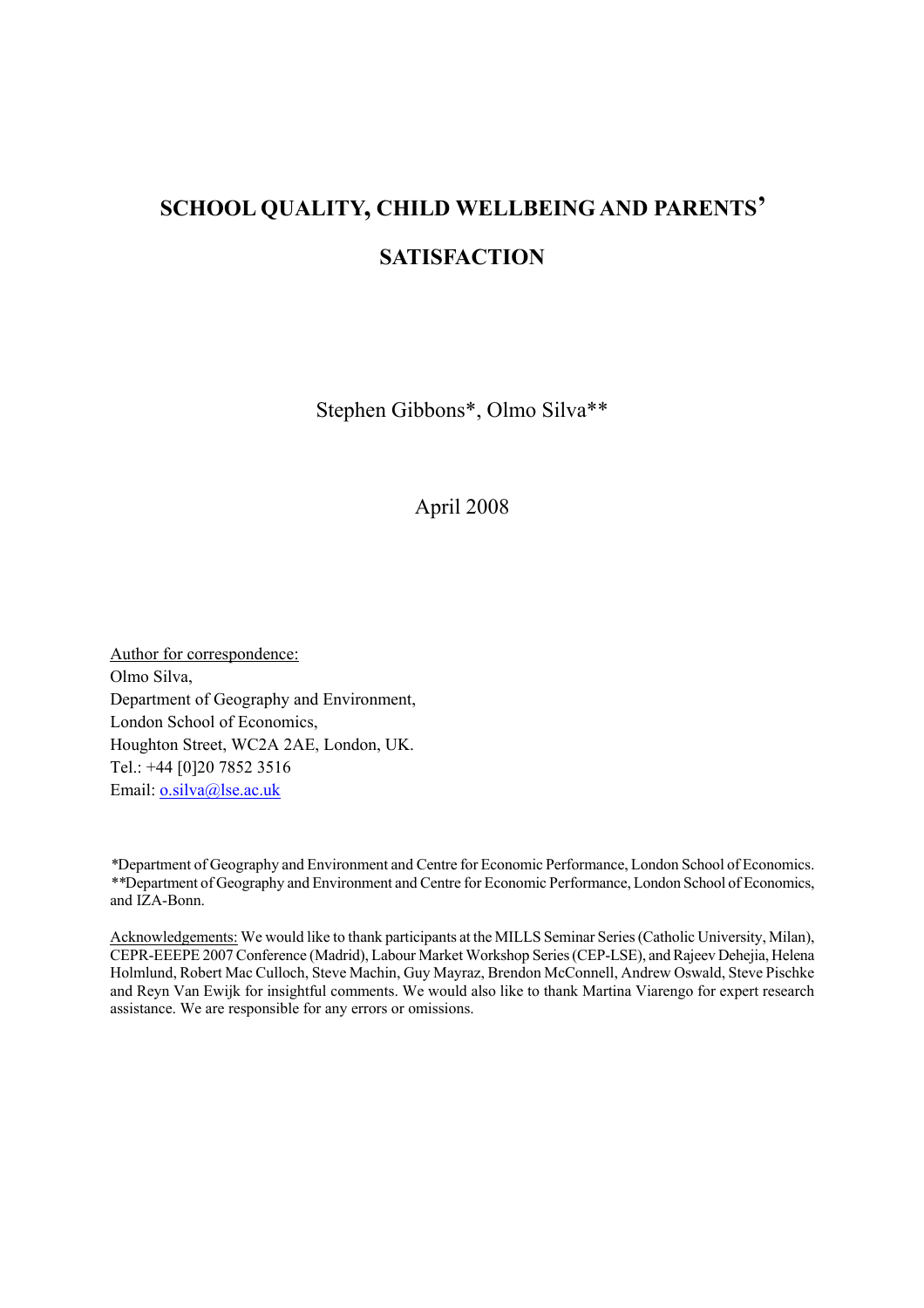#### Abstract

Researchers in economics of education usually assume that parents choose schools for their high academic performance, with some support from revealed preference evidence based on local house prices. However, anecdotal evidence and common sense suggest that school quality is not one-dimensional and that parents and children are concerned about other school factors related to pupil wellbeing. In this paper we consider whether parental notions of school quality are based on academic standards, and whether these notions are aligned with the wellbeing of the children. To do so, we use direct information on stated perceptions in the Longitudinal Survey of Young People in England (LSYPE) matched to UK administrative records on pupil achievements. Our results suggest that test score based measures of school quality tend to dominate parents' perceptions of educational excellence. However, school quality along this dimension is not strongly associated with pupil happiness and enjoyment of the learning environment.

Keywords: School Quality; Wellbeing, Happiness and Satisfaction; Subjective Measures. JEL Classifications: I20, H75; Z0.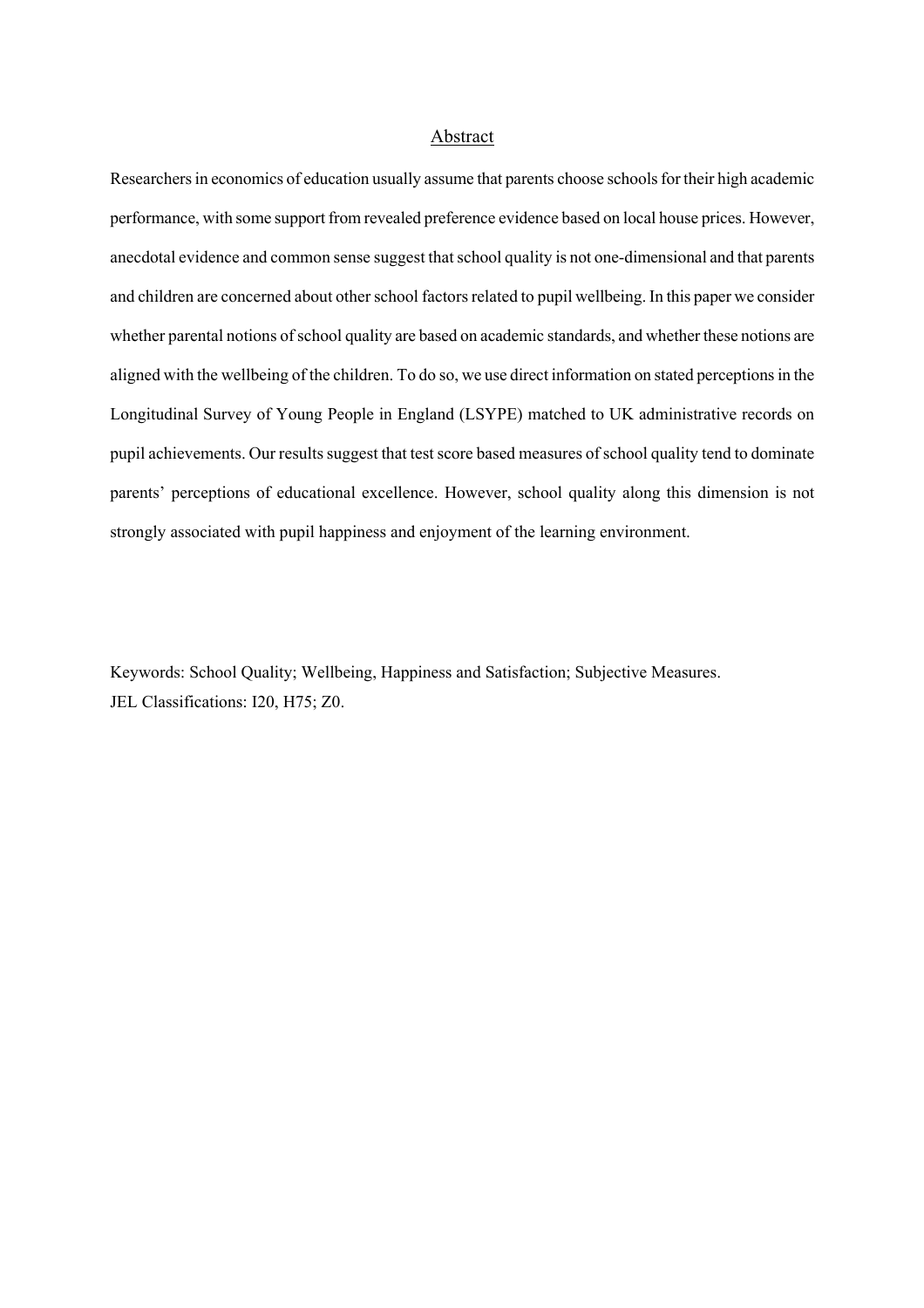#### **1. Introduction**

 $\overline{a}$ 

People undoubtedly believe that schooling offers a highway to a brighter future, and abundant research evidence shows that more education is, indeed, closely linked to future success in the labour market (Heckman, 2000), better physical and mental health (Chevalier and Feinstein, 2006, Grossman 2005, Blanchflower and Oswald, 2004), and other 'positive' adult-life outcomes. However, choosing a school that will benefit a child is a complex and daunting task, and parents and children often put considerable effort into this process. But what is it that parents and children value in schools, and how do parents weigh the benefits of academic excellence alongside other aspects of their child's wellbeing when judging school quality?

Economists and other researchers have usually assumed (for reasons of simplicity or lack of alternatives) that schools are chosen on the basis of average test-score outcomes. This emphasis is tied in with the close attention paid to schools' academic performance in government and the media, the idea being that readily available standardized information about school performance facilitates choice and school accountability. However, the simplifying assumption that academic output in a narrow range of subjects provides a sufficient statistic for school 'quality' is clearly open to question. In fact, there may be wider learning objectives and aspects of social, emotional and physical development that are at least as important as achievement in 'high stakes' tests in determining future life chances. Moreover, whilst it is true that academic outcomes rank highly in survey responses on parents' reasons for choosing a school, these surveys also reveal that many other factors play an important role, particularly the child's wishes and potential wellbeing at school (e.g Coldron and Boulton 1991, 1996; and Flatley et al 2001)<sup>1</sup>.

Recently, broader considerations of pupil wellbeing have begun to take hold in the policy debate in England through the 'Every Child Matters' (ECM) initiative, which seeks to address child happiness and

<sup>&</sup>lt;sup>1</sup>For example, *The Observer* newspaper, June 11 2006 reports: "Margaret Morrissey, of the National Confederation of Parent Teacher Associations, said: 'I once carried out a poll (…) of 1,000 parents and asked them what were the most important things to them in terms of their children's schools. The first thing was to be happy, the second was to be safe.' She reached number seven before grades became a priority."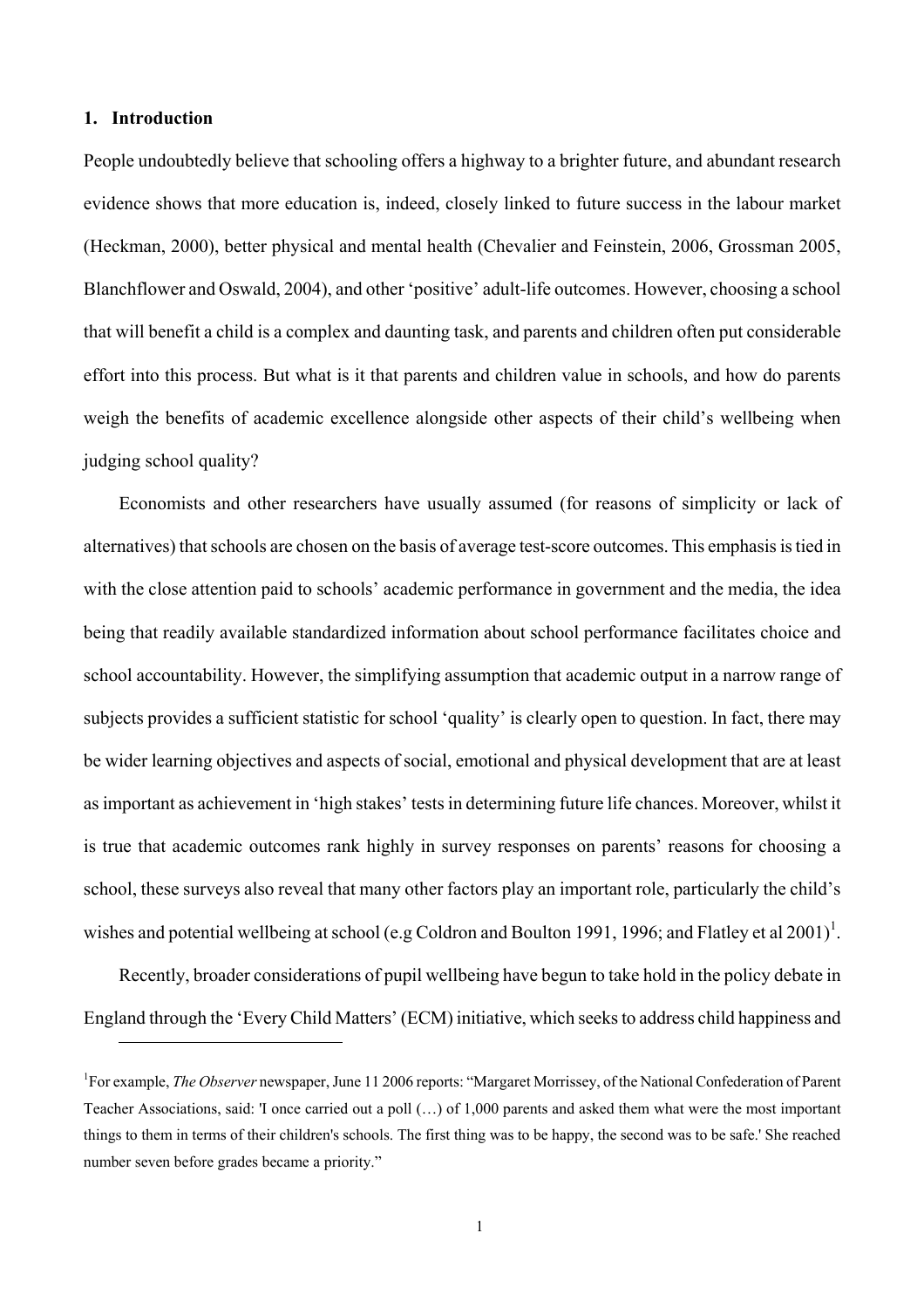fulfilment more broadly. Issues of pupil wellbeing, health and safety at school also feature in the US policy debate, for example in the 'No Child Left Behind' agenda (The White House, 2008) and in the Democratic presidential candidates' manifestos (see Clinton, 2008; and Obama, 2008). In England, this agenda has driven important changes in educational services in order to support five key outcomes for children and young people identified by the ECM initiative, namely to "be healthy", to "stay safe", to "enjoy and achieve", to "make a positive contribution" and to "achieve economic wellbeing" (see DCSF, 2004). The question then arises as to whether these kinds of objectives can be met in the current school context, where policy makers and parents tend to evaluate schools' excellence solely on the basis of academic achievement and pupils' test scores. While most research suggests that parents value school performance and effectiveness, this same research is silent about whether this is mirrored in higher levels of pupil enjoyment of their learning environment.

With these issues in mind, in this paper we examine children's attitudes towards their school along three dimensions: general happiness, relationships with teachers and intellectual stimulation. In parallel, we consider parents' judgement of overall school quality, and their views on teachers' relationships with their child and the progress that their child is making at school. Our main goal is to consider two related research questions, that is: a) To what extent are attitudes and experiences, amongst pupils and their parents, linked to standard test-score based measures of academic performance? b) To what extent are parents' perceptions of school quality linked to their children's happiness and enjoyment of school?

To answer these questions we make use of a unique large-scale survey of England's secondary school pupils, i.e. the Longitudinal Survey of Young People in England (LSYPE), which contains a very rich set of attitudinal responses and pupil background characteristics, and which we have matched to administrative records on pupil attainments and school average test scores. Our results suggest that academic achievement, as measured by school-mean test scores, tends to dominate other school characteristics in terms of parental perceptions of educational excellence. However, school quality along these dimensions is not associated with higher pupil wellbeing and enjoyment of the learning environment. Moreover, pupils' and parents' views do not seem to follow similar patterns in terms of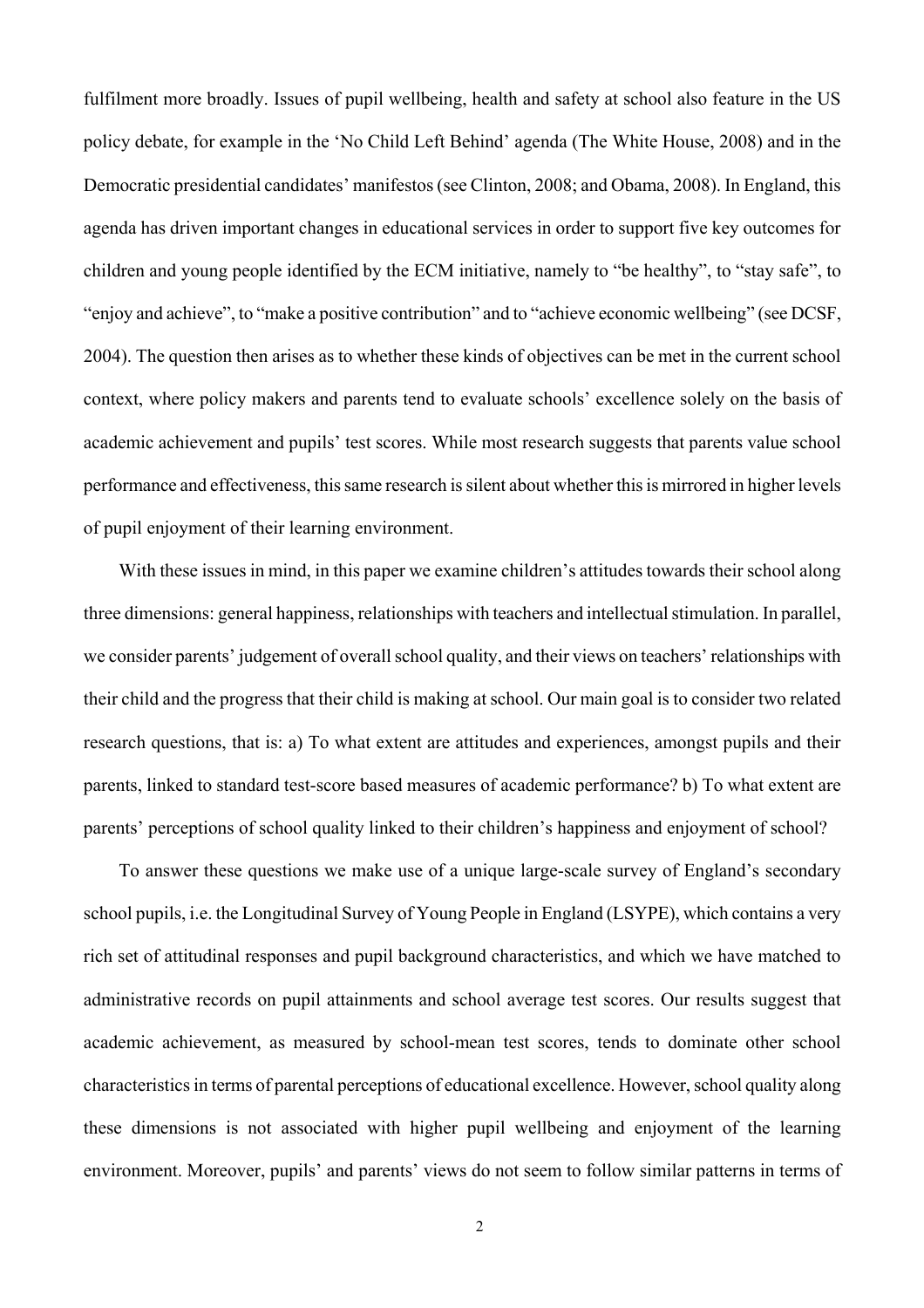their association with observable school characteristics more generally. In contrast, parents' and children's views of schools and teachers are strongly related to child and family characteristics that predate the time they entered the school, and follow similar patterns in this respect. To further substantiate our arguments, and for comparison with the existing 'hedonics' literature that measures revealed preferences for school 'quality' through housing prices, we also link self-reported measures of school enjoyment and satisfaction to house prices prevailing in school catchment areas, and study whether these measures are capitalized into house prices. Lastly, we look into the role that school choice plays in shaping parent and pupil expressions of satisfaction and wellbeing.

The remainder of this paper is organised as follows. Section 2 discusses some related literature while Section 3 describes our data and the information it contains on pupils' enjoyment of their school and parental satisfaction with it. Next, Section 4 presents our main findings. Finally, Section 5 concludes.

#### **2. Some Related Literature**

Researchers in education and the sociology of education have often used survey responses (usually from fairly small surveys) to elicit parental preferences for schools, but analysis of directly observable or stated ratings for school 'quality' remains a relatively unexplored field in economics. In fact, most research in this field has addressed this question using a revealed preference approach and has looked for evidence of preferences for school 'quality' revealed through the capitalisation of school characteristics into local housing prices – i.e. the 'hedonic' valuation method. A fairly extensive international literature has considered whether house prices respond to schools' academic performance, usually measured in terms of average pupil test scores and a survey of recent examples of the hedonic approach is given by Gibbons and Machin (2007), who report a consensus estimate of around 3-4% house price premium for one standard deviation increase in average test scores. Bayer et al. (2007) offer a structural modification based on discrete housing choices that provides a correction to the hedonic framework when preferences are heterogeneous, to come to similar conclusions. However, with only few exceptions (e.g. Clapp et al. 2007, and Brasington and Haurin, 2006), the bulk of this research has focused on the effects of school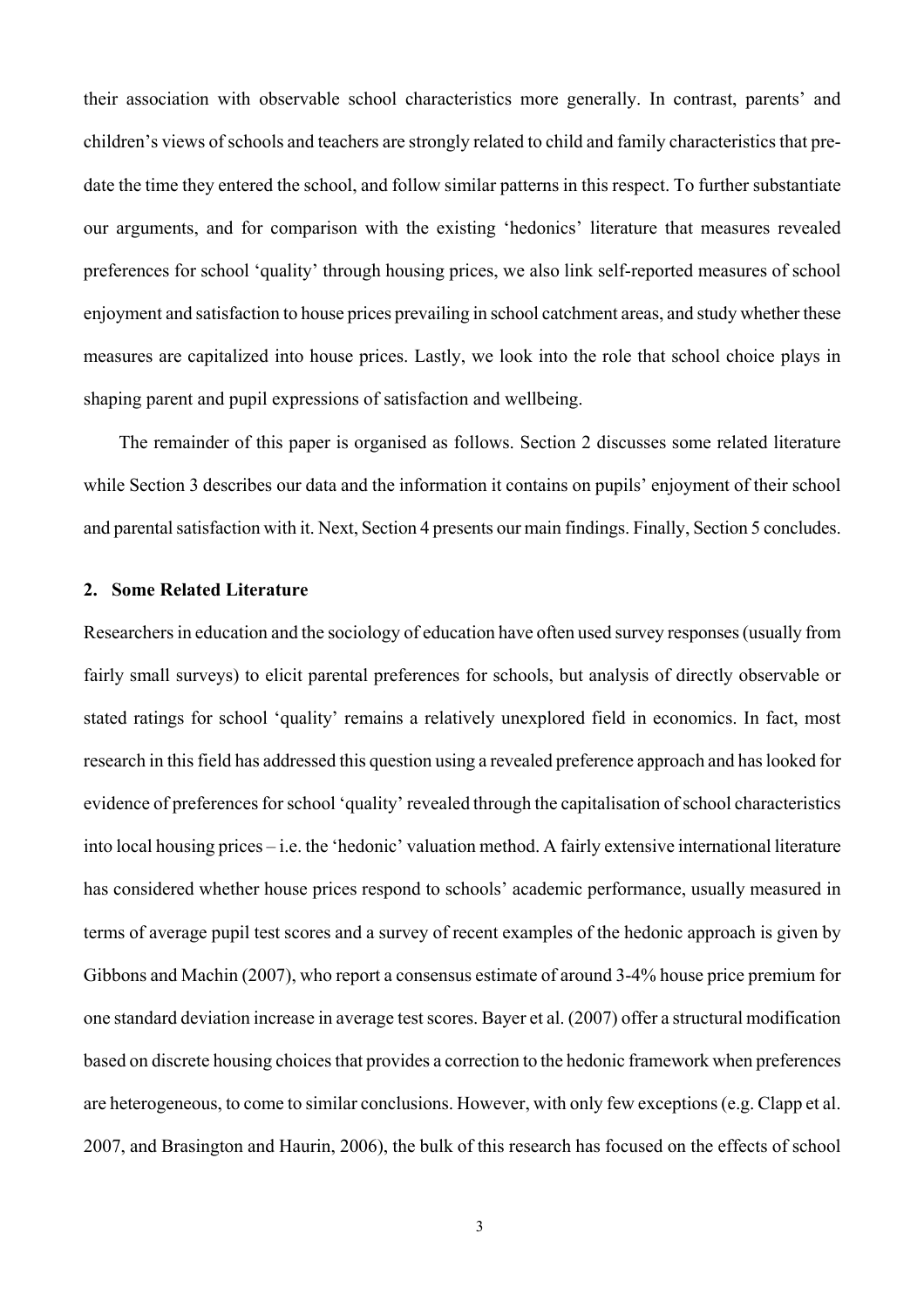average test-scores, thus partly by-passing the questions set out at the beginning of this research, namely what is school 'quality', what aspects of school 'quality' do parents value, and does school 'quality' simply boil down to average test-scores?

Modelling discrete housing choices (residential location) offers an alternative to the hedonic framework discussed here above (Barrow, 2002). However, analysis of discrete schooling and teacher choices offers a more direct alternative to describe parental preferences for school attributes, and has been taken up by two recent papers. Hastings et al. (2005) use parental ranking of preferences for schools expressed in the US Mecklenburg County choice program to document that parents value schools that are close to home and schools with high average value test-scores, and that this second link is more pronounced for students with better-off family backgrounds (higher previous test scores and income). In a similar vein, Jacobs and Lefgren (2007) use parental requests for specific teachers to show that parents strongly prefer primary school teachers that are good at promoting student satisfaction, while they place relatively less value on a teacher's ability to raise standardized tests-scores. Finally, another way of analysing choices and preferences over schools is offered by Rothstein (2006) who notes that there will be greater sorting and stratification in schools when parents value peer group composition, rather than teaching effectiveness or other aspects of school 'quality' (under assumptions of 'single crossing' in preferences). His results indicate that parents do *not* value school effectiveness, but seem to exercise choice on the basis of schools' pupil composition.

Is it worth noting here that while economists in the field of education have focussed on *objective* test-based measures of school 'quality' and on preferences revealed by exercised choice, researchers in other fields have made more widespread use of self-reported assessments of quality and statements of wellbeing and preference. This difference is based partly on lack of alternative data in the economics of education, and partly because of a pervasive distrust of *subjective* judgements or stated measures of preference. This is understandable, and the validity of subjective measures has been scrutinized by economists with mixed results (see Bertrand and Mullainathan, 2001; and Krueger and Schakde, 2007). However, distrust might be partly misplaced and over-played in cases such as emotional wellbeing,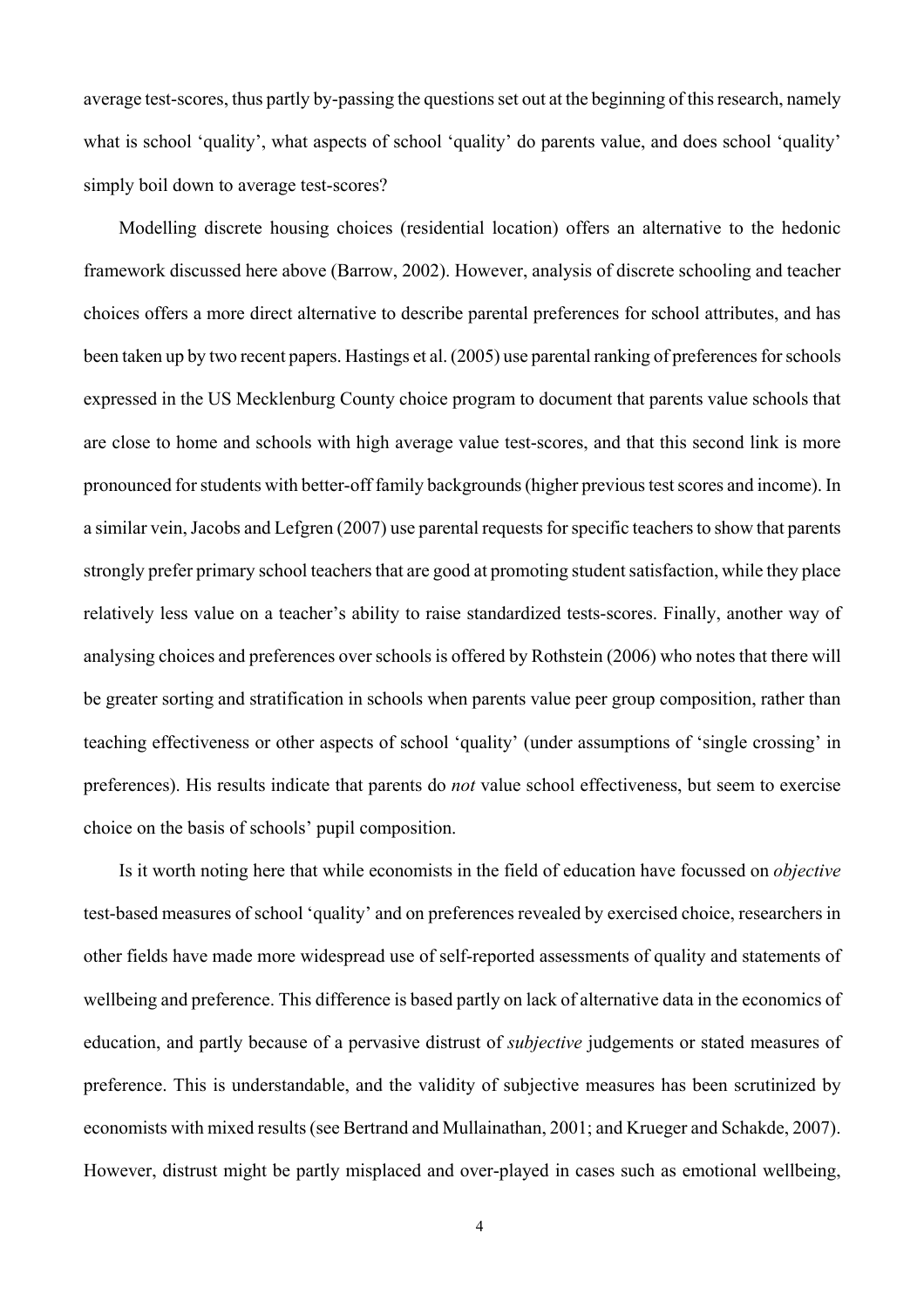happiness, satisfaction with relationships, which are inherently subjective and unobservable to anyone apart from the individual experiencing them. In fact, other branches of economics have made much greater use of subjective statements of well being. For example, health economics researchers have studied the link between objective and self-reported measures of health status, as well as satisfaction with medical infrastructures (e.g. Baker et al., 2004), and linked these to general practioners' effectiveness.

More importantly, a growing literature has analyzed the determinants of individuals' happiness and wellbeing (see Layard, 2006 for an extensive review). Work in this field has studied numerous aspects of happiness including general trends over time (Blanchflower and Oswald, 2004), international comparisons (Alesina et al. 2004), and dissatisfaction with specific life dimensions (Van Praag et al. 2003). Others have studied specific contributory factors, such as labour market outcomes and income (Clark and Oswald 1994, 1996; Winkelmann and Winkelmann, 1998; Frijters et. al 2004a, 2004b; Ferreri-Carbonell, 2005; and Luttmer, 2005), education (Hartoog and Oosterbeek, 1998), smoking (Gruber and Mullainathan, 2002), religion (Dehejia et al., 2007), generosity (Konow and Early, 2008) and disability (Oswald and Powdthavee, 2008). Macroeconomic and institutional influences have also been analysed (Di Tella el al., 2001; and Frey and Stutzer, 2002). However, despite this wide ranging investigation and evidently growing interest in the topic, little has been said about the happiness and wellbeing of young students and their parents. We believe our paper provides a novel and interesting contribution to this stream of research by focussing on the correlates of pupils' wellbeing and parental satisfaction in relation to their school 'quality'. At present, this is a largely unexplored field.

#### **3. Data and Methods**

#### *3.1. The data*

The main data source for our analysis is the first wave of the Longitudinal Survey of Young People in England (LSYPE), which was administered to about 15,500 14-year-old (Year 9) pupils in about 600 secondary schools in England. Although young people are the primary focus of the LSYPE, the study also sought interviews with pupils' parents or carers in order to gather information on family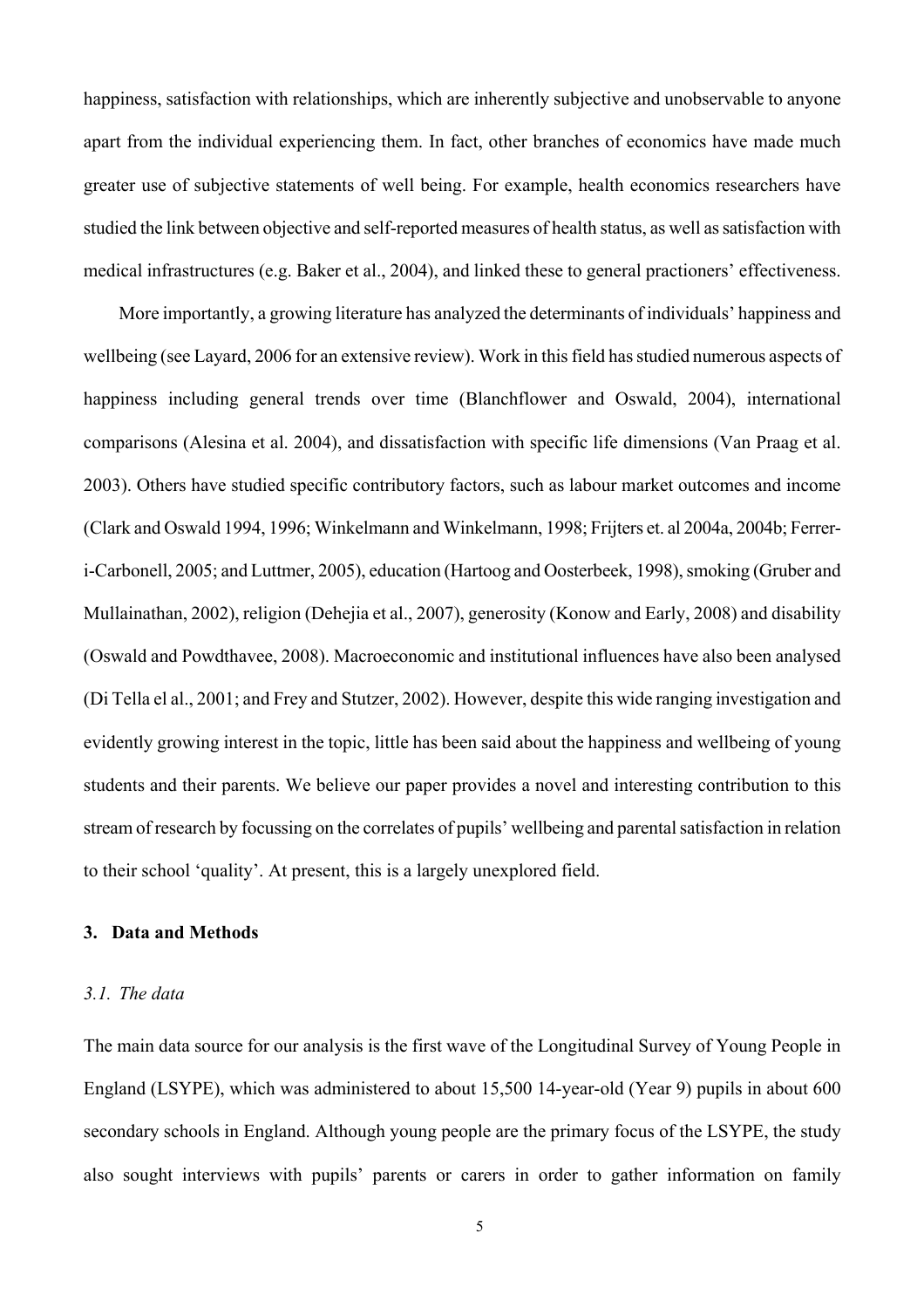background. The LSYPE used a two-stage sampling framework that over-samples disadvantaged schools and then over-samples ethnic minorities within schools, giving on average 32 out of around 200 pupils per school. The sample is therefore not fully representative. Interviews were carried out January-February 2004, a few months before the 'Key Stage 3' standard tests in May of Year 9.

The pupil and main parent questionnaires in the LSYPE collect information on a rich set of pupil characteristics and family background characteristics. These include household composition, current and past family arrangements, and employment history and educational qualifications of the adults in the family. There are diverse questions about the emotional relationship between parents and children, leisure-time activities, and pupils' relationships with friends. Most importantly for our purpose, the survey includes an extensive set of questions regarding school enjoyment, bullying and school risk factors, satisfaction and general attitudes towards education. These questions were set in face-to-face interviews, or as part of a computer-based self-completion questionnaire. The responses to these questions are the focus of our analysis and will be described in great details in the next section.

Additionally, we match the LSYPE to various administrative data sets on school and pupil characteristics that are centrally collected and managed by the Department for Children, Schools and Families (DCSF). Since 1996, the National Pupil Database (NPD) holds information on each pupil's assessment record in standard national tests throughout their school career. Compulsory education in England is organised into five stages referred to as Key Stages. In the primary phase, pupils usually enter school at age 4-5 in the Foundation Stage and then move on to KS1, spanning ages 5-6 and 6-7. At age 7-8 pupils move to KS2, sometimes – but not usually – with a change of school. At the end of KS2, when pupils are 10-11, children leave the primary phase and go on to secondary school where they progress through KS3 to age 14. At the end of each Key Stage, prior to age-16, pupils are assessed on the basis of standard national tests. At age 16, at the end of the compulsory schooling, pupils sit GCSEs (academic) and/or NVQ (vocational) tests in a range of subjects.

From NPD, we extract KS2 and KS3 information on the mean test points in Maths, Science and English for the pupils in our sample, taking their KS3 in secondary school in 2004 and KS2 in primary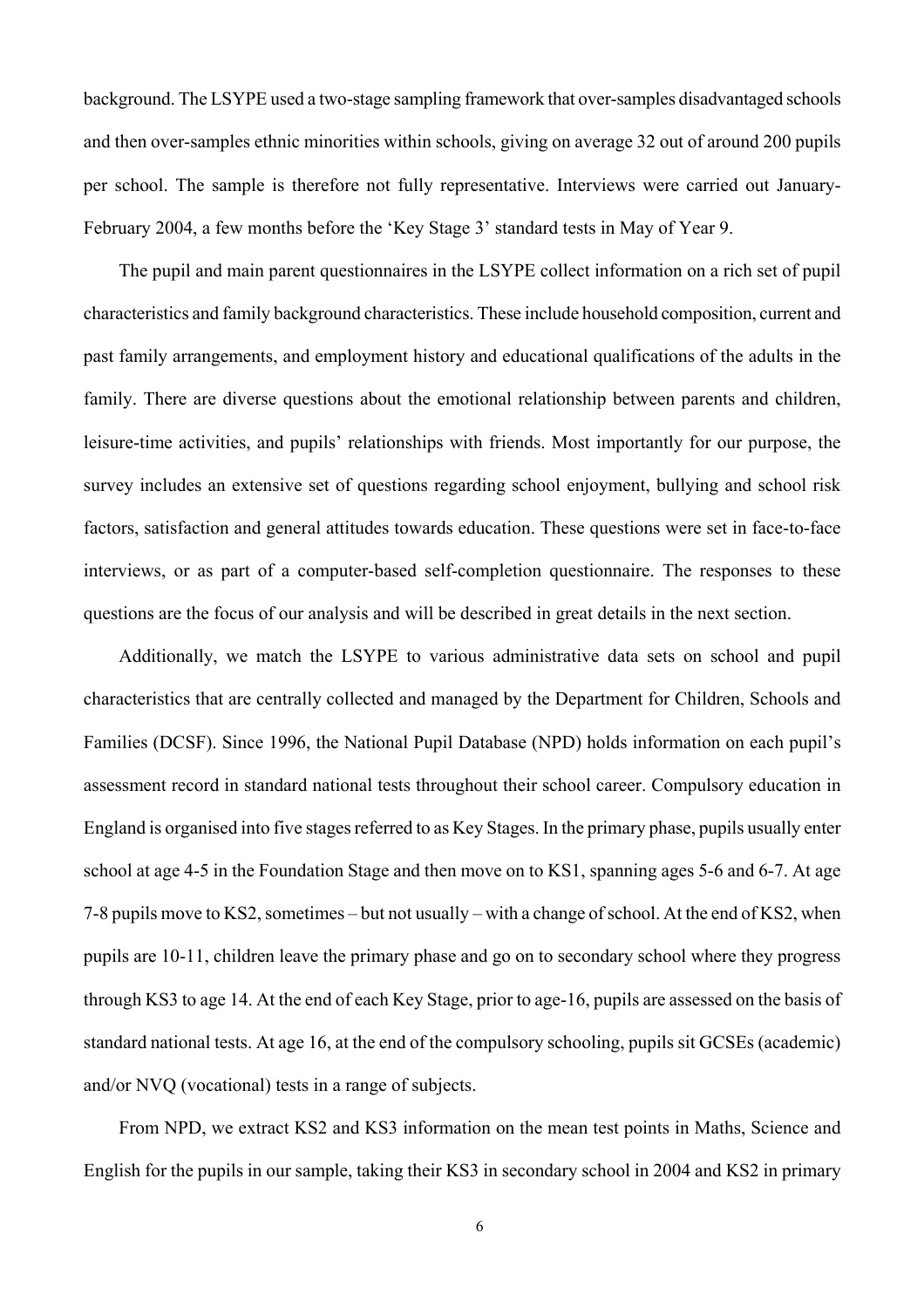school in 2001. From this we create a measure of pupil value-added progress during secondary school by subtracting KS2 test scores from KS3 current test scores. We also construct measures of average school test scores using the population of pupils in various cohorts in the NPD, and measures of school effectiveness based on average KS2 to KS3 value-added. In the main analysis, average school level testscores and value-added were constructed by aggregating achievement of all pupils in the LSYPE' participants' cohort (age 14 in 2004 and age 11 in 2001), and excluding the LSYPE respondents' own score. We also made use of older cohorts (e.g. KS3 in 2002 and 2003) in some sensitivity checks.

Additional information is joined in at school level, including institutional characteristics, school ethnic composition and size, numbers of teachers, and proportion of pupils eligible for Free School Meals (FSM). Finally, using school postcode identifiers, we are able to merge to our data several socioeconomic characteristics of the geographical location of each school (from the 2001 Census of Great Britain). Appendix Table A1 presents and describes the set of characteristics that we include in our main analysis.

As for the housing market analysis, we use housing transactions data from the Government Land Registry and construct mean house prices in the locality of the schools represented in the LSYPE. School 'zoning' is only implicit in England, so there are rarely explicitly defined attendance zones. However, priority is given to students living close to the school when schools are oversubscribed. Thus, we rely on home-school travel patterns of pupils derived from pupil home postcodes to delineate *de facto* catchment areas, and work out which housing transactions postcodes fall into the catchment area of each school. More details about this procedure can be found in Appendix 2, and Gibbons et al. (2007a) and (2007b).

#### *3.2. Subjective measures of wellbeing and satisfaction*

The LSYPE contains a large number of questions regarding pupils' and parents' subjective perceptions of their school. We chose questions that relate to salient dimensions of the learning environment that are, at least in part, aligned with the goals of enjoyment, achievement and wellbeing set out in the 'Every Child Matters' agenda (referred to in the Introduction). For the child, we consider the following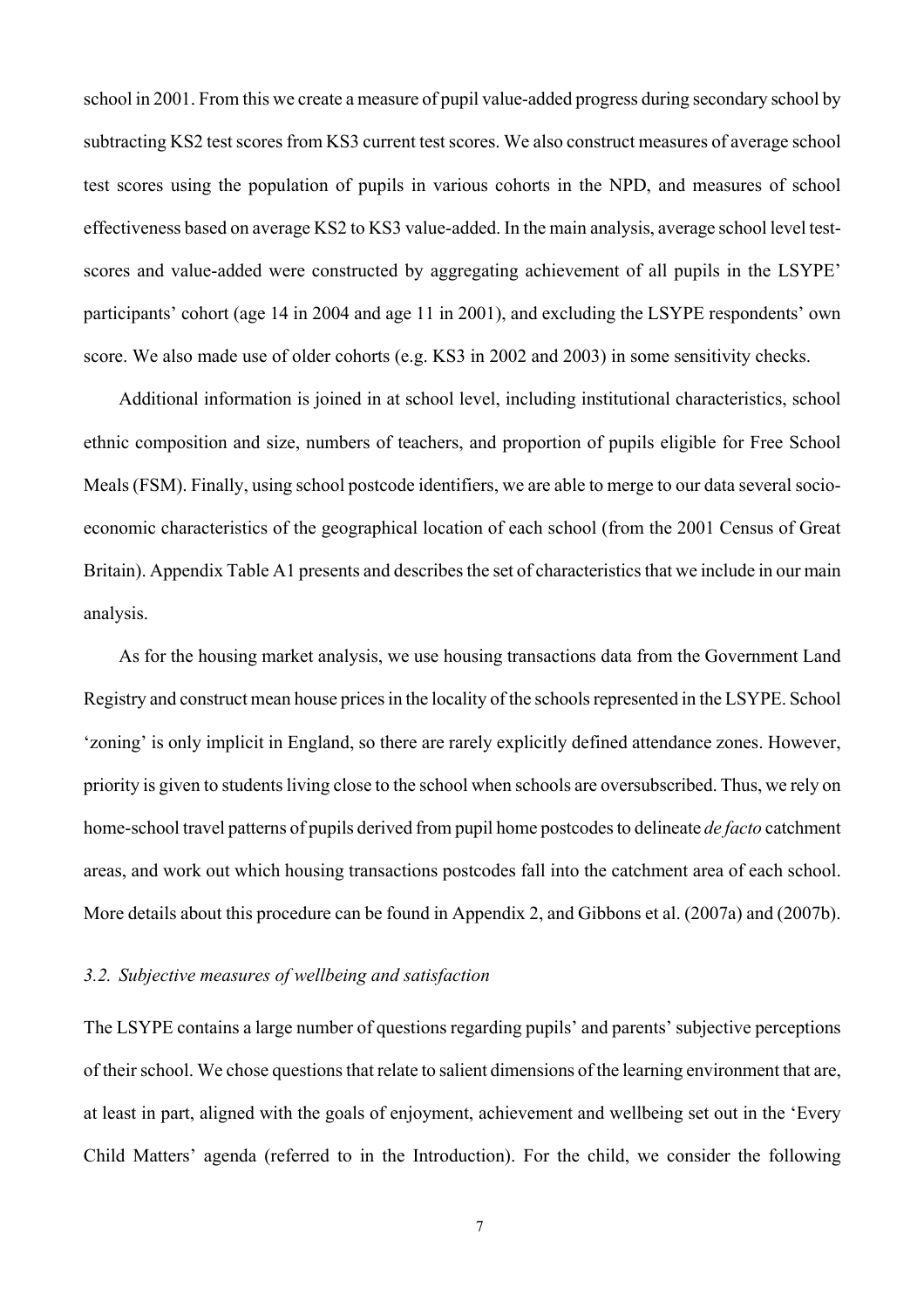dimensions: 1) Happiness at school; 2) Relationships with teachers; and 3) Intellectual stimulation. For the parent we consider overall rating of school quality, plus some dimensions that are comparable in style to aspects 2) and 3) of children's perceptions, namely: teachers' interest in the child and child progress at school.

Starting with the pupils, we build the following three binary indicators derived from a computerbased self-completion questionnaire covering the young person's attitudes to school. First, we construct a dummy (0-1) variable indicating whether the pupils is 'unhappy at school'. Pupils were asked to 'tick' their level of disagreement or agreement with the statement "I am happy when I am at school" on a four point scale. About 29% of children strongly agreed with this statement, 59% simply agreed, 9% disagreed and 3% strongly disagreed. We classify pupils in these last two categories as 'unhappy at school'. Following a similar approach, we create a binary indicator for whether a pupil gets 'bored in the lessons' and a binary indicator for whether the pupil 'dislikes teachers'. Full details about the original questions in the LSYPE and the way we recoded them are provided in Appendix 1. It is important to emphasize that when we used the original multi-valued variables provided in the survey and treated these as ordered variables (e.g. using ordered-probit regressions), we came to identical conclusions. However, binary outcomes 'capture' most of the empirical action and are more straightforward to present and interpret.

Next, we construct the following three binary outcomes for the parents. These are based on a faceto-face interview covering main parent's attitudes to their child's school and their involvement in education. First, we code a dummy (0-1) variable capturing whether the parent thinks the school is of good quality or not. We obtained this by rearranging the five possible answers to a question asking parents to rate the overall school quality. About 40% rated the school 'very good', 47% answered 'good', 9% 'neither good nor bad', 3% 'bad' and 1% 'very bad'. We classify parents in these last three categories as giving a 'low school quality rating'. Using a similar approach, we also construct a binary indicator that the parent is 'not satisfied with progress' of their child at school and a binary indicator that the parent is not satisfied with the interest teachers show in their child ('teachers not interested').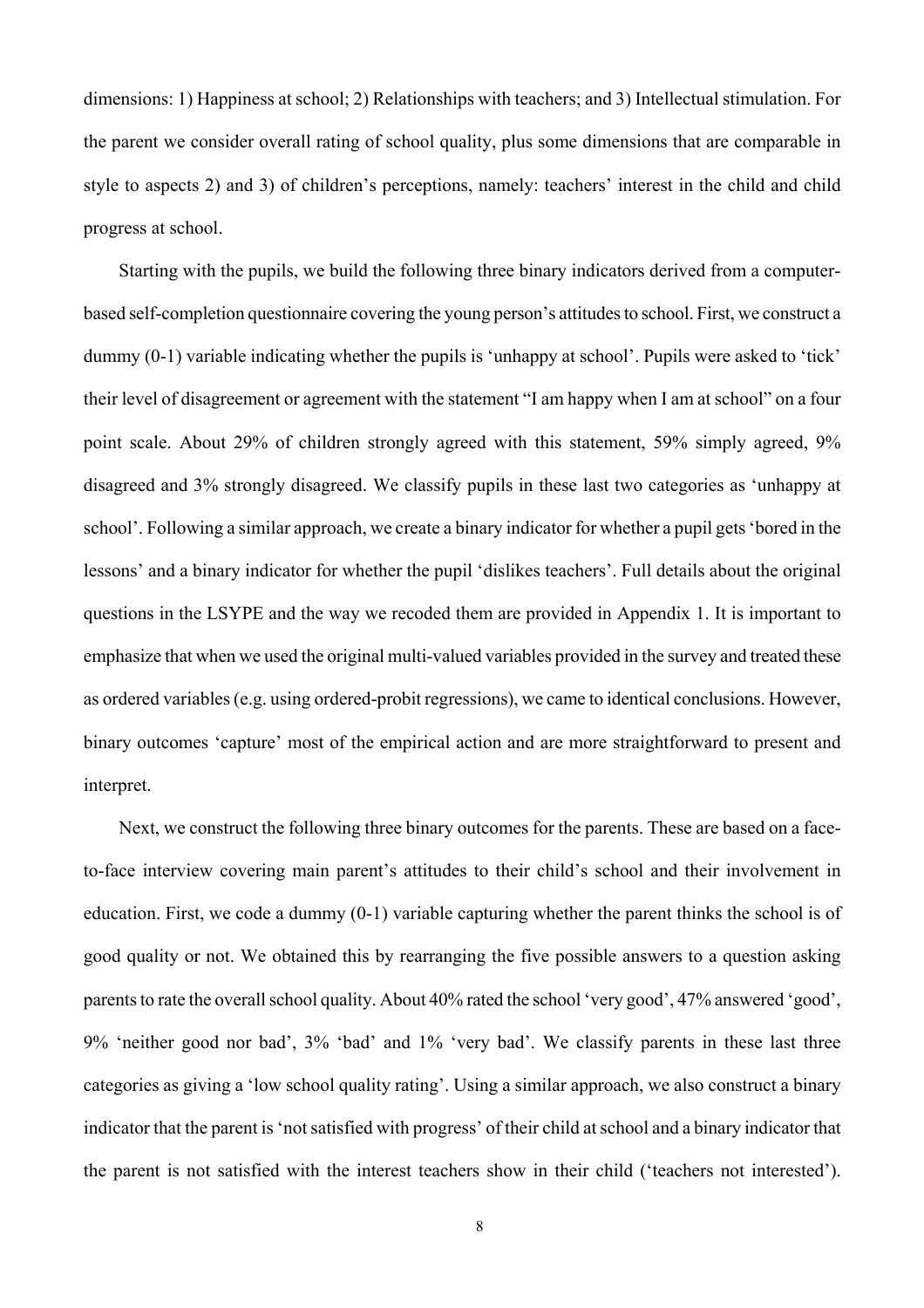Appendix 1 reports full details about the original questions in LSYPE and they way these were recoded. Once more, we emphasize that our findings are unaffected if we use the original multi-valued information collected in LSYPE. Also note that we have coded these binary variables to represent dissatisfaction, unhappiness and unease with the school environment, but the results can easily be interpreted in terms of happiness and satisfaction by switching the sign of the relations presented in the regression analysis carried out in Section 3.

The questions from the parent and pupil questionnaires discussed here were chosen to relate best to the dimensions of happiness/school quality, teacher relations and intellectual stimulation/progress set out above. However, many alternatives could be chosen to represent any of these issues. For example, we could have used pupil agreement with the statement "on the whole I like being in school", to represent child happiness, and agreement with the statement "my teachers praise me when I do my school work", to represent relationships with teachers. In practice, it does not make much difference which of these many comparable measures we use when it comes to interpreting our main findings.

Before moving to a discussion of our empirical strategy, two important questions are worth asking: how much should we trust subjective measures of wellbeing and school satisfaction, and what do they really measure? Economists tend to be sceptical about the validity of subjective survey responses, and some scientific work partly backs this lack of trust (Bertrand and Mullainathan, 2001), although other recent evidence is more encouraging (Krueger and Schakde, 2007). Ample psychological evidence, cited for example in Frey and Stutzer (2002), Alesina et al. (2004) and Blanchflower and Oswald (2004), confirms that self-reported measures of happiness and satisfaction are valid and reliable. Subjective wellbeing data pass a variety of (what psychologists call) validation exercises. Happiness and satisfaction responses are correlated with a person's recall of negative events, assessment of a person's wellbeing by friends and family members, heart rate, blood pressure, digestive disorders and electroencephalogram measures of brain activity.

Note also that the measures we use here are not subjective assessments about wellbeing and satisfaction *in general*, rather specific questions on perceptions about school quality and enjoyment. The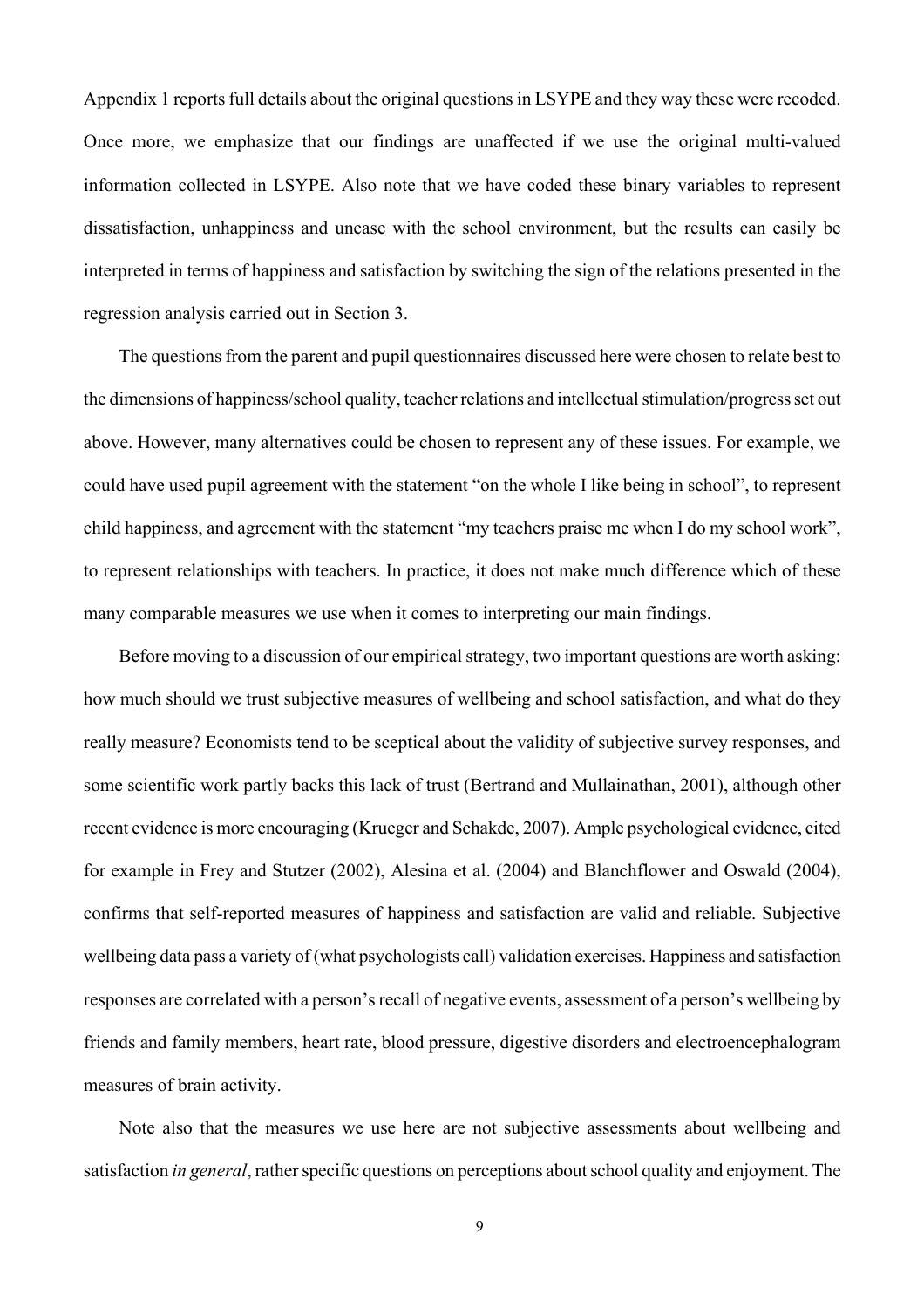same psychological research discussed above suggests that questions with a higher degree of specificity are more reliable. This is clearly the case when the topic is school quality, about which individuals have repeated and direct experience. Similarly, it is unlikely that respondents hold no opinion about school quality, mitigating what Bertrand and Mulainathan (2001) call the problem of 'non-attitude'.

In these respects, the questions asked by the survey to adult respondents are clearly specific, as are the pupil questions relating to boredom during lessons and dislike of their teachers. However, there is some ambiguity about responses to the statement "I am happy when I am at school", because children could be reflecting on their school experience specifically, or thinking more generally about their overall wellbeing (including their time in school). In either case, the response will be influenced by a child's general emotional state, individual experiences and family background, and not only by the characteristics of their school environment. Although conceptually relevant, this distinction is not crucial to the aim of our research. The only assumption we need to maintain is that school quality can, at least in theory, shape individual overall happiness and wellbeing. Given the amount of time pupils spend on the learning environment and the variety of experiences they are subject to when at school, we believe this is a tenable assumption.

#### *3.3. Modelling approach*

Using the data described above, we investigate the two research questions described in the Introduction, namely: a) To what extent are attitudes and experiences, amongst pupils and their parents, linked to standard test-score based measures of academic performance? b) To what extent are parents' perceptions of school quality linked to their children's happiness and enjoyment of school?

To do so, we use a regression-based approach and model attitudes along the six dimensions described in Section 3.2 above ( $y_1, y_2, ..., y_6$ ) in terms of observable characteristics of the school (*s*), characteristics of the pupil and their family ( $x$ ), and unobservable factors ( $\varepsilon$ <sub>ii</sub>). To recap, our attitudinal dimensions are: 1) Child is unhappy at school; 2) Child is bored in school; 3) Child dislikes teachers; 4) Parent gives low school quality rating; 5) Parent is not satisfied with child's progress; and 6) Parent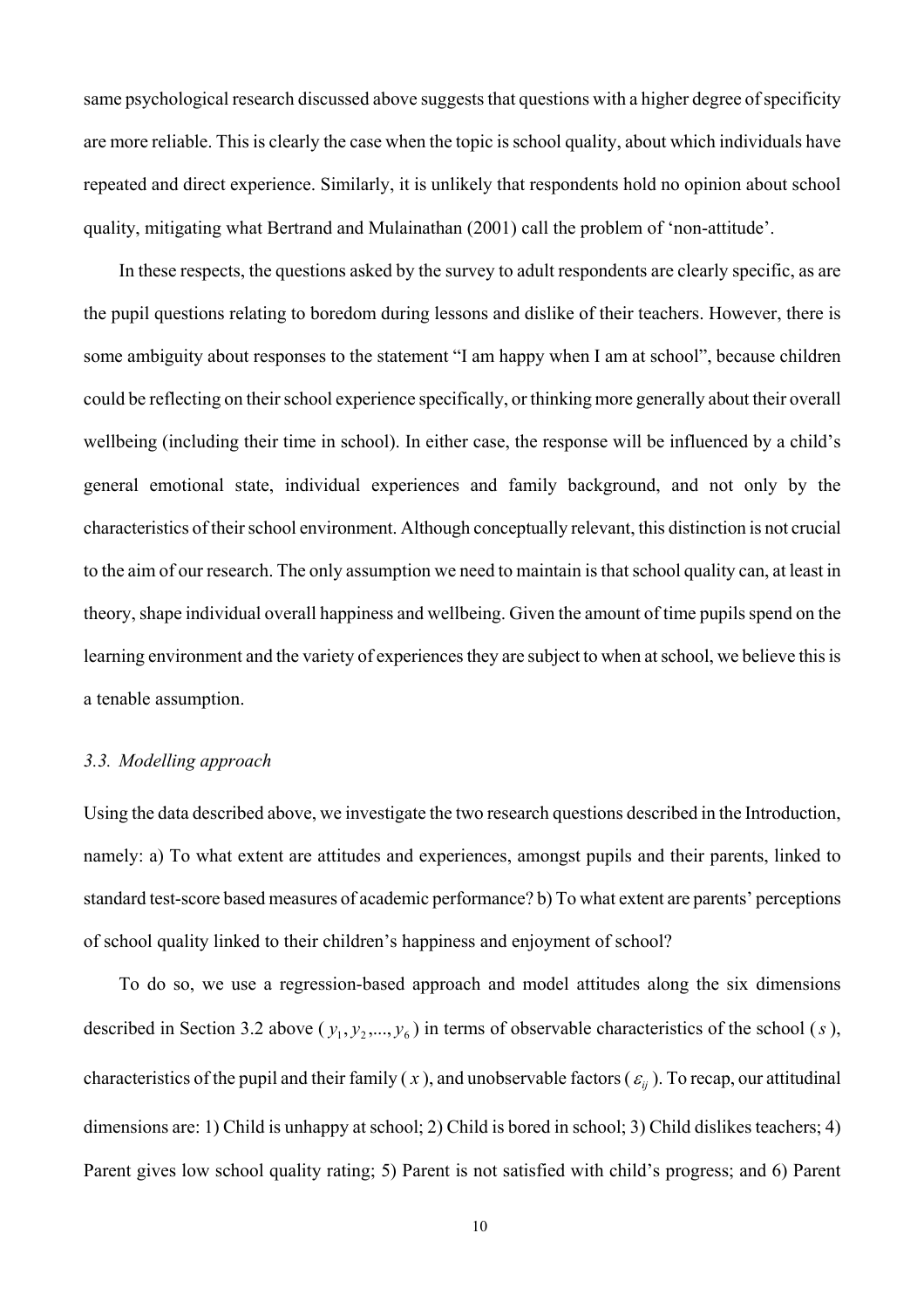thinks teachers not interested in their child. The explicit empirical model we use is a linear probability model of the form:

$$
y^*_{ji} = s'_i \beta_j + x'_i \gamma_j + \varepsilon_{ji}
$$
  
Pr $(y_{ji} = 1)$  =  $s'_i \beta_j + x'_i \gamma_j$ 

 $\overline{a}$ 

where  $y_{ji}^*$  represents a latent unobservable attitudinal propensity and  $y_{ji}$  is one of our binary coded variables representing a (discrete) expression of that propensity as captured by the child or parent's questionnaire responses.

We estimate this model by Ordinary Least Squares (OLS), and also estimate the cross-equation correlations in terms of predictions and residuals. Correlations of the residuals provide an estimate of the correlation between unobservable factors that simultaneously affect the different attitudinal responses,  $\rho_{ik}^* = Corr(\varepsilon_{ii}, \varepsilon_{ik})$ . Estimated correlations in unobservables, alongside with estimates of correlations between predictions from the various equations, i.e.  $\hat{\rho}_{jk} = Corr (s'_i \hat{\beta}_j + x'_i \hat{\gamma}_j, s'_i \hat{\beta}_k + x'_i \hat{\gamma}_k)$ , help us answer our question above about the extent to which parent and pupil attitudes are aligned and related to each other. We will also estimate some regressions that directly include school average unhappiness and child's own unhappiness as factors explaining parents' low school quality rating.

Note that the setup discussed above is equivalent to SURE estimation since we have the same regressors in each equation. We also experimented with a multivariate probit approach, and with ordered probit methods using the original multi-valued subjective measures. All these approaches yield nearly identical results.<sup>2</sup> One limitation in our data is that we do not have access to repeated observations for the same individual over time and therefore cannot use panel data techniques to control for fixed-over time individual unobservable characteristics.. However, the LSYPE does provide an extremely rich set of individual and family background characteristics allowing us to mitigate the problems induced in 'happiness' regressions by unobservable individual effects (Ferrer-i-Carbonell and Frijters, 2004). We

 $2$  This is in line with the results of the methodological investigation carried out in Ferrer-i-Carbonell and Frijters (2004).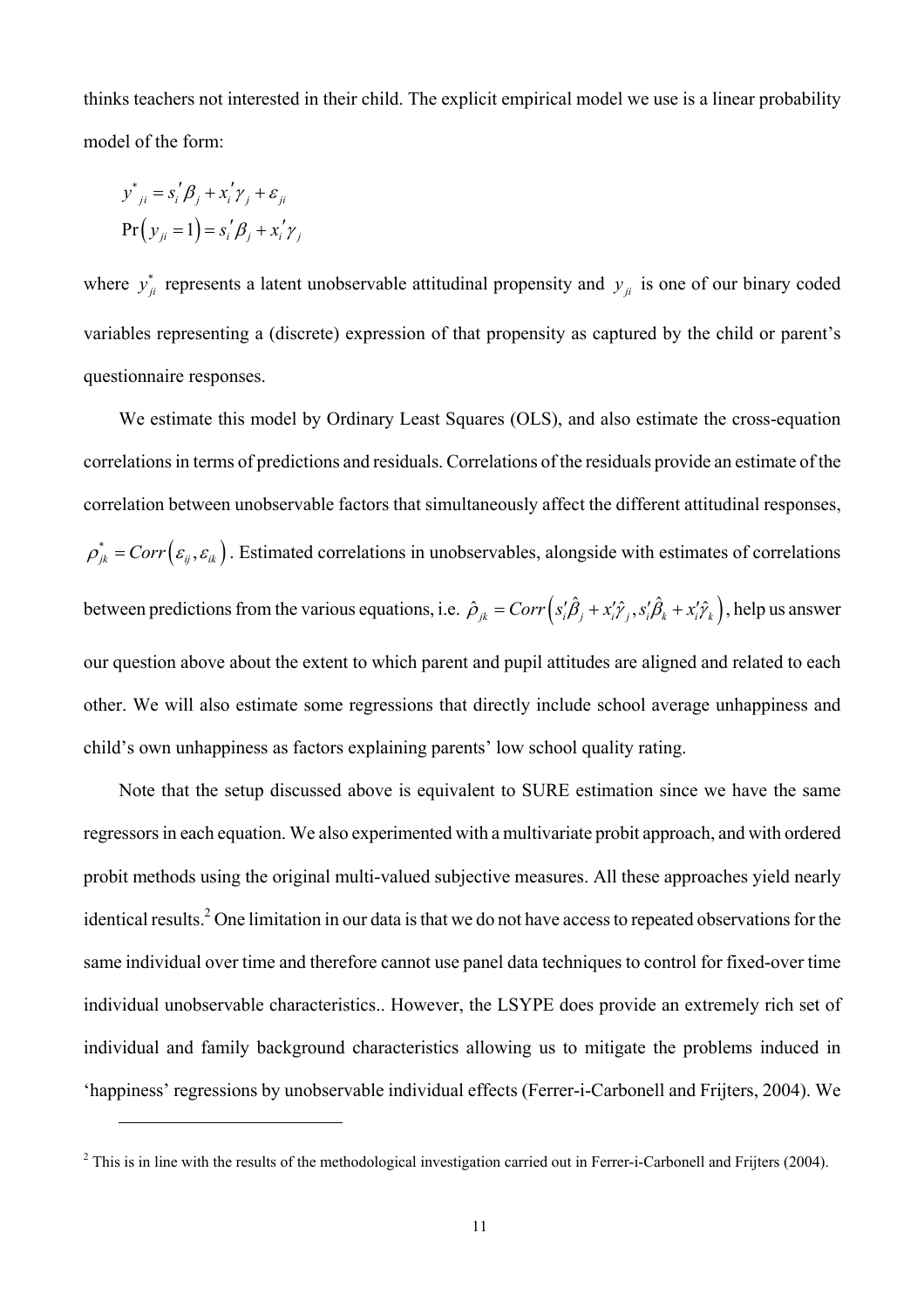will also provide robustness checks that suggest that parents' and pupils' subjective judgements of their school are not primarily driven by fixed-over time individual unobservable attributes.

The results of our analysis are presented in the next sections, starting with some descriptive statistics, followed by regression estimates of the model just explained.

#### **4. Results and Discussion**

#### *4.1. Descriptive statistics*

Table 1 presents descriptive statistics for the variables that are the focus of this research: pupil perceptions of their school (Panel A); parental perceptions of the school (Panel B); and pupil and school average test-scores (Panel C).

In the top two panels of Table 1, we find that about 12% of pupils in LSYPE are not happy at school, 42% get bored during the classes and 14% like none or hardly any of their teachers. Next, turning to parent responses, we see that 12% of parents in the LSYPE do not give their child's school a good overall rating, 9% comment that they are not satisfied with their child's progress at school and 14% report that the teachers do not get sufficiently interested in their child.

Looking further down at from Panel C, we note that school average test-scores confirm that LSYPE slightly over-represents schools enrolling pupils who have educational disadvantages, both in terms of intake at age 11 (KS2 scores are obtained at the end of primary school) and outputs at age 14 (KS3 scores). The national scores at these ages are 27.25 and 32.04 respectively (in the cohort of pupils aged 14 in 2004). This impression is further confirmed by the descriptive statistics for various school characteristics reported in Panel B of Appendix Table A1. LSYPE schools have a higher fraction of pupils eligible for Free School Meals and fewer pupils of white ethnic origins than we would find in a nationally representative sample, for which the figures would be 16.5% and 85.7% respectively. However, students interviewed in the LSYPE have marginally higher KS3 point scores and value-added than the other pupils in their schools. Note that in all the regression analysis that follow we will use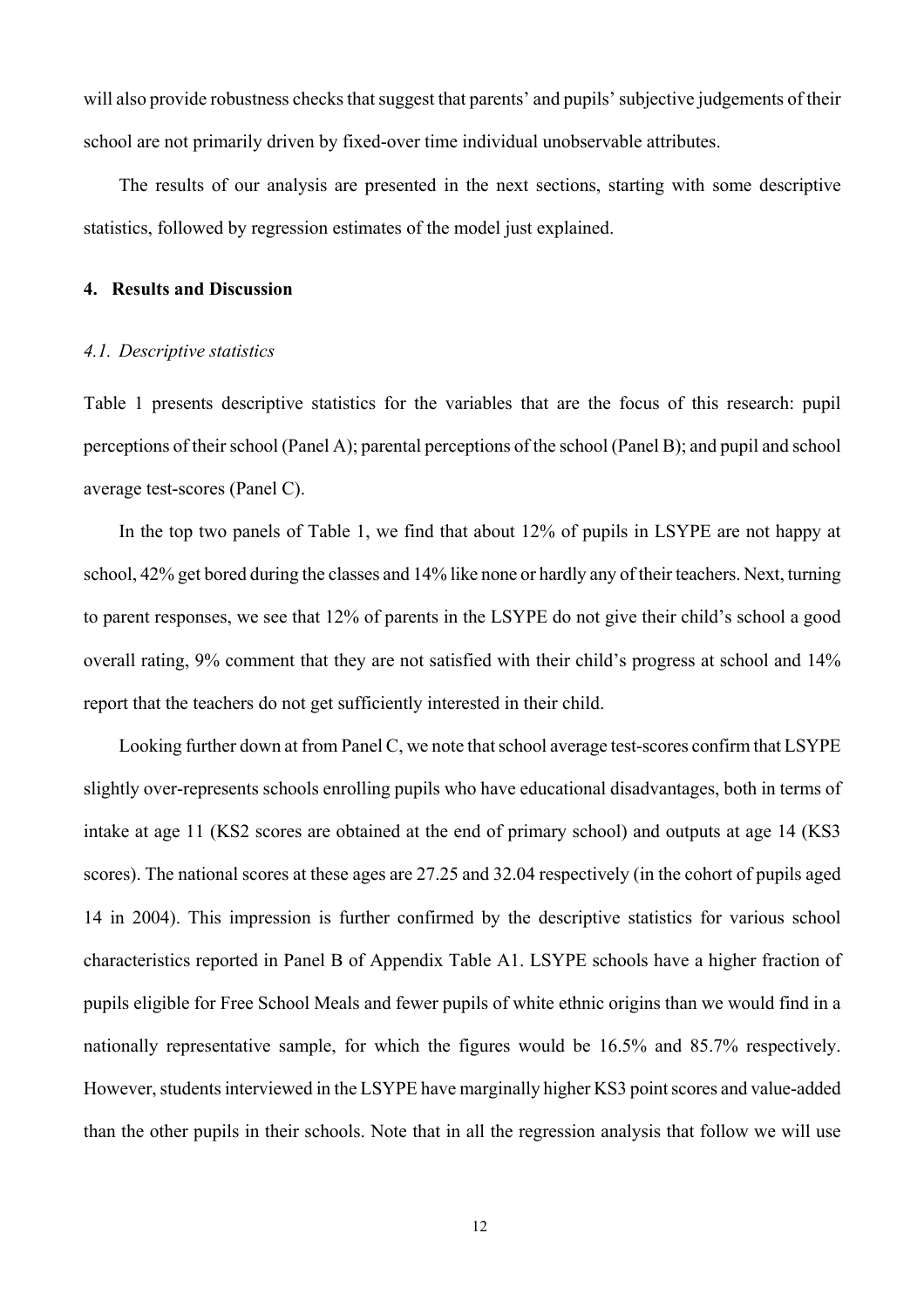standardised (zero mean, unit standard deviation) versions of these test score variables to ease interpretation of the regression coefficients.

Additional analysis (not tabulated) tells us that the between-school variance of pupil attitudes and wellbeing at school is only 5.7-6.8% of the total variance in these measures. Clearly then, school-specific factors that are common to all pupils in the same school have a rather small role to play in shaping child enjoyment. The broad 'picture' is dominated by happy and unhappy pupils within the same schools, rather than happy pupils in some schools and unhappy pupils in others.

The role of school-specific factors seems more important when it comes to parents' judgement of school quality (as captured by 'parent gives low school quality rating'), explaining about 13% of the overall variance, although this is still a very low share indicating that parents at the same school differ widely in terms of their judgements about its quality. However, in terms of parents' perceptions of their children's progress and relationships with teachers, schools as a whole seem to have a fairly limited role to play, with a between-school variance accounting for less than 8% of the total variance in these measures. Thus, the largest share of the variance must be explained by observable or unobservable pupil or parent characteristics (or could simply be random responses, noise, misreporting or error). We now move on to our regression analysis, and study whether parent's and their child's attitudes to school are closely related to standard measures of their school's academic excellence.

#### *4.2. Does school 'quality' boil down to good grades?*

What is the relation between pupil wellbeing and the academic performance of their school? What is the link between parental satisfaction with the school and average school performance? To provide an answer to these two question we present results from the linear regression models described in Section 3.3, in which pupils' and parents' school perceptions are modelled as a function of school-average test score performance, controlling for pupils' own achievements and a battery of individual, school, family and neighbourhood related controls.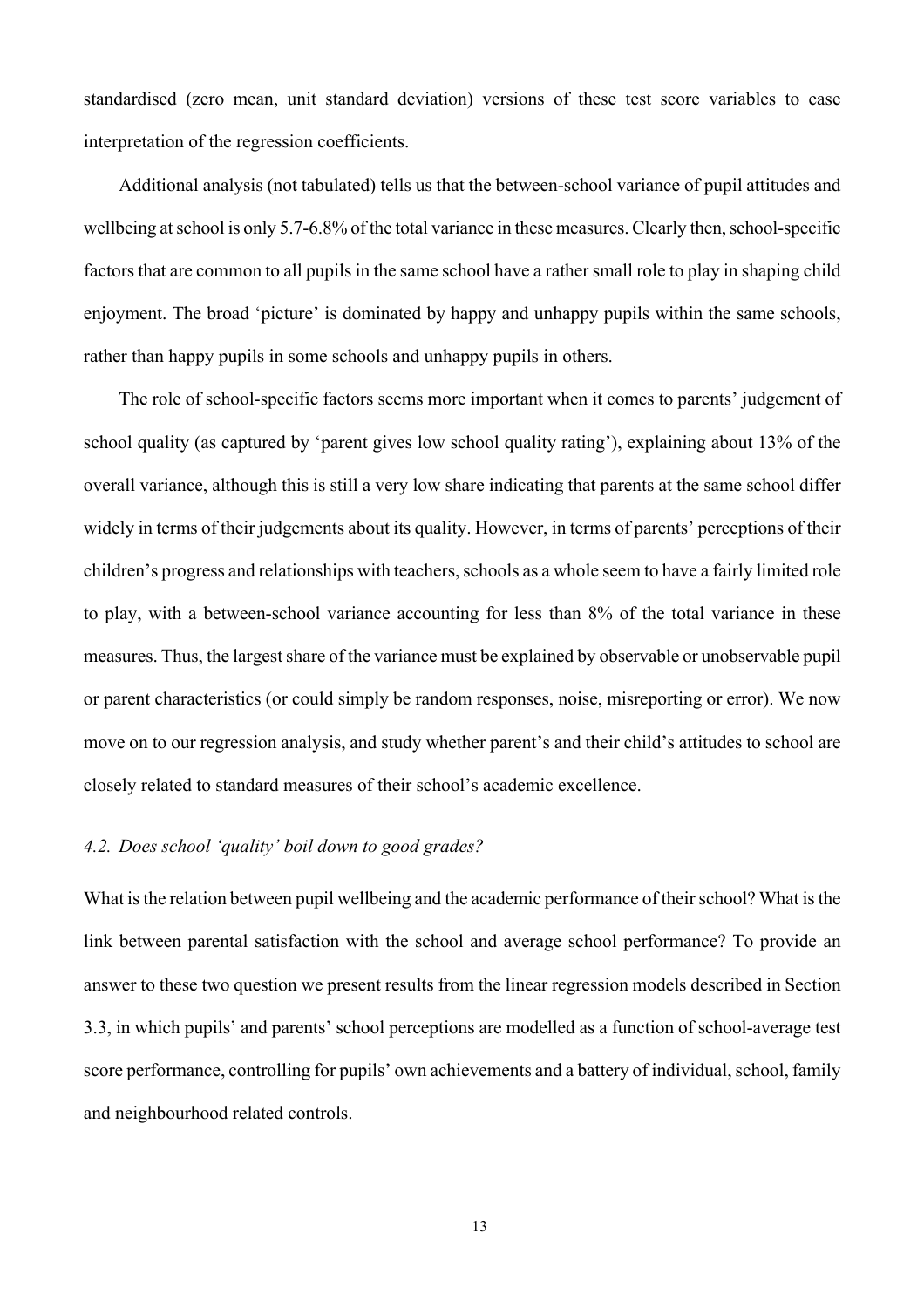We start the discussion by presenting our findings for pupils' attitudes: these are tabulated in Table 2. Each set of three columns reports on a different dimension of pupil wellbeing, and in each set we report results that show the association between school mean value-added (KS2-age11 to KS3-age 14) and the pupil's attitude: i) Unconditional on any other characteristics; ii) Controlling for pupil characteristics, family background information, other school attributes and measures of quality of neighbourhood of residence; and iii) Controlling for pupil's own recorded KS2-to-KS3 progress and all other characteristics. The control variables included in our specifications are listed in Appendix Table A1, and the full set of coefficients for models of type iii) are reported in Appendix Table A2 (only for the dependent variable 'child is unhappy at school'). Note that pupil and school test result variables have been standardised, with zero mean and unit standard deviations.

Some interesting results emerge. First, higher school value-added over the period at which the child is at school, between ages 11 and 14, is associated with greater pupil wellbeing on all dimensions, though only marginally significant in the 'bored in lessons' model. School quality measured in terms of schoolmates' value added is not, however, a very strong predictor of pupil wellbeing: the R-squared from these regressions is only around 0.1%. The magnitude of the coefficient implies that a one standard deviation improvement in school value-added is associated with a 1.2 percentage point (3.7% of one standard deviation) reduction in the proportion of pupils reporting unhappiness at school. This correlation between wellbeing and school value-added could arise because those pupils more prone to boredom and unhappiness tend to end up in lower value-added schools. In fact, controlling for pupil characteristics and family background information, as well as other school characteristics and neighbourhood quality, suggests that there is some truth in this conjecture: school value-added now has a smaller and nonsignificant association with reported happiness (Column 2). However, the relation between school-value added and reported boredom and dislike of teachers remains largely unchanged, though less statistically significant (Columns 5 and 8). Going on step further and controlling for a pupil's own progress between ages 11 and 14 (Columns 6 and 9), eliminates any statistically significant association between school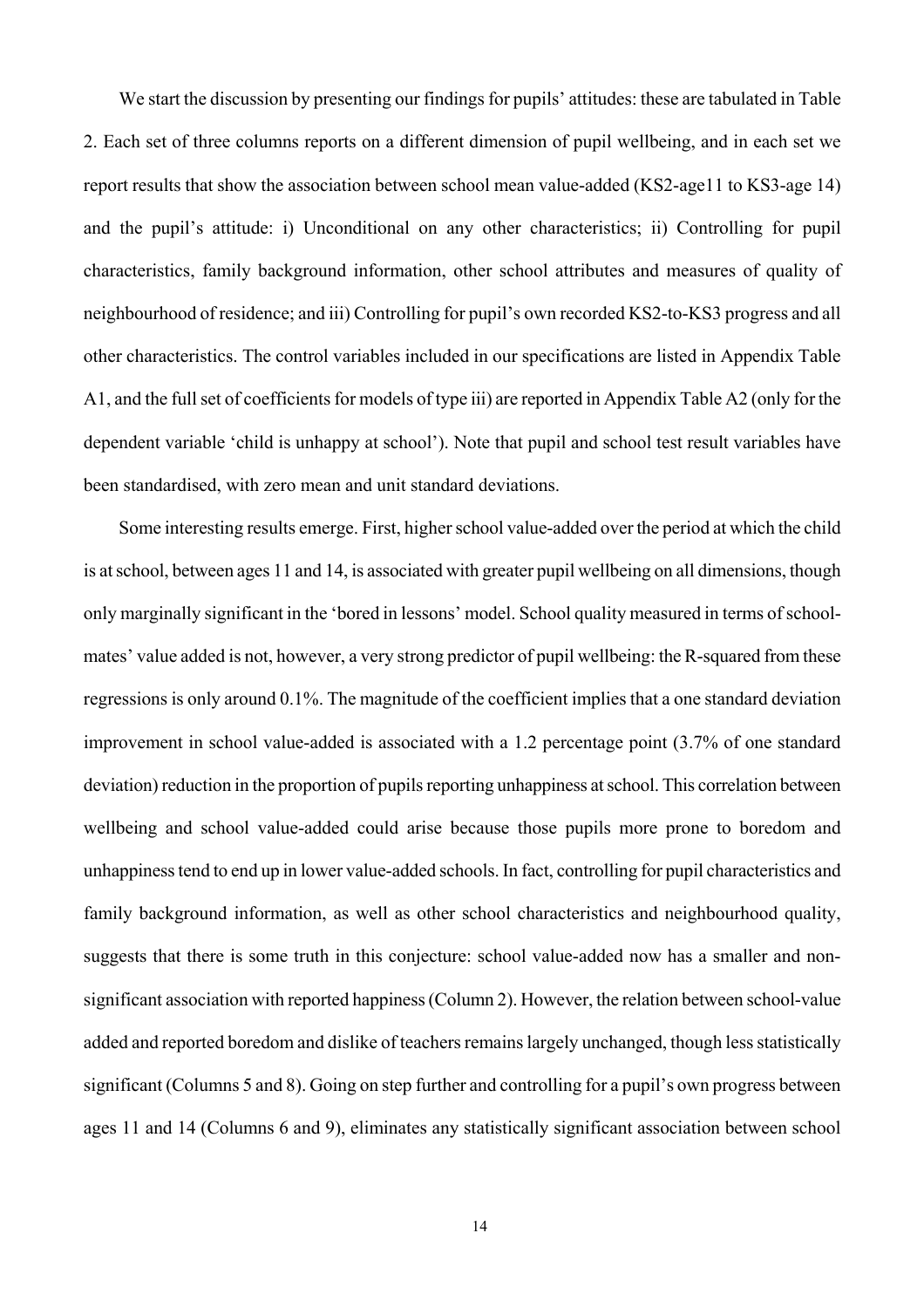value-added and self-reported measures of wellbeing on all dimensions<sup>3</sup>. Note that in the specifications presented in Table 2, we computed school value added for pupil *i* as the mean value-added of pupils other than pupil *i* in his/her own school in the same cohort. If we instead use school-mean value-added based on older school cohorts, we find that there is never any association between pupil unhappiness, boredom or dislike of teachers, and school value-added (conditional on pupil characteristics), irrespective of the inclusion of pupil's own progress. This suggests that the significant association between school quality and a pupil's boredom and dislike of teachers is primarily related to the progress of pupils in his or her own cohort, not school quality as measured by value-added more generally.

Note that we also tried various interactions between school characteristics and pupil characteristics, to test for some heterogeneity in children's experience of the school environment. For example, we searched for 'big-fish small-pond' effects in academic self-concept (see Marsh, 2005 for a review) or gender differences in reported measures of wellbeing under competitive pressures (see Croson and Gneezy, 2004 for a review). However we found no interesting relationships of this type, either in interactions between school mean value-added and pupil value-added, or in differences by pupil free meal entitlement (a proxy for income), gender, or special educational needs.

Next, we discuss the findings from regressions that relate parental perceptions of school to average school test-scores. These are presented in Table 3. Each set of three columns reports on a different dimension of parental perception, and is structured in the same way as Table 2. The picture for parental perceptions is, however, markedly different from pupil wellbeing. Parental perceptions of low school quality, dissatisfaction with progress and lack of teacher interest are all significantly associated with the average value-added of pupils in the school, irrespective of whether we control for pupil, family, neighbourhood and school characteristics, and irrespective of whether we control for their own child's progress in the current school. A one standard deviation increase in school value added is linked to a 5.3

 $\overline{a}$ 

<sup>&</sup>lt;sup>3</sup> In contrast, the coefficients on pupil's own progress in the models of unhappiness, boredom and disliking of teachers are all large and statistically significant, although the direction of causality is clearly arguable. For reference, Appendix Table A2 reports the coefficients on pupil's own value-added in the models of (un)happiness.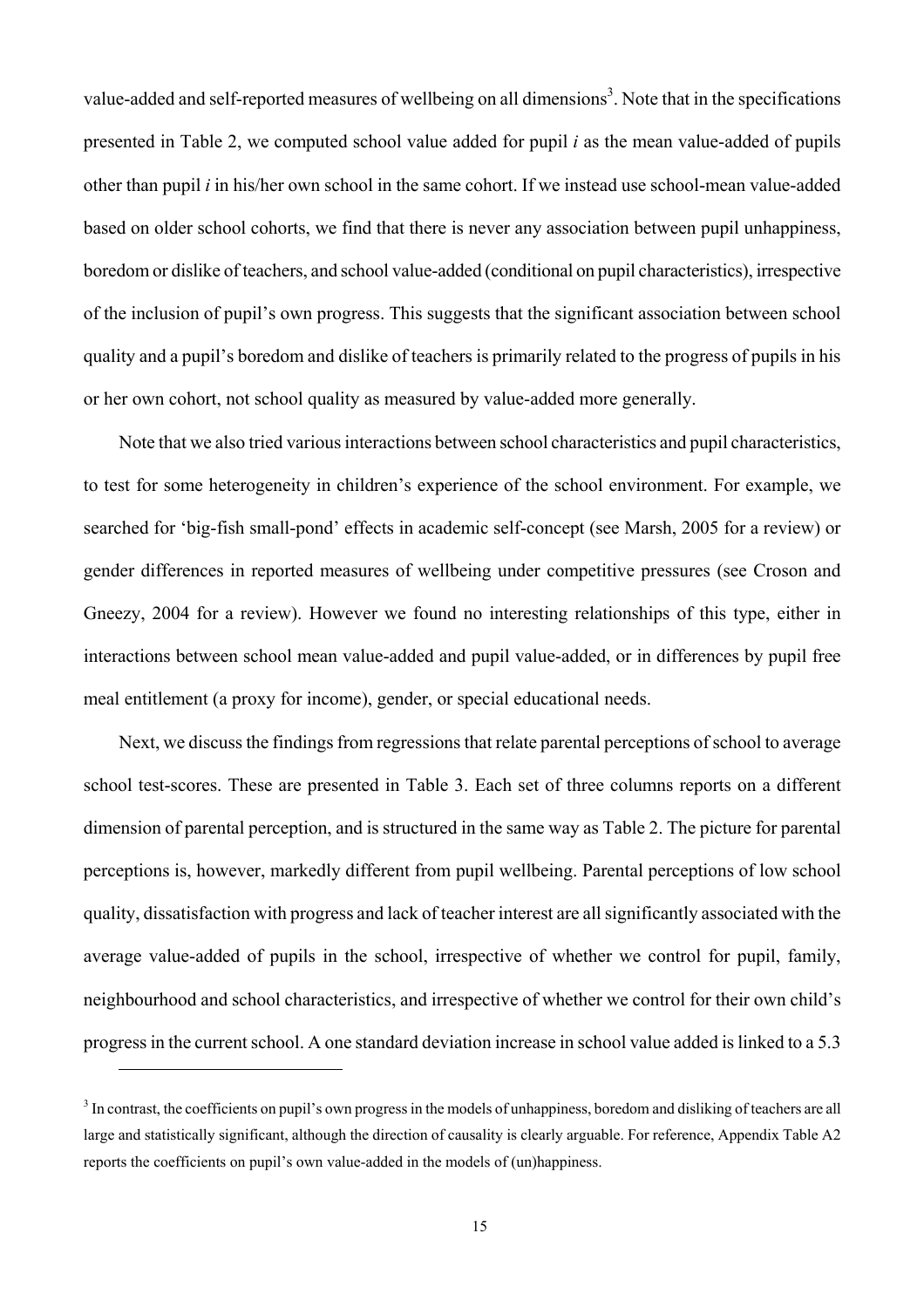percentage point (15.8% of one standard deviation) increase in parents' school quality rating, even conditional on their own child's progress during KS3. For progress and perceptions of teachers, a one standard deviation increase in school value added is linked to a 2-2.5 percentage point (7% of one standard deviation) decrease in the proportion of parents reporting dissatisfaction. Note that we get similar results whether or not we control for pupils' own value-added, or if we re-compute school valueadded from older cohorts<sup>4</sup>, suggesting that parents' satisfaction with schools is indeed closely linked to the school's academic performance, irrespective of their child's own achievements. Lastly, we interacted the school test scores with indicators of parents' qualifications and background, to study whether school value-added plays a greater role in the judgements of more educated and higher income parents (Hastings et al., 2005), but found no such evidence.

Note finally that we also tried including general school level expenditure per pupil in our models of pupils' and parents' perceptions of the school environment (results not tabulated for space reasons), but found no evidence of a significant relation between general school resources and any of our attitudinal variables. Only when we broke down school expenditure into several components, we were able to detect a small positive association between computer-related resources and parental overall rating of school quality, and a marginally significant, negative association between expenditure for supply teachers and the same parental outcome.

So, what have we learnt so far? There is little sign of a positive relation between pupil wellbeing at school and value-added of the school. Prima-facie evidence suggesting that pupils seems happier and less bored and like their teachers more in schools with higher value-added completely disappears once we control for pupil's own progress. The reason why a pupil in a low value-added school is more likely to be unhappy, bored and to dislike the schools' teachers seems to be mainly related to his/her own lower progress. Pupils do not seem to care about school-quality as measured by test-based value added, except in so far as it is correlated with their own progress. The pattern for parental perceptions is in stark

 $\overline{a}$ 

<sup>&</sup>lt;sup>4</sup> School rankings based on test-score performance are quite stable over the years for secondary schools sampled in LSYPE.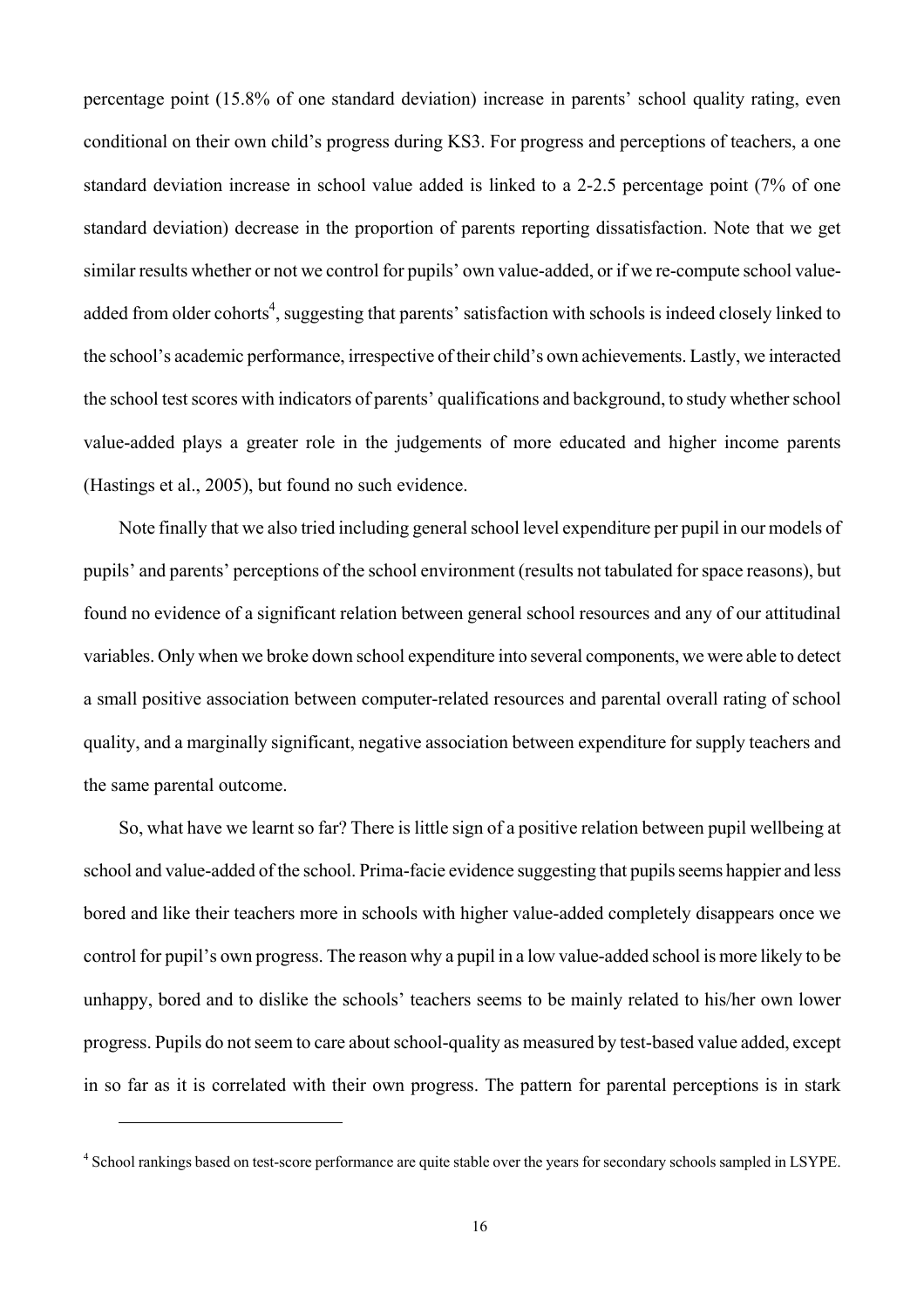contrast to that of pupil wellbeing and enjoyment. Parents judge the school, the teachers and progress during classes on the basis of the school's value-added, even conditional on their own child's recorded academic progress. Stated differently, parental satisfaction with more academic aspects of school quality strongly relates to school average test-scores: the economist's 'working assumption' that parents tend to value schools on the basis of average attainment seems to be borne out by the data.

#### *4.3. Some important robustness checks*

 $\overline{a}$ 

So far we have only partly considered the potential role played by sorting of different types of parents and children into schools of different quality. In particular, the strong association between test-score based school quality and parents' satisfaction could arise if more easily-satisfied parents choose higher performing schools. Similarly, an association between school value-added and unhappiness could arise if more 'vulnerable' pupils end up in lower value-added schools. These are difficult cases to rule out empirically. Nevertheless, we report on three exercises that we believe provide some evidence that our findings are not spuriously related to unobserved family or pupil characteristics.

First of all, pupils and parents are reporting about *current* secondary school impressions. If the observed correlations between perceptions and school value-added arise only because of sorting of fixed types of individual into different schools, we would also find a similar correlation between *primary* school value-added and parent satisfaction in secondary school. This idea provides us with the basis for a falsification test that replaces secondary school value-added in Table 2 and Table 3, with mean testscores for the primary school that the child last attended.<sup>5</sup> The results from this exercise show that primary school performance is *not* significantly related to reported perceptions of secondary-school once we control for secondary school fixed-effects to clear out potential correlation between primary and secondary characteristics. Secondly, we can also include primary school fixed effects in the

 $5$  Due to lack of data, we cannot calculate primary school value-added for the relevant cohort; however, school average KS2 performance still serves our purpose by proxying for primary school academic quality.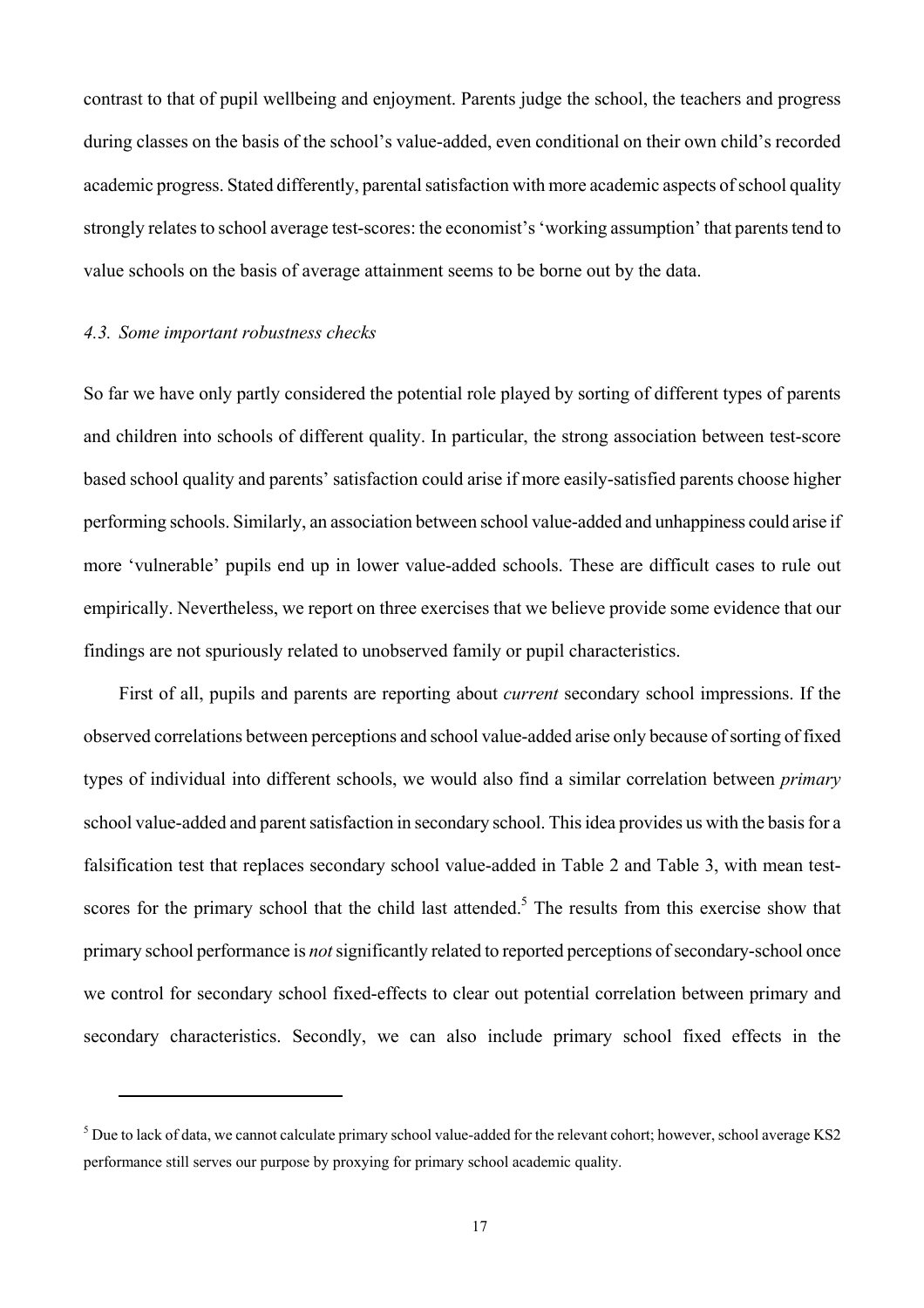specifications of Table 2 and Table 3 to condition out fixed family and individual factors that influence primary and secondary school choice simultaneously, without any substantive change in the results. Finally, we have checked that household distress factors like poor health and financial difficulties – both closely linked to depression and unhappiness in the psychological and economic literature discussed above – are not related to secondary school value added. All these robustness checks provide further reassurance about the validity of our interpretations.<sup>6</sup>

#### *4.4. Are parents and children's views about schools aligned?*

 $\overline{a}$ 

The differential evidence on the role of test-score measures of school excellence in pupils' wellbeing and parents' perceptions of the school suggests that parents' and pupils' views on school quality are not closely aligned. In this section, we consider this question more systematically by looking at the crossequation correlations discussed in Section 3.3.

Simple pair-wise correlations between the attitudinal variables of parent and child, shown in the upper right triangle of Table 4, provide a first-pass answer. The cross-correlations between parents' and child's views are very low ( $r \le 0.17$ ). More specifically, parents' low school quality rating is not closely linked to whether or not their child is happy ( $r = 0.135$ ), bored ( $r = 0.098$ ) or dislikes teachers ( $r = 0.109$ ). Similarly, parents' dissatisfaction with progress and teachers is only weakly related to child unhappiness, boredom and dislike of teachers. The inter-correlations between pupil unhappiness and their own other attitudes (bored in lessons, dislikes teachers) are stronger  $(r = 0.261$  to 0.295), and Cronbach's reliability Alpha for these three variables is around 0.64. Similarly, parents' school quality rating is quite strongly associated with their satisfaction with child progress and views of the teachers ( $r = 0.33$  to 0.36), giving Cronbach's Alpha of 0.69. These findings provide some evidence that the individual responses are internally consistent. We next decompose these correlations into different components in order to shed more light on whether the views of parents and children share common ground in terms of their

 $6$  Results from these checks are not tabulated for space reasons. However, they are available from the authors upon request.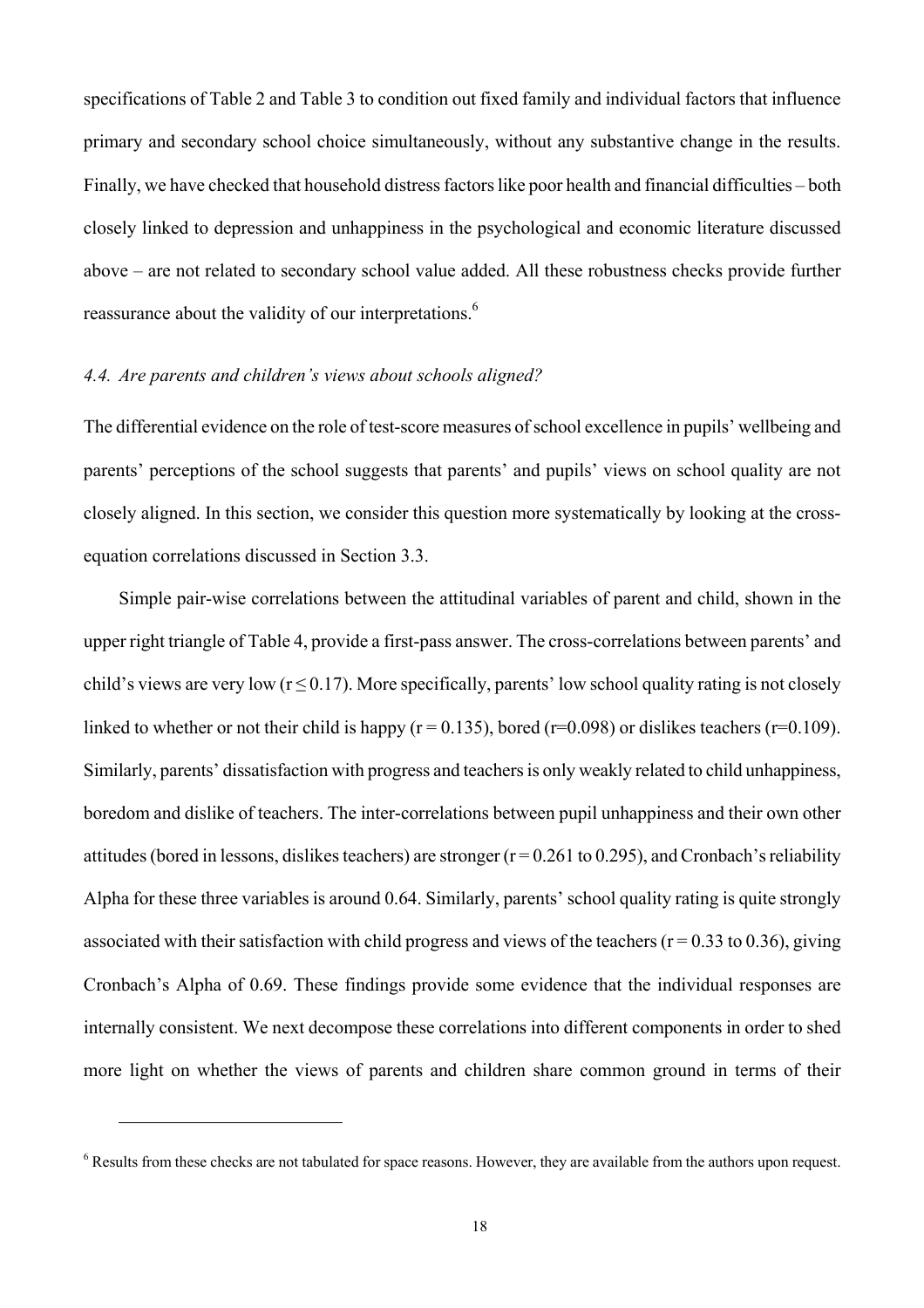association with school characteristics, or whether any similarity is linked to the fact that children and parents share common observable family characteristics and common unobserved traits.

Firstly, in the lower-left triangle of Table 4, we present the partial correlations between linear predictions based on school characteristics from models with full specifications presented in Table 2 and Table 3 (school characteristics include all variables listed Appendix Table A1 Panel B and school standardized value-added). To start with, note that the adjusted partial R-squared associated to school characteristics in the models of pupils' attitudinal variables (Table 2) is always below 0.05% and F-tests on the joint significance of school characteristics (excluding school type dummies) never rejects the null of zero school-characteristics effect on the three measures of pupil wellbeing. On the other hand, the adjusted partial R-squared of school characteristics in the regressions focussing on parents' outcomes (Table 3) varies between 1% and 3.5%. Similarly, F-tests on the joint significance of school characteristics in models of parent's attitudinal variables strongly reject the null of zero effect for the parental outcomes. These findings suggest that, whereas school characteristics *overall* exert little influence on pupils' perception of their school, they tend to have a significant impact on their parents' views. Consistently, we find that the partial correlations based on school characteristics alone are moderate, and in one case have a negative sign, as shown in lower-left triangle of Table 4. Most notably the linear combination of school characteristics that predicts that a child is *unhappy* at school is positively correlated with the linear combination that predicts a *high* school quality rating amongst parents, reinforcing the idea that parents' and children's views about their school are not well aligned.

What drives the mildly positive link between pupils' and parents' perceptions shown by the raw correlation (top-right triangle of Table 4)? To answer this point, we present partial correlations between the linear predictions obtained using parent, family, neighbourhood and child characteristics in models presented in Table 2 and Table 3 (i.e. using characteristics described in Panels A, C, and D of Table A1 and pupil value-added to obtain linear prediction of various outcomes). These correlations tell us about the extent to which family background and neighbourhood characteristics together predict both child and parent responses (see the top-right corner of Table 5). Note that now the partial adjusted R-squared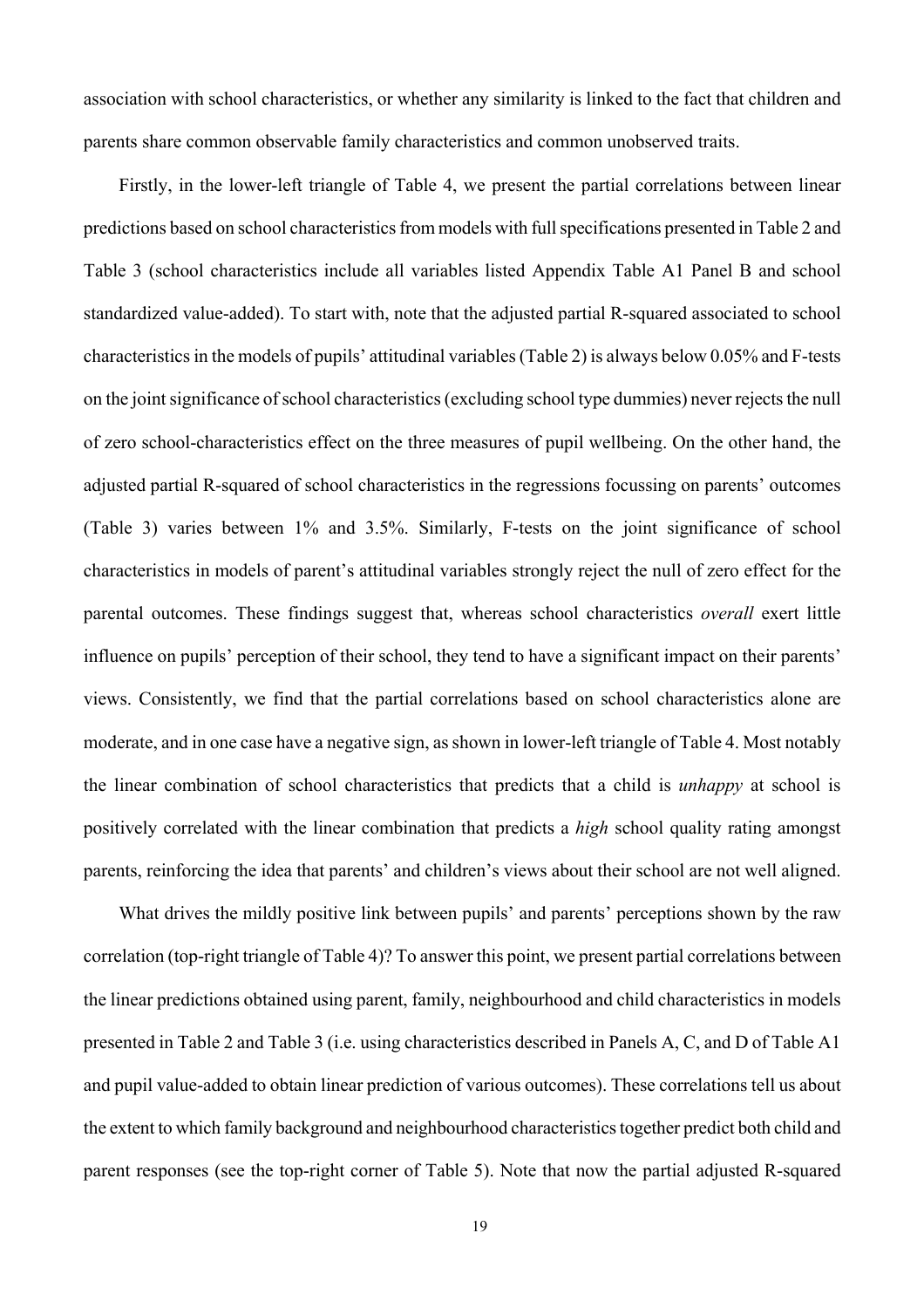associated with variables other than school characteristics is always relatively high for both pupils' and parents' outcomes, ranging between 2.6% and 8.3%. Similarly, F-tests on the joint significance of parent, family, neighbourhood and child characteristics in models of Table 2 and Table 3 always reject the null of a zero effect. The correlation coefficients from linear predictions excluding school characteristics are all high, and are almost as strongly correlated across responses from parent and child, as across different responses from the same individual. This suggests that family background and neighbourhood characteristics together have a strong association with parents' and their children's view of their school, and that these effects move in similar directions for parents and young people. Finally, note that unobserved factors that are uncorrelated with the child, family neighbourhood and school characteristics included in the regressions tend *not* to influence parents and children simultaneously: the lower left triangular panel of Table 5 shows weak correlations between the residuals from the models of Table 2 and Table 3.

Summarising, the correlation patterns presented here suggest that parent's and child's views about their school are related to each other mainly through observable family and contextual characteristics that parent and child share. On the other hand, their views of the school are not so closely linked through observable school characteristics, and even less closely linked once we take into account the low correlation in residuals that capture idiosyncratic unobserved characteristics. Another interesting feature that emerges from this analysis is that reported unhappiness, boredom and dislike for teachers tend to go hand in hand; similarly, parents' judgement of school quality and satisfaction with progress and teachers move in similar ways.<sup>7</sup> Given the similarity of results based on these different proxies, we will next focus only pupils' unhappiness and parents' overall school quality rating.

 $\overline{a}$ 

 $^7$  This intuition is backed up by factor analysis (not tabulated, but available upon requests), which shows that pupil attitudes towards their learning environment and parent assessment of their schools can could be bundled together into single school 'quality' factors.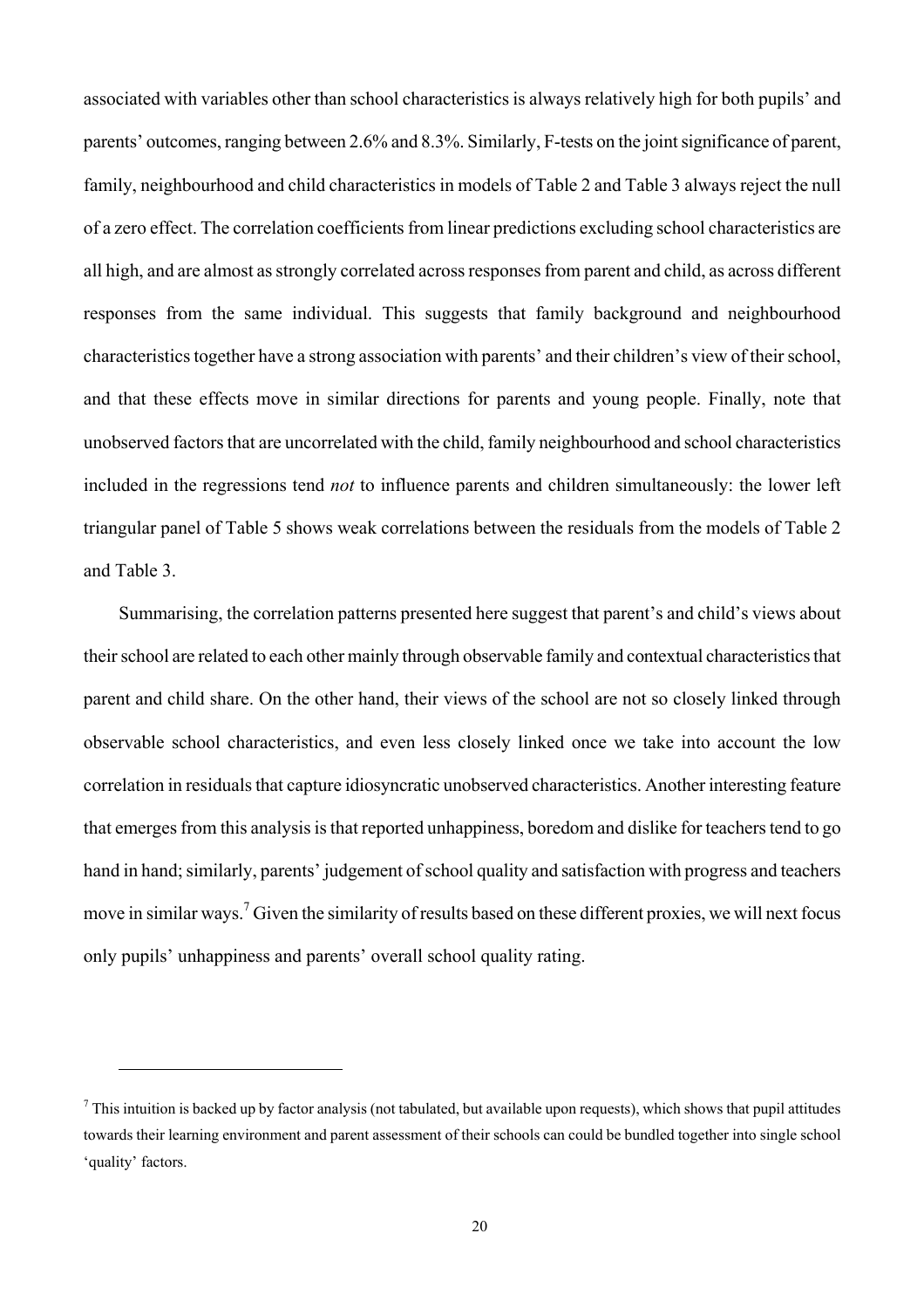#### *4.5. Do parents value school happiness?*

The findings presented so far suggest that pupils do not seem to care much about school quality as measured by test-based value added. On the other hand, parental satisfaction with more academic aspects of the school is strongly related to school average test-scores. Moreover, the correlation between parents' and child's views about their school is mainly explained through observable family and contextual characteristics that parent and child share, while their perceptions of the learning environment are not closely linked through observable school characteristics. Does this mean that parent perceptions of school quality are unrelated to average child happiness and wellbeing at school?

In this section, we investigate this question directly by including school average pupil unhappiness directly as an explanatory variable in regression models of parents' overall low school quality rating (both unconditional and conditional on their own child's reported unhappiness). Results are reported in Table 6. Note that both school average value-added and the fraction of unhappy pupils at school are standardized to have unitary standard deviation.

Throughout the columns of Table 6 we see that parents *do* value average levels of school wellbeing: a one standard deviation increase in average levels of happiness would lead to a decrease in parental dissatisfaction of 2-2.7 percentage points (about 6.5-7.5% of one standard deviation). However, the most striking points from Table 6 are that school average value-added still enters the regression in Column 4 and 5 with a large and strongly significant coefficient, irrespective of whether or not we control for pupil own progress, and that value-added dominates school unhappiness in explaining parents' school satisfaction. A one standard deviation increase in value-added is associated with a 14.5-15.5% decrease in parental dissatisfaction, a response that is twice as large as that for average child unhappiness at school. Similarly, school value-added dominates child wellbeing in terms of significance as shown by the t-statistics of the two regressors (for example, 7.213 vs. 4.180 in Colum 5). In conclusion, school academic performance seems to play the dominant role in explaining parental overall rating of school quality.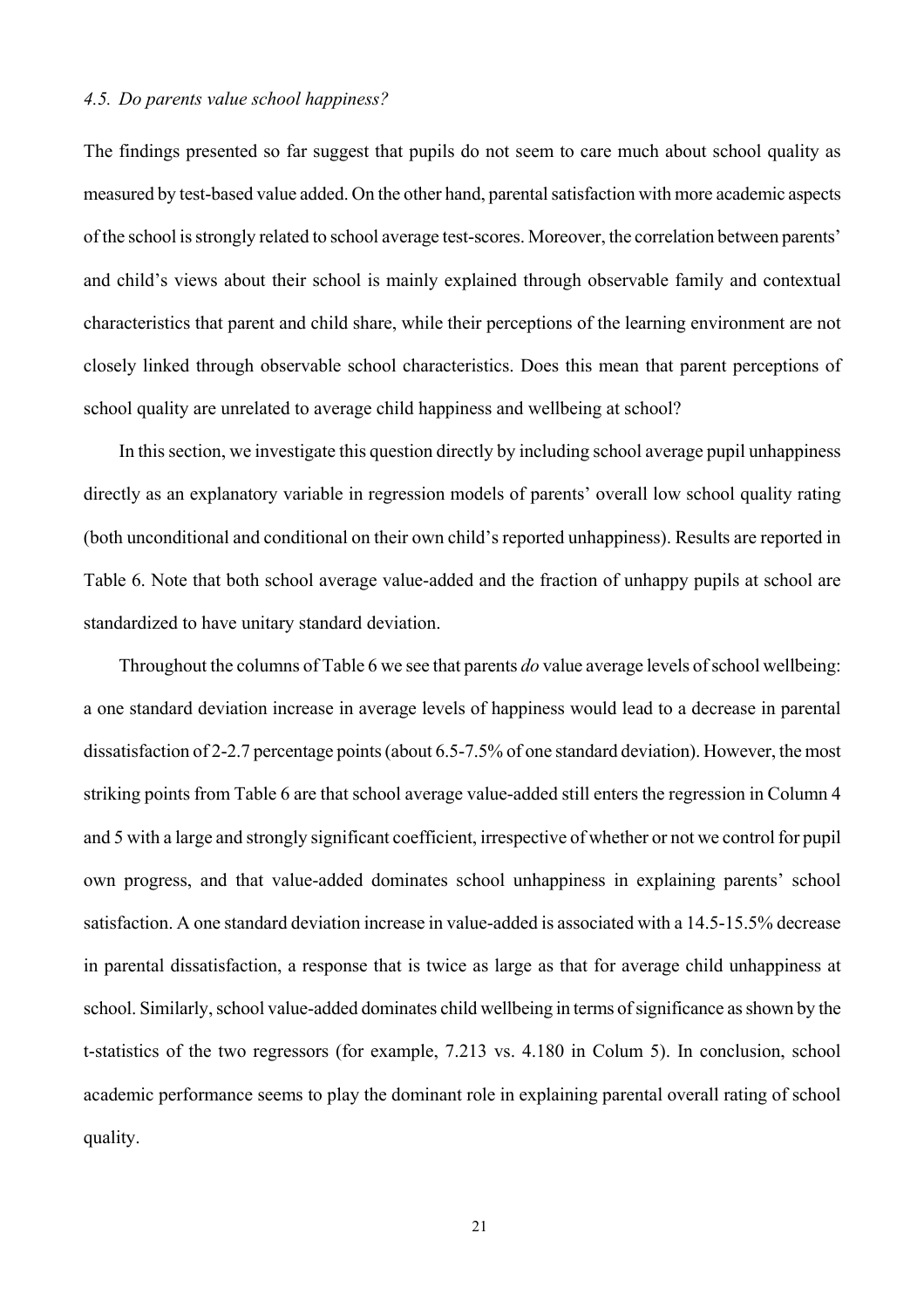#### *4.6. Other correlates of school perceptions*

We next briefly discuss which specific pupil, parent and background characteristics are associated with child enjoyment of the school environment and parents' satisfaction in our regressions. The literature on happiness and satisfaction has provided us with a series of 'stylized facts' about the determinants of happiness (see Blanchflower and Oswald, 2004), which we can used to benchmark our findings. The full set of regression coefficients from the models of Table 2 and Table 3 are presented in Appendix Table A2. Here we summarise some of the main features.

In line with other literature on adults, we find that male pupils tends to be less happy than females. Parental education, occupation, marital status and age are not strongly associated with pupils' wellbeing at school. Interestingly, doing sports regularly is associated with a lower probability of being unhappy, although variables capturing the pupils' relations with his/her friends (how often he/she went out during the past 7 days) are not significantly associated with reported pupil wellbeing. Finally, one of the strongest predictors of whether a child is unhappy at school is how well he or she gets on with the mother. Gibbons and Silva (2008) present more evidence on the determinants of child happiness and discuss the robustness of the findings reported here.

As for the parent , we find little evidence that age, marital status and occupation of the main parent affect his/her perception of school quality. This is at odds with the results discussed in the literature on happiness and wellbeing (e.g. that happiness is U-shaped in age, and that married people are happier). However, this is not entirely surprising as our dependent variables capture specific aspects of the school environment, *not* perceptions about general life-satisfaction, and all our adults are parents. Whereas the happiness literature reports that more educated people are happier generally, we find that more educated parents report higher levels of school *dis*satisfaction. This might be due to higher expectations about school quality. Also, parents in families with larger number of children report lower levels of satisfaction. Finally, in counterpoint to the finding of a strong link between maternal relationship and pupil happiness, there is no relation between parental assessment of school quality and how well they get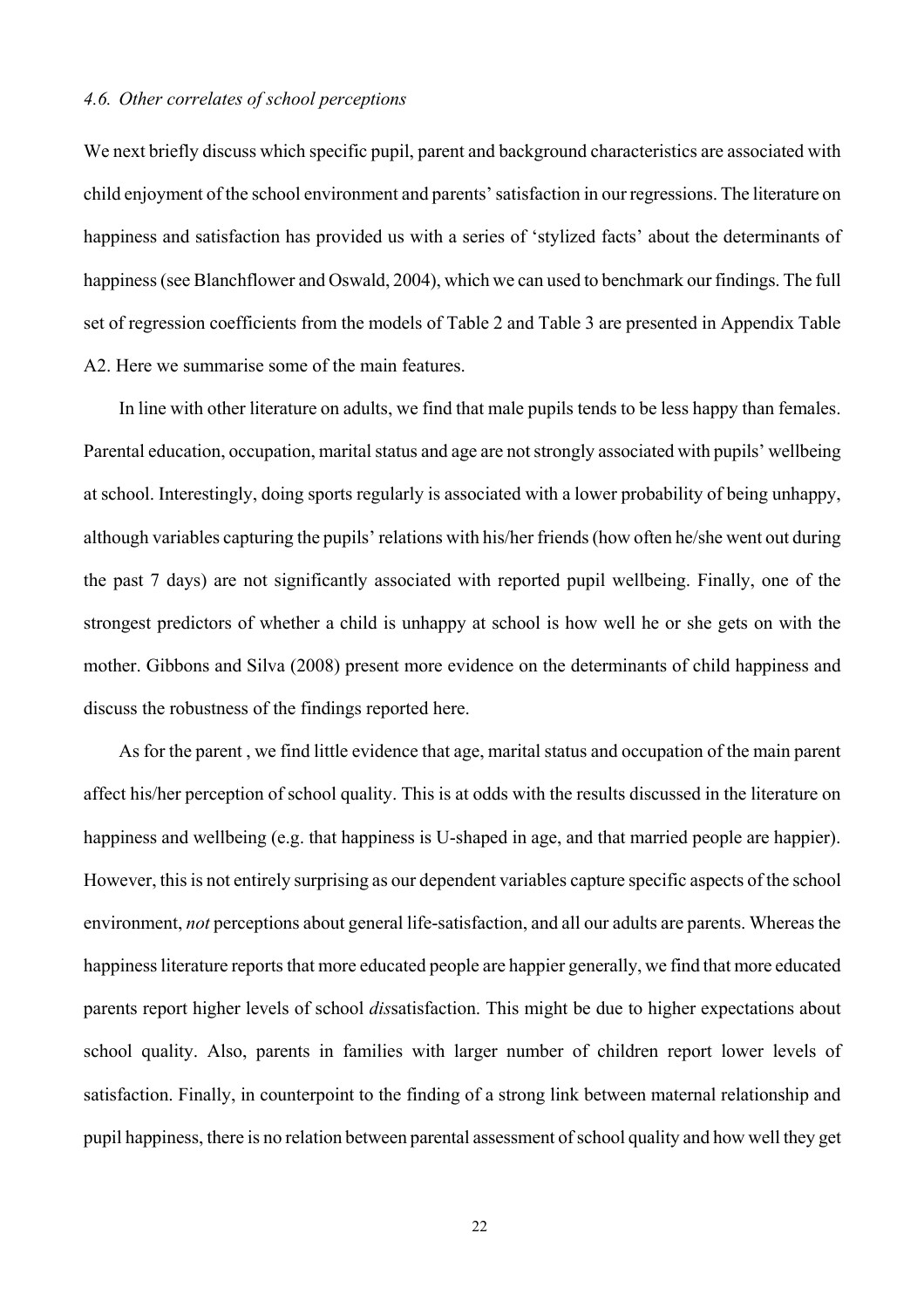on with their children. The information we use about the quality of the relation between the child and his/her mother is pupil reported; however, we come to similar conclusion if we use the corresponding variable reported by the parent. This reinforces our argument that parental perceptions of the learning environment is well anchored to the school quality rather than reflecting unobservable individual characteristics.

#### *4.7. Are parent perceptions revealed in local housing markets?*

We motivated this research by arguing that most existing evidence on what parents 'value' in a school has been provided indirectly, by linking school characteristics to house prices prevailing in a school's catchment area. This literature has shown that parents are willing to pay a house-price premium to access schools with higher than average test scores. The findings discussed so far have provided direct evidence consistent with this claim: test-score based value-added has a prominent role in shaping parents' perceptions of school quality, even though this is not associated with child wellbeing over and above the role it plays in shaping the child's own academic progress. Additionally, we have provided some evidence that parents do value higher average levels of happiness at school, but their overall perception of school quality is dominated by academic performance. The implication of this is that test-score based measures of school quality should dominate subjective measures of pupil wellbeing at school in the patterns of parental demand for schooling 'quality' revealed in local house prices. In this section, we examine whether this conjecture is borne out by the data, by linking our subjective measures of school 'quality' to market house-prices in the school neighbourhood.

Although school attendance in England is not dictated by strict 'zoning', home-school distance becomes important for prioritising admission when schools are over-subscribed. We therefore use exact information on individual and school addresses (postcodes) and analyze home-to-school travel patterns to identify the *de facto* catchment areas in which we would expect to detect house price effects from school characteristics. The technical procedure for constructing these catchment areas is outlined in Appendix 2. To analyze how subjective measures of school 'quality' capitalize into house prices, we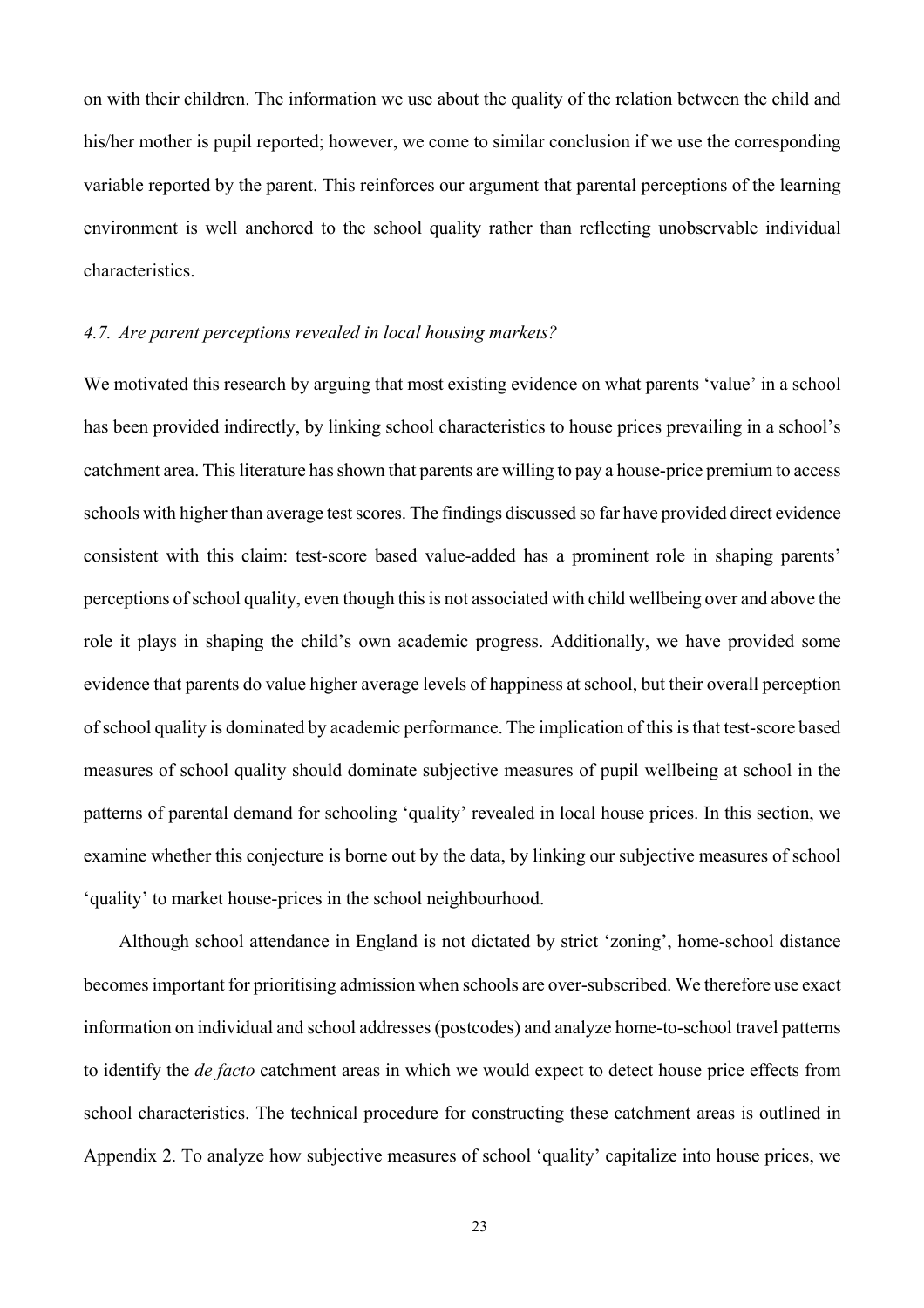average our data to create a school-level dataset of pupil, parent and neighbourhood characteristics, and join the imputed catchment area house prices to these data. The set of variables that we retain for this analysis is listed and described in Appendix Table A3. We use this dataset to run regressions that capture the association between subjective measures of school quality and average house prices in the school catchment areas, both conditional and unconditional on school standardised KS2-to-KS3 value-added. The results are presented in Table 7.

Column 1 reports the coefficients from regressions where we relate house prices to subjective school perceptions without any controls. We find that a higher fraction of unhappy pupils and a larger share of unsatisfied parents are significantly associated with lower house prices, with a ten percentage points increase linked to a 4.6 to 6.6% price reduction. This is consistent with the findings discussed in Section 4.5. Columns 2 shows that the coefficients are attenuated dramatically when we include school and catchment area characteristics in our specifications. Nevertheless a 10% decrease in the fraction of unhappy pupils at school still commands a 1.6%, and marginally significant, increase in house prices. In Colum 3, we further include standardised school KS2-to-KS3 value-added and, as expected, this is always significantly related to house prices. Although we cannot apply the robust identification strategies employed in modern research on house price responses to school quality, the results we obtain are in line with this literature: a one standard deviation increase in school value-added is associated with a 4.4 to 5.0% increase in house prices. However, conditional on school value-added, the fraction of unhappy pupils and the share of dissatisfied parents have no significant role to play in shaping local demand for housing. These results square quite well with the findings discussed in Sections 4.2, 4.4 and 4.5. Parental valuation of the school attended by their child is related to pupil happiness, but school value-added dominates parental views of academic excellence. Hence, conditional on school value-added, school happiness is not significantly related to local house prices, although the estimated effect still implies that a 10% increase in child happiness is associated to a 1% increase in house prices. Similarly, conditional on school academic performance, parents' subjective judgements of school quality are unrelated to house prices because school value-added already carries the most relevant 'signal' about academic standards.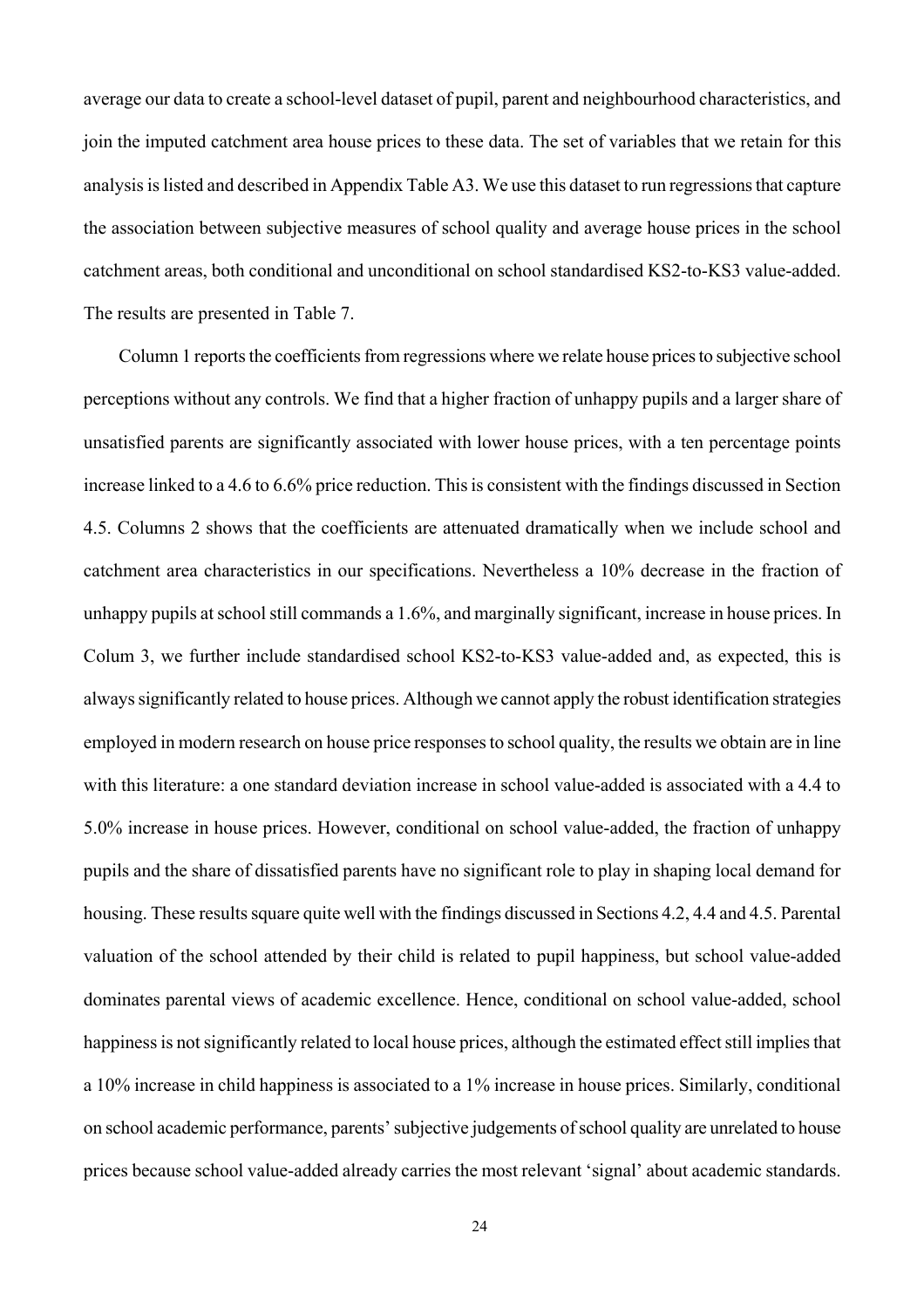Given that the school admissions system in England allows parents a certain degree of choice in schooling, and since parents can also exercise choice by moving home, it might seem surprising that any parents express dissatisfaction with the school attended by their child. The fact that 9-14% do express such dissatisfaction, and the fact that 12% of parents do not give their child's school a good quality rating indicates that choice or the supply of school quality might be constrained, or that quality might have changed after choices have been made such that parents do not find that their child is in their 'ideal' school. Thus, in the next section, we go on to consider the relationship between choice and the satisfaction expressed by parents, and between choice and pupil wellbeing.

#### *4.8. The role of school choice*

The LSYPE data contains a variety of information about the determinants of school choice. Parents were interviewed to ascertain whether the school currently attended by their child is the school of their choice, and the reasons why they chose it. Table 8 reports the proportions for these responses, alongside an indication of the mean relative performance of schools in each choice category (in terms of standardised school value-added). Note that parents can 'tick' several entries from a list of reasons for choosing the school.

Tabulations show that the current school is the preferred one for about 86% of respondents. The most popular responses on the reasons for the school choice is that it was the 'local school', 'easy to reach' or that siblings attend it. However, the possibility that the family chose their place of residence partly on the basis of schooling, and the fact that no reasons are given for the siblings' attendance, makes these findings rather empty. Amongst the more meaningful reasons given for choosing this school, 36.8% cite good performance table results, 30.1% say 'the pupil's friends attend it', and 7.8% chose on religious grounds. Only 5.7% say that concerns about bullying played a role. Similar results can be found in Flatley et al (2001). Value-added in schools of choice is only slightly above average (6.2% of one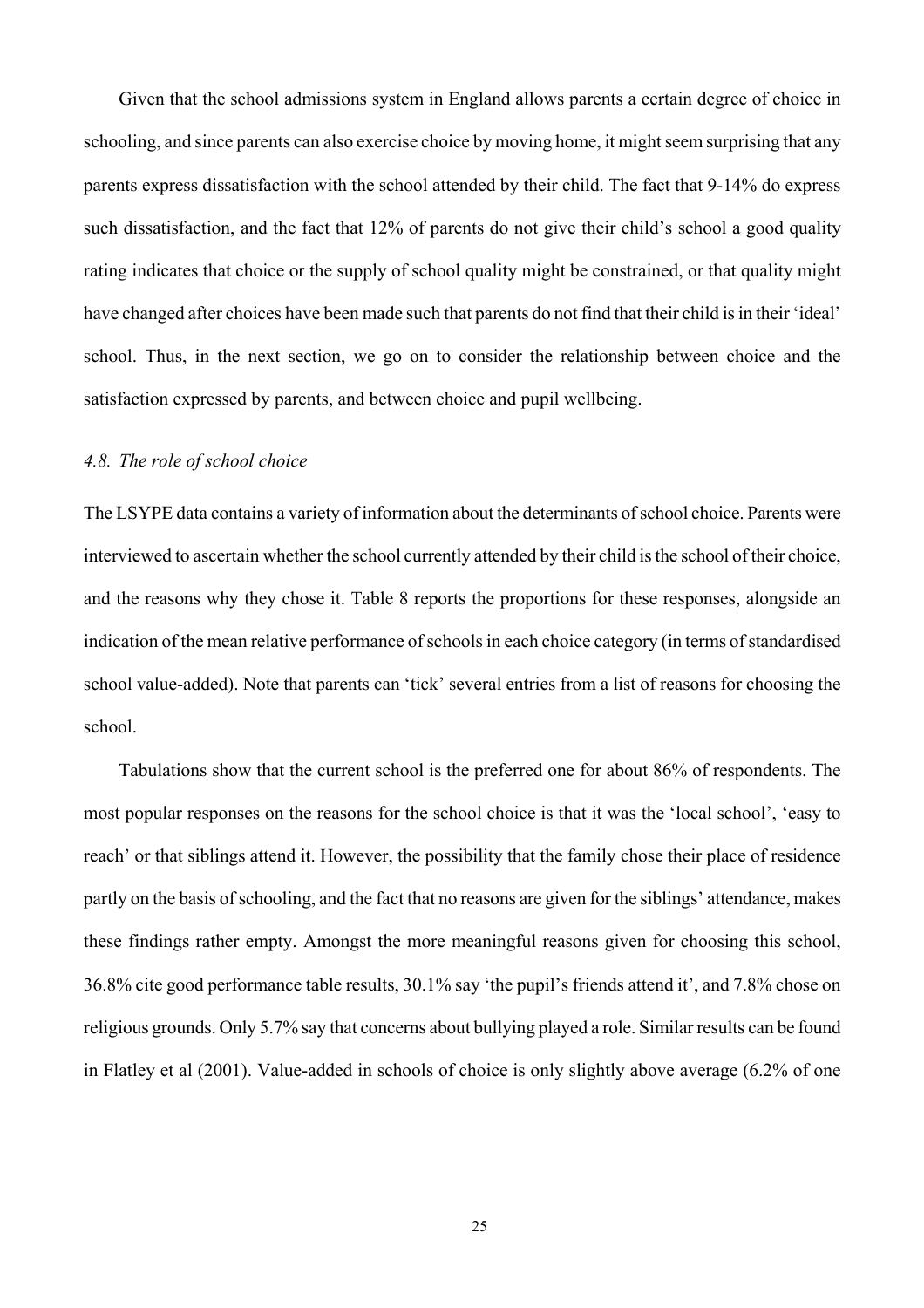standard deviation), and only schools chosen specifically for good performance, religion or little bullying show substantially higher performance than average (38% to 50% of one standard deviations).<sup>8</sup>

Does the exercise of choice make parents more satisfied and pupils happier? We provide some evidence on this point in Table 9 for our preferred measures of parent perceptions and child wellbeing. These specifications are comparable to those in Table 2 and Table 3, Column 3, but we have added in an indicator of whether the child's school was the family's preferred school, an indicator of whether the school was chosen for performance-related reasons, plus interactions between these indicators and school average value-added and pupils' own value-added (and a set of indicators for whether the school was chosen for any of the other reasons reported in the LSYPE; coefficients not tabulated).

As documented above, we find that pupils' reported unhappiness is related to their own value-added, but unrelated to their schoolmates' value-added. However, being in the school of choice, and especially one chosen for its performance, reduces the probability of being unhappy. For parents, school value added is again strongly related to parents' satisfaction with school quality. Interestingly, sensitivity of school quality judgements is particularly high when the school is *not* the preferred school (the main effect of school value-added in the first row of Column 3). Parents' judgements of school quality are instead much less responsive to school value-added when the school *is* the school of choice *and* when the school has been chosen for academic performance. The effect of school value-added for such parents is only around -2% per standard deviation, whereas it is nearly -8% for pupils who are not in the school of choice. These findings are consistent with the idea that parents who exercised 'choice', made reasonably good decisions and are satisfied with their chosen school.

 $\overline{a}$ 

<sup>&</sup>lt;sup>8</sup> It is important to note that the LSYPE further asked parents about means used to acquire information about schools. Parents choosing a school on the basis of its performance table results and parents choosing it because of little bullying mainly used performance tables, information published in the media (an important vehicle in England for the circulation of school leaguetables), and regularly attended open school-days. On the other hand, parents choosing local schools or schools attended by pupil's friends mainly relied on direct friends' referrals and advice from primary school teachers. Parents in the LSYPE thus seem to use a heterogeneous set of means to gather information about school quality.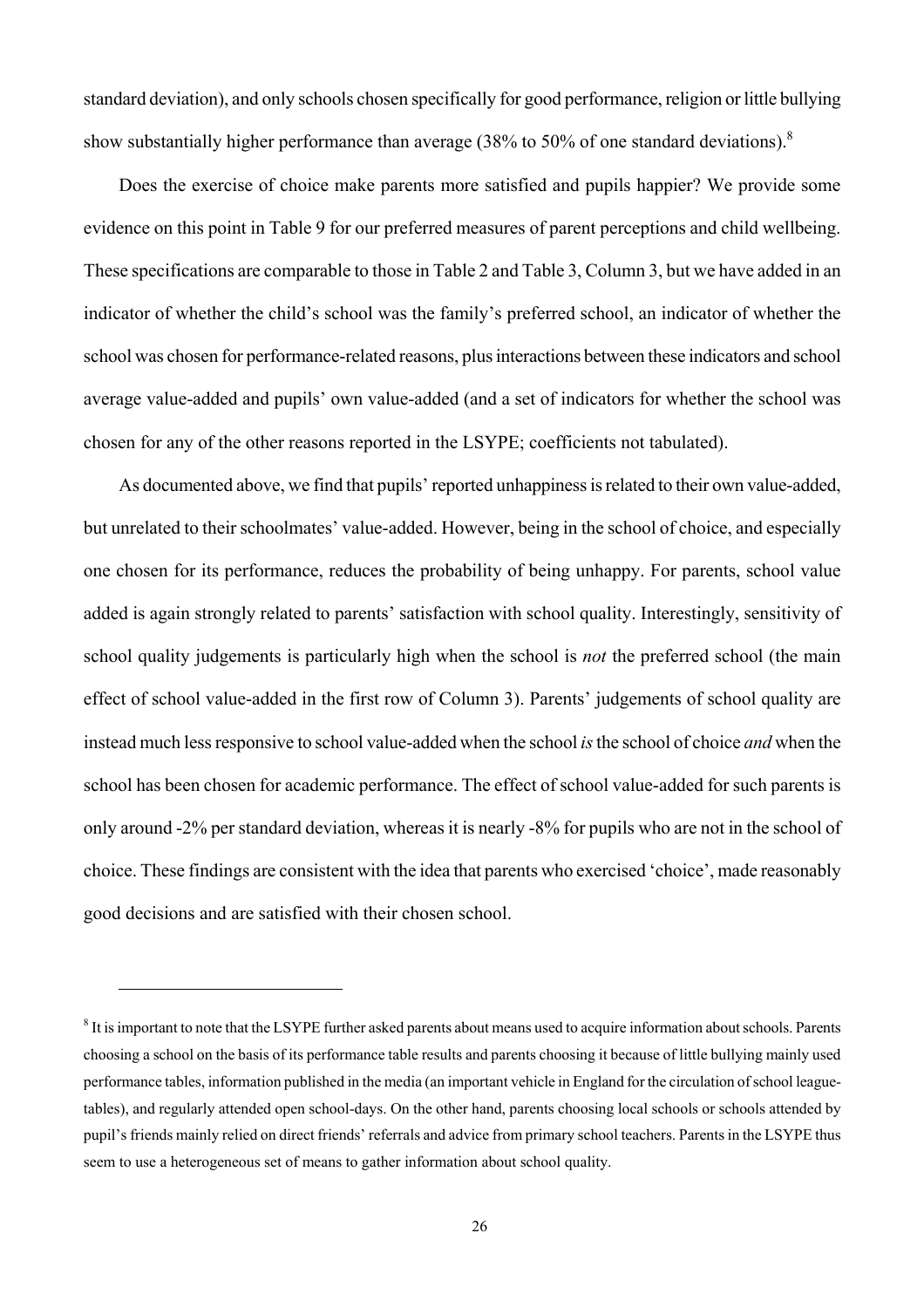All in all, the findings in this section confirm our conclusions that parents strongly value academic performance, and that school quality measures based on average test-scores are a good proxy for what drives parental assessment of school excellence. However, school quality along these dimensions does not have beneficial effects on pupil wellbeing at school and enjoyment of the learning environment.

#### **5. Concluding Remarks**

Economists in the field of education usually assume that parents value and choose schools on the basis of their average test-score performance. Direct evaluations of this hypothesis are rather rare, and considerations about wider notions of pupil wellbeing and enjoyment of the school environment are almost totally absent from the empirical literature in economics of education. This is surprising, especially in England, given the emphasis the recent education policy agenda has put on pupil happiness and wellbeing. Our research has made a start on filling in some of these gaps by studying the relation between performance-based measures of school quality, and subjective measures of enjoyment and satisfaction reported by pupils and their parents.

Our main aim was to answer the following two questions: a) To what extent are attitudes and experiences, amongst pupils and their parents, linked to standard test-score based measures of academic performance? and b) To what extent are parents' perceptions of school quality linked to their children's happiness and enjoyment of school? Our results show that parental satisfaction with school quality *is* strongly related to test-based measures of the progress in their child's school, even though their child's current enjoyment of school life is unrelated to the school's academic performance. Also, parents' judgements of school quality and satisfaction are only moderately correlated with their child's enjoyment. More generally, most of the correspondence between child and parent perceptions is more easily explained by shared family attributes and experience than by the observable characteristics of the school. Further, we have provided some evidence that subjective measures of school quality are capitalized into house prices but only *unconditionally* of standard test-based measures of school rankings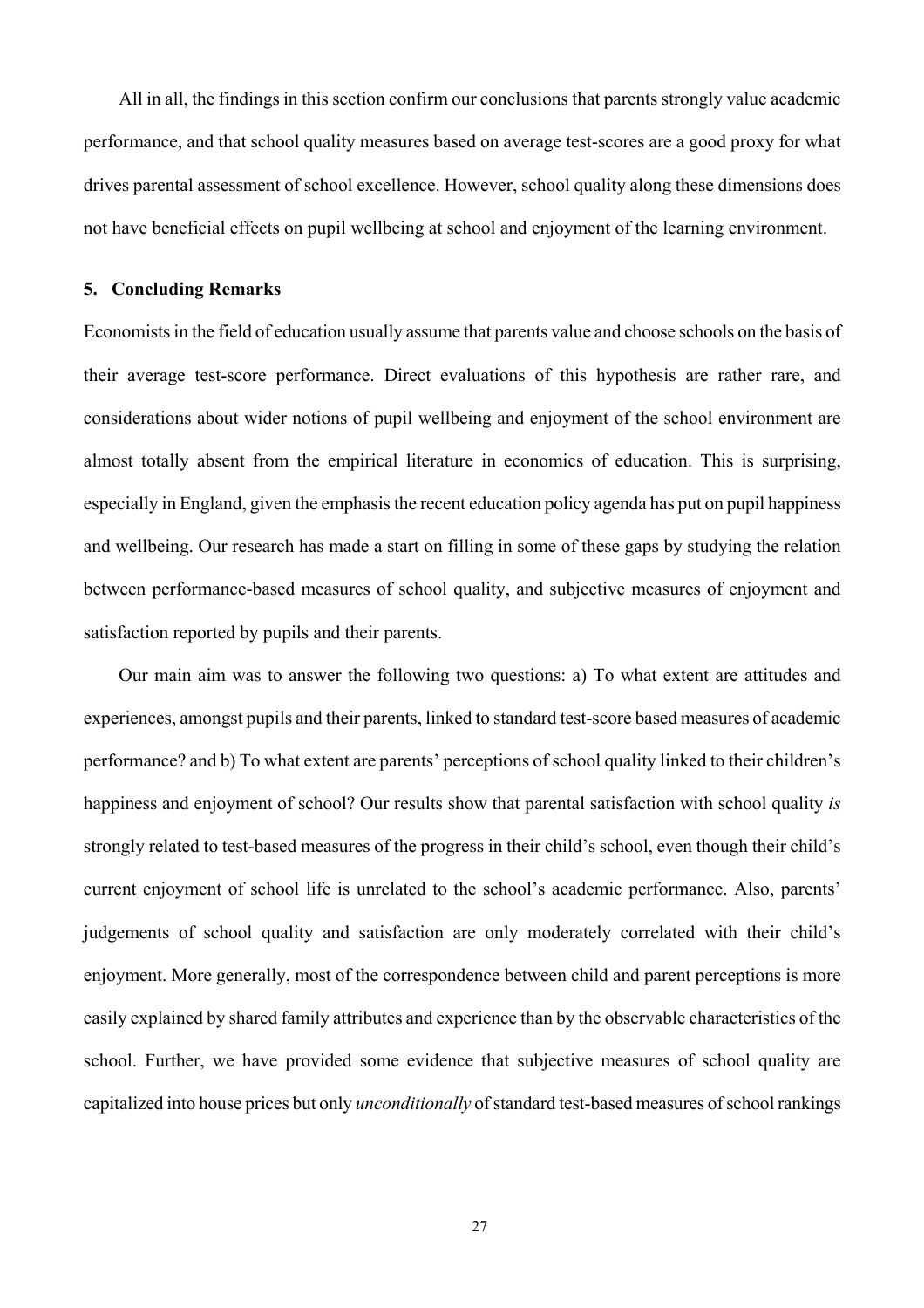(such as school value-added). This reinforces the impression that school quality as measured by test scores tends to dominate parental perceptions of educational excellence.

What can we make of these results? On the one hand, we might be inclined to conclude that parents plainly make the wrong choice, i.e. the one that does not maximize their pupils' wellbeing at school. This could happen if parents do not have a complete and direct knowledge of the variety of experiences that shape their children's enjoyment of the learning environment. On the other hand, parents might simply be more 'forward looking' than their offspring, and willing to sacrifice some current welfare for greater returns in the future. In fact, pupil assessment of their school experiences might be distorted by myopia and 'self-control' problems characterizing young people aged 14, and not fully account for later-life satisfaction that better education leads to. We explore some of these issues in Gibbons and Silva (2008).

More generally, our findings provide some food-for-thought in the debate about school choice and sorting. It is often argued that programs that increase school choice might lead to greater stratification of schools along the lines of pupil ability and family background. Allegedly, this is because better-off parents care more about school quality, and they are in a better position at exercising informed school choice. These arguments go further in claiming that increased stratification is detrimental to pupils' learning, via peer effects, and more generally to pupil wellbeing and enjoyment of their time at school. Our results provide some interesting counter-arguments to these claims. First of all, we have provided some support for the economist's working assumption that parents *do care* about school quality and that average school test-scores are a good 'sufficient statistic' for what parents perceive as educational excellence. However, we found that this result is constant across the range of pupil abilities and their family background, suggesting that advantaged and disadvantaged parents place similar value on academic achievement. Moreover, pupil enjoyment at school is only very loosely related to school academic performance or its composition. This implies that policies that seek to address child wellbeing at school might have to be decoupled from policies that seek to raise academic standards. Broader concerns about the links between schools' academic performance and pupils' wellbeing find little empirical support from our research.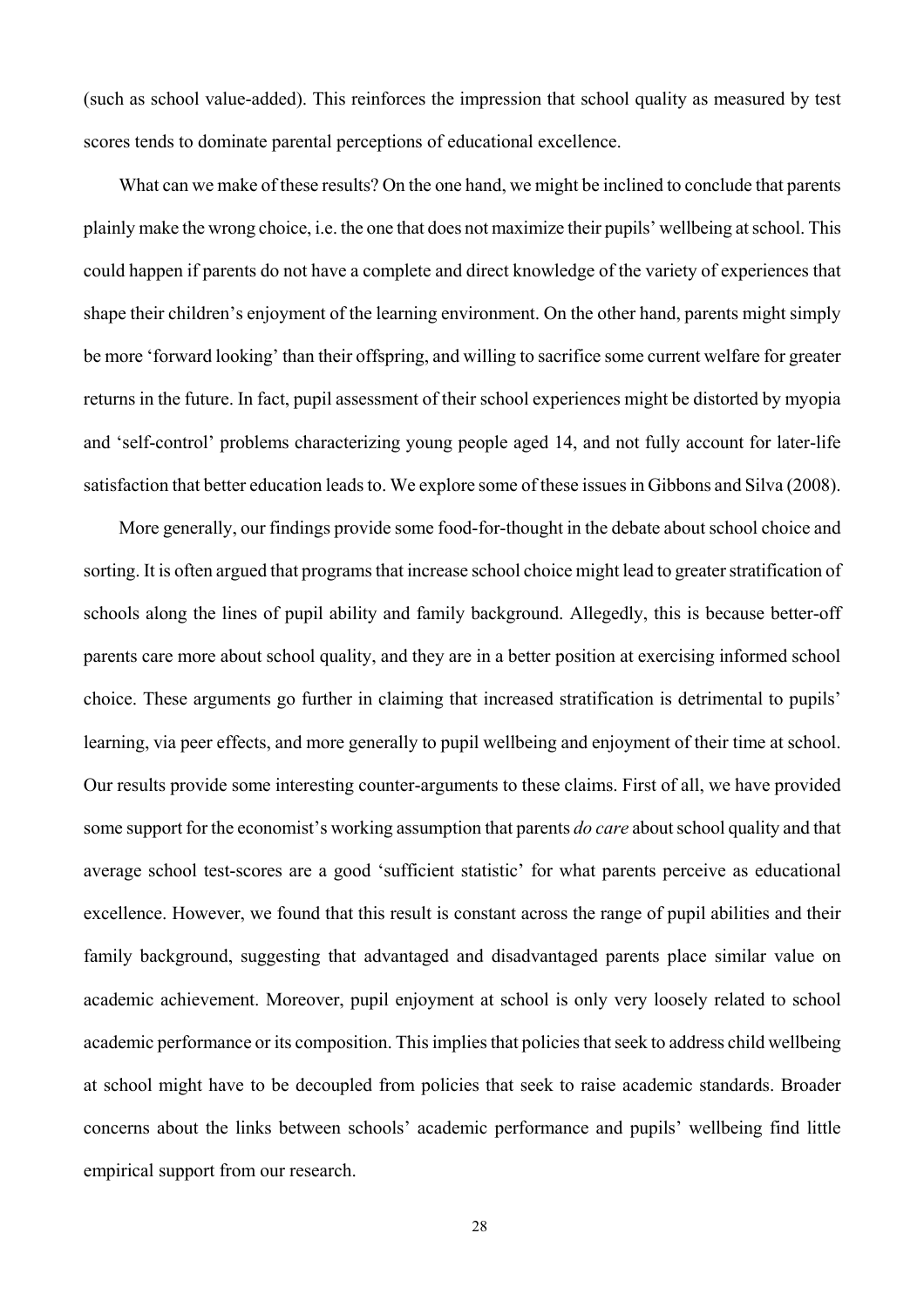#### **References**

Alesina, A., R. Di Tella and R. MacCulloch (2004): "Inequality and Happiness: are Europeans and Americans Different?" *Journal of Public Economics*, vol. 88.

Baker, M., M. Stabile and C. Deri (2004): "What do Self-Reported, Objective, Measures of Health Measure?", *Journal of Human Resources*, vol. 39.

Barrow, L. (2002): "School Choice Through Relocation. Evidence from the Washington D.C. Area", *Journal of Public Economics*, 86.

Bayer, P., F. Ferreira and R. McMillan (2007): "A Unified Framework for Measuring preferences for Schools and Neighborhoods", *Journal of Political Economy*, vol. 115.

Bertrand, M. and S. Mullainathan (2001): "Do People Mean What They Say? Implications for Subjective Survey Data", *American Economic Review*, vol. 91.

Black, S. (1999): "Do Better Schools Matter? Parental Valuation of Elementary Education", *Quarterly Journal of Economics*, vol. 114.

Blanchflower, D. and A. Oswald (2004): "Wellbeing over time in Britain and the USA", *Journal of Public Economics*, vol. 88.

Chevalier, A and L. Feinstein (2006): "Sheepskin or Prozac: The Causal Effect of Education on Mental Health", London School of Economics, Centre for the Economics of Education Discussion Paper 0071.

Clark, A. and A. Oswald (1994): "Unhappiness and Unemployment", *Economic Journal*, vol. 104.

Clark, A. and A. Oswald (1996): "Satisfaction and Comparison Income", *Journal of Public Economics*, vol. 61.

Clinton, H. (2008): "A Champion for Educators and Children", Democratic presidential campaign manifesto, accessed in April 2008 from http://www.hillaryclinton.com/issues/education/

Croson, R. and U. Gneezy (2004): "Gender Differences in Preferences", under revision for *Journal of Economic Literature*.

Coldron, J. and P. Boulton (1991): "Happiness' as a Criterion of Parents Choice of School", *Journal of Education Policy*, vol. 6(2).

Coldron, J. and P. Boulton (1996): "What do Parents Mean When They Talk About 'Discipline' in Relation to Their Children's Schools?", *British Journal of Sociology of Education*, vol. 17(1).

Dehejia, R., T. DeLeire and E. Luttmer (2007): "Insuring Consumption and Happiness Through Religious Organization", *Journal of Public Economics*, vol. 91.

Di Tella, R., R. MacCulloch and A. Oswald (2001): "Preferences over Inflation and Unemployment: Evidence from Surveys of Happiness", *American Economic Review*, vol. 91.

DCSF (2004): "Every Child Matters: Change for Children in Schools", Department for Children, Schools and Families.

Ferrer-i-Carbonell, A. (2005): "Income and Well-Being: An Empirical Analysis of the Comparison Income Effect", *Journal of Public Economics*, vol. 89.

Ferrer-i-Carbonell, A. and P. Frijters (2004): "How Important is Methodology for the Estimates of the Determinants of Happiness?", *Economic Journal*, vol. 114.

Flatley, J. H., V. Connolly, J. Higgins, J. Williams, K. Coldron, K.A. Stephenson, A. Logie and N. Smith (2001): "Parents' Experiences of the Process of Choosing a Secondary School", DCSF, London, Research Report 278. http://www.dfes.gov.uk/research/data/uploadfiles/RR278.PDF

Frey, B. and A. Stutzer (2001): "What Can Economists Learn from Happiness Research?", *Journal of Economic Literature*, vol. XL.

Frijters, P., J. Haisken-DeNew and M. Shields (2004a): "Investigating the Patterns and Determinants of Life Satisfaction in Germany Following Reunification", *Journal of Human Resources*, vol. 39.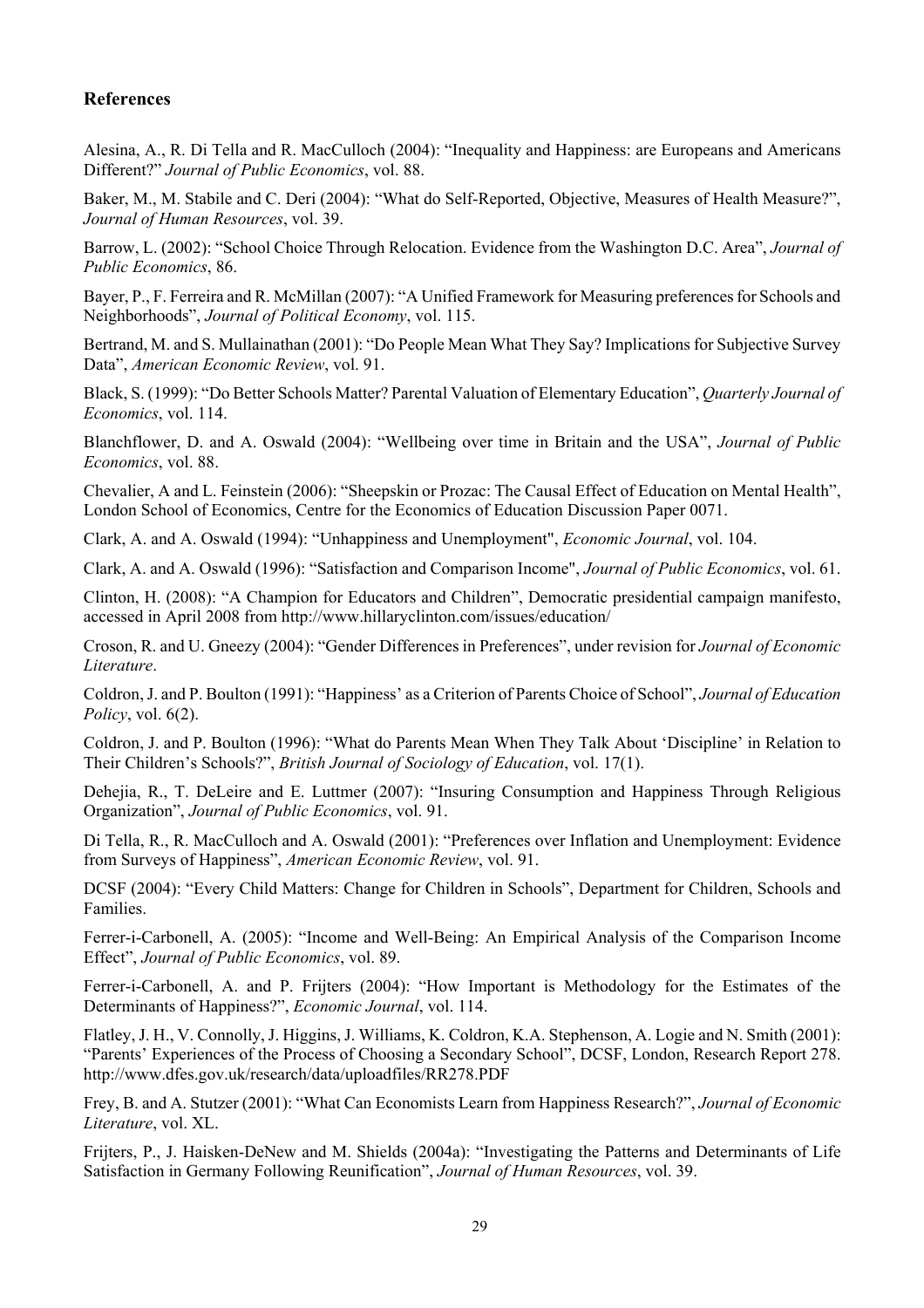Frijters, P., J. Haisken-DeNew and M. Shields (2004b): "Money Does Matter! Evidence from Increasing Real Income and Life Satisfaction in East Germany Following Reunification", *American Economic Review*, vol. 94.

Gibbons, S and S. Machin (2007): "Valuing School Quality, Better Transport and Lower Crime: Evidence from House Prices", *Oxford Review of Economic Policy*, forthcoming.

Gibbons, S., S. Machin and O. Silva (2007): "Choice, Competition and Pupil Achievement", *Journal of the European Economic Association*, forthcoming.

Gibbons, S., S. Machin and O. Silva (2007): "What Parents Want from a School: Evidence from House Price Data", London School of Economics, mimeo.

Gibbons, S. And O. Silva (2008): "The Determinants of Child Happiness", mimeo, Centre for Economic Performance, London School of Economics.

Grossman M. (2005): "Education and Non Market Outcomes", Chapter 10 in the 'Handbook of the Economics of Education', E. Hanushek and F. Welch (eds.), North Holland, Amsterdam.

Gruber, J. and S. Mullainathan (2002): "Do Cigarette Taxes Make Smokers Happier?", *Advances in Economic Analysis and Policy*, forthcoming.

Hastings, J., T. Kane and D. Staiger (2005): "Parental Preferences and School Competition: Evidence from a Public School Choice Program", NBER Working Paper 11805.

Heckman, J. (2000): "Policies to Foster Human Capital," *Research in Economics*, vol. 54.

Hartoog, J. And H. Oosterbeek (1998): "Health, Wealth and Happiness: Why Pursue a Higher Education?", *Economics of Education Review*, vol. 17, n. 3.

Jacob, B. and Lefgren, L. (2007): "What Do Parents Value in Education? An Empirical Investigation of Parents' Revealed Preferences for Teachers", *Quarterly Journal of Economics*, vol. 122(4).

Kane, T. and D. Staiger (2002): "Volatility in School Test Scores and Implications for Test-Based Accountability Systems", *Brookings Papers on Education Policy*.

Konow, J. And J. Earley (2008): "The Hedonistic Paradox: Is *Homo Economicus* Happier?", *Journal of Public Economics,* vol. 92.

Krueger A. and D. Schkade (2007): "The Reliability of Subjective Wellbeing Measures", NBER Working Paper No. 13027.

Layard, R. (2006): "Happiness: Lessons from a New Science", Penguin Group Publisher, London.

Luttmer, E. (2005): "Neighbors as Negative: Relative Earning and Wellbeing", *Quarterly Journal of Economics,* vol. 120.

Marsh, H. (2005): "Big Fish Little Pond Effect on Academic Self-concept: Cross-cultural and Cross-Disciplinary Generalizability, AARE Conference Paper.

Obama, B. (2008): "Barack Obama's Plan for Lifetime Success Through Education", Democratic presidential campaign manifesto, accessed in April 2008 from http://www.barackobama.com/issues/education/

Oswald, A. and N. Powdthavee (2008): "Does Happiness Adapt? A Longitudinal Study of Disability with Implications for Economists and Judges", *Journal of Public Economics*, forthcoming.

Rothstein, J. (2006): "Good Principals or Good Peers: Parental Valuation of School Characteristics, Tiebout Equilibrium, and the Incentive Effects of Competition Among Jurisdictions", *American Economic Review*, vol. 96.

The White House (2008): "No Child Left Behind: Foreword by President George W. Bush", accessed in March 2008 from: http://www.whitehouse.gov/news/reports/no-child-left-behind.html

Van Praag, B.M.S., P. Frijters and A. Ferrer-i-Carbonell (2003): "The Anatomy of Subjective Well-Being", *Journal of Economic Behavior and Organization*, vol. 51.

Winkelmann, L. And R. Winkelmann (1998): "Why Are the Unemployed So Unhappy? Evidence from Panel Data", *Economica*, vol. 65.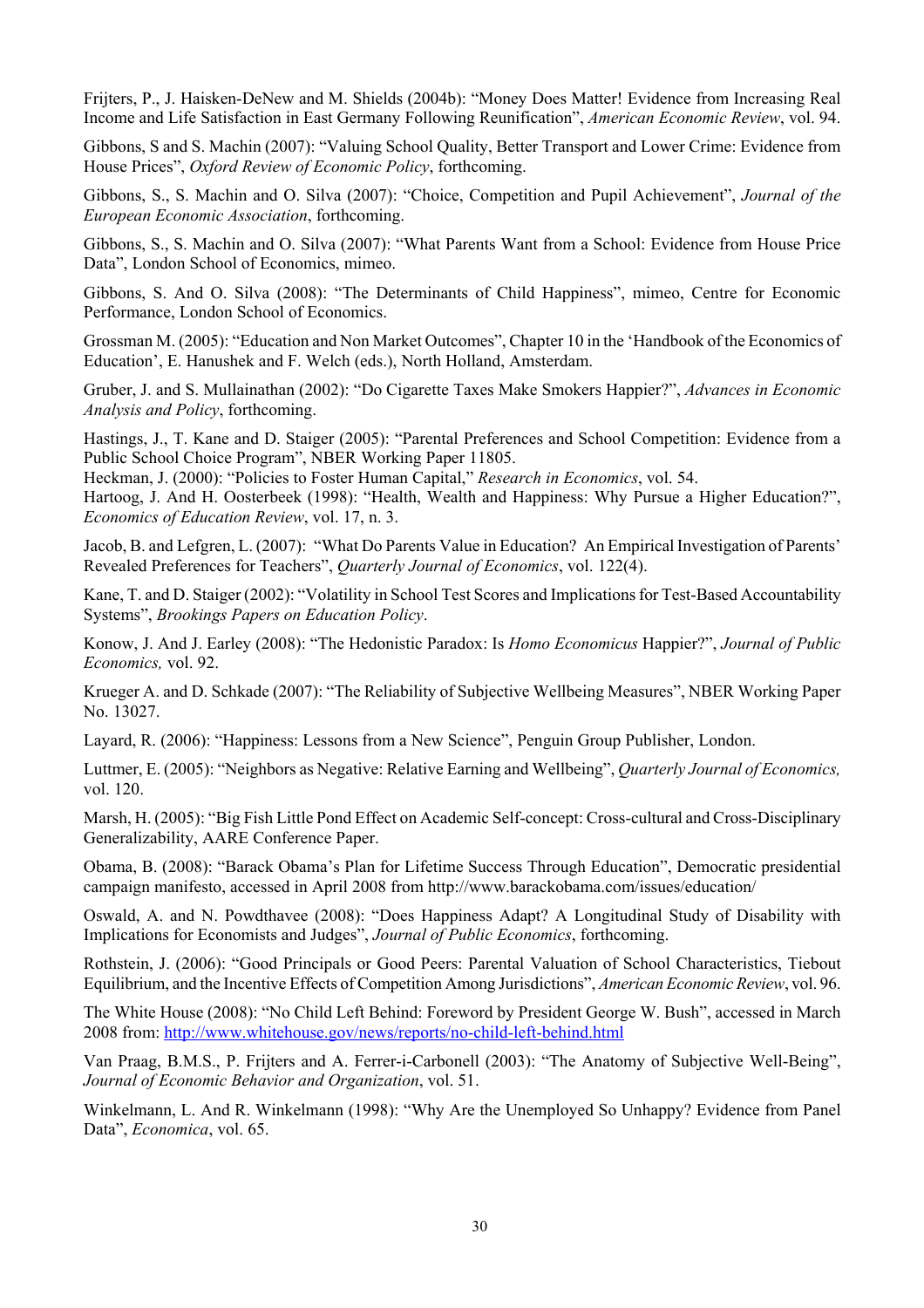#### **Appendix 1: Details on Self-Reported Variables and Data Construction**

In this Appendix we report the original phrasing of the questions in the LSYPE that we have used to create our subjective measures of pupil wellbeing at school and parental satisfaction with the school environment. We also report the way we recoded the original variables in order to create binary indicators, and percentages for each of the possible answers (in square brackets).

#### *Subjective measures of pupil wellbeing*

Below are some things young people have said about how they feel about school. For each statement please say whether or not you agree with it.

| Unhappy at school                 |                                                                                     |
|-----------------------------------|-------------------------------------------------------------------------------------|
| "I am happy when I am at school." |                                                                                     |
| 1. Strongly agree                 | [29%]                                                                               |
| 2. Agree                          | [59%]                                                                               |
| 3. Disagree                       | [9%]                                                                                |
| 4. Strongly disagree              | $\left[3\% \right]$                                                                 |
|                                   | [recoded as the binary variable "Unhappy when at School": $1, 2 = 0$ ; $3, 4 = 1$ ] |
| Bored in lessons                  |                                                                                     |
| "I am bored in lessons."          |                                                                                     |

| 1. Strongly agree    | [9%]                                                                                 |
|----------------------|--------------------------------------------------------------------------------------|
| 2. Agree             | $[33\%]$                                                                             |
| 3. Disagree          | [49%]                                                                                |
| 4. Strongly disagree | [9%]                                                                                 |
|                      | [recoded as the binary variable "Getting Bored at School": 3, $4 = 0$ ; 1, $2 = 1$ ] |

#### *Dislikes teachers*

And how many of your teachers does the following statement apply to:

| "I like my teachers."                             |                                  |
|---------------------------------------------------|----------------------------------|
| 1. All of my teachers                             | $[6\%]$                          |
| $\bullet$ $\bullet$ $\bullet$ $\bullet$ $\bullet$ | $\Gamma \cap \Gamma \cap \Gamma$ |

- 2. Most of my teachers [37%]
- 3. Some of my teachers [43%]
- 4. Hardly any of my teachers [11%]
- 5. None of my teachers [2%]

[recoded as the binary variable "Dislike teachers":  $1, 2, 3 = 0; 4, 5 = 1$ ]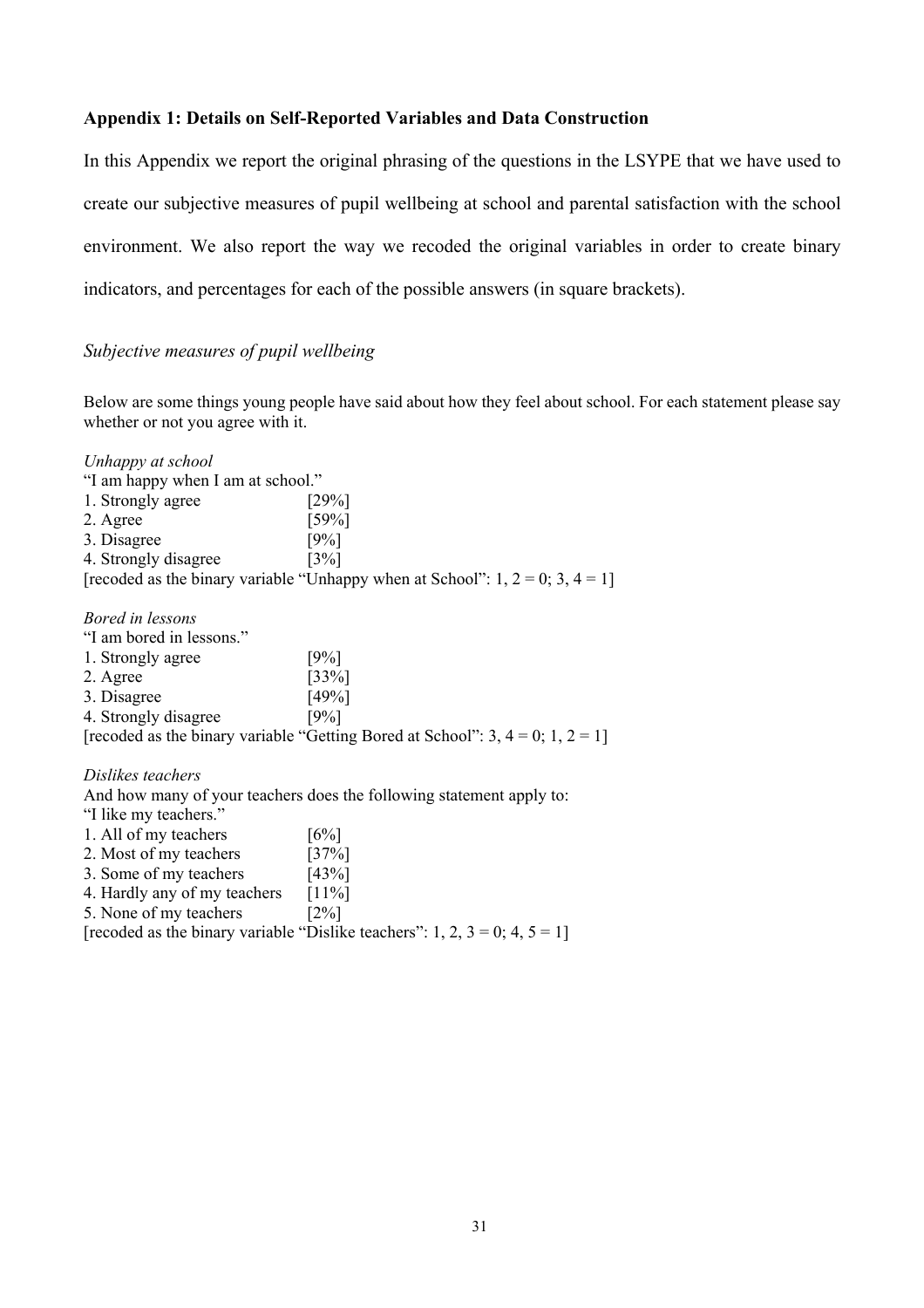### *Subjective measures of parental perceptions and satisfaction*

#### *Low school quality rating*

How would you rate the overall quality of (name of pupil)'s school?

| 1. Very good            | $[40\%]$            |
|-------------------------|---------------------|
| 2. Fairly good          | [47%]               |
| 3. Neither good nor bad | [9%]                |
| 4. Fairly bad           | $\left[3\% \right]$ |

5. Very bad  $\begin{bmatrix}1\% \end{bmatrix}$ 

[recoded as the binary variable "Not satisfied with School":  $1, 2 = 0$ ;  $3, 4, 5 = 1$ ]

#### *Not satisfied with progress*

How satisfied have you been...

With (name of pupil)'s school progress in general?

| 1. Very satisfied      | [45%]               |                                                                                        |
|------------------------|---------------------|----------------------------------------------------------------------------------------|
| 2. Fairly satisfied    | [45%]               |                                                                                        |
| 3. Fairly dissatisfied | $18\%$              |                                                                                        |
| 4. Very dissatisfied   | $\lceil 2\% \rceil$ |                                                                                        |
|                        |                     | [recoded as the binary variable "Little Progress in School": 1, $2 = 0$ ; 3, $4 = 1$ ] |

#### *Teachers not interested*

With how much interest the teachers show in (name of pupil)?

| 1. Very satisfied      | $[40\%]$                                                                                      |  |
|------------------------|-----------------------------------------------------------------------------------------------|--|
| 2. Fairly satisfied    | [45%]                                                                                         |  |
| 3. Fairly dissatisfied | $[9\%]$                                                                                       |  |
| 4. Very dissatisfied   | 15%                                                                                           |  |
|                        | [recoded as the binary variable "Teachers not Interested in Pupil": 1, $2 = 0$ ; 3, $4 = 1$ ] |  |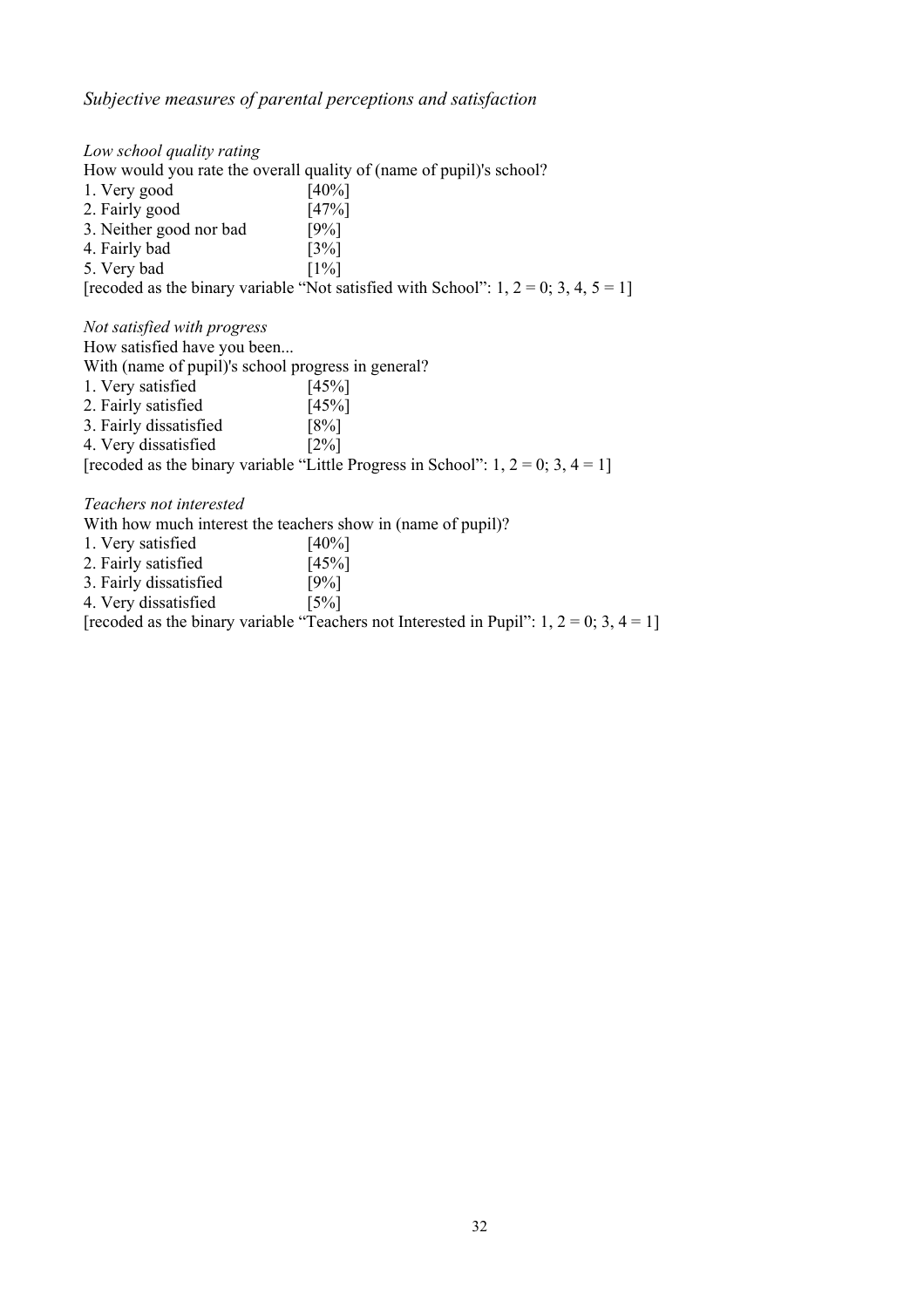#### **Appendix 2: Estimating school attendance zones for housing market analysis**

To define schools' local catchment areas for our housing market analysis, we use information on all secondary school pupils (ages 12 to age 16) being admitted to school between 2002 and 2005 (and not just the students surveyed by the LSYPE). We use information on the geographical coordinates of each school and its pupils' home addresses to create information about school-to-home direction-of-travel and actual travelled distance. From this information we define ten circular sectors centred on the school postcode, each containing 10% percent of the pupils attending that school from that direction. Next, for each direction sector, we compute the 75<sup>th</sup> percentile of the home-school distance distribution for pupils attending the school from that direction (i.e. in that circular sector). Finally, we classify any postcode (whether or not it contains a pupil's home) as falling in the catchment area belonging to a school if it lies within the 75<sup>th</sup> percentile of the travel-distance distribution in the direction sector in which it is located. More details about this procedure can be found in Gibbons et al. (2007a) and (2007b).

Using census data on house transactions in England between 2002 and 2005 (Land Registry "Pricepaid" data), we assemble information on house prices (and basic property characteristics) for the postcodes in each school catchment area, and then average these within each travel-zone to obtain an estimate of the market price of the properties and the average characteristics of these properties within the attendance zone of each school. This procedure provides us with a mean house price for each school. Additionally, we use information from GB Census 2001 and Land Registry data to obtain proxies for the characteristics of the catchment area, both in relation to its household composition (e.g. fraction of households with children or fraction of individuals of different ethnicities) and to its residential market characteristics (e.g. fraction of socially rented houses, fraction of sold houses that are freehold, detached, flat, etc.).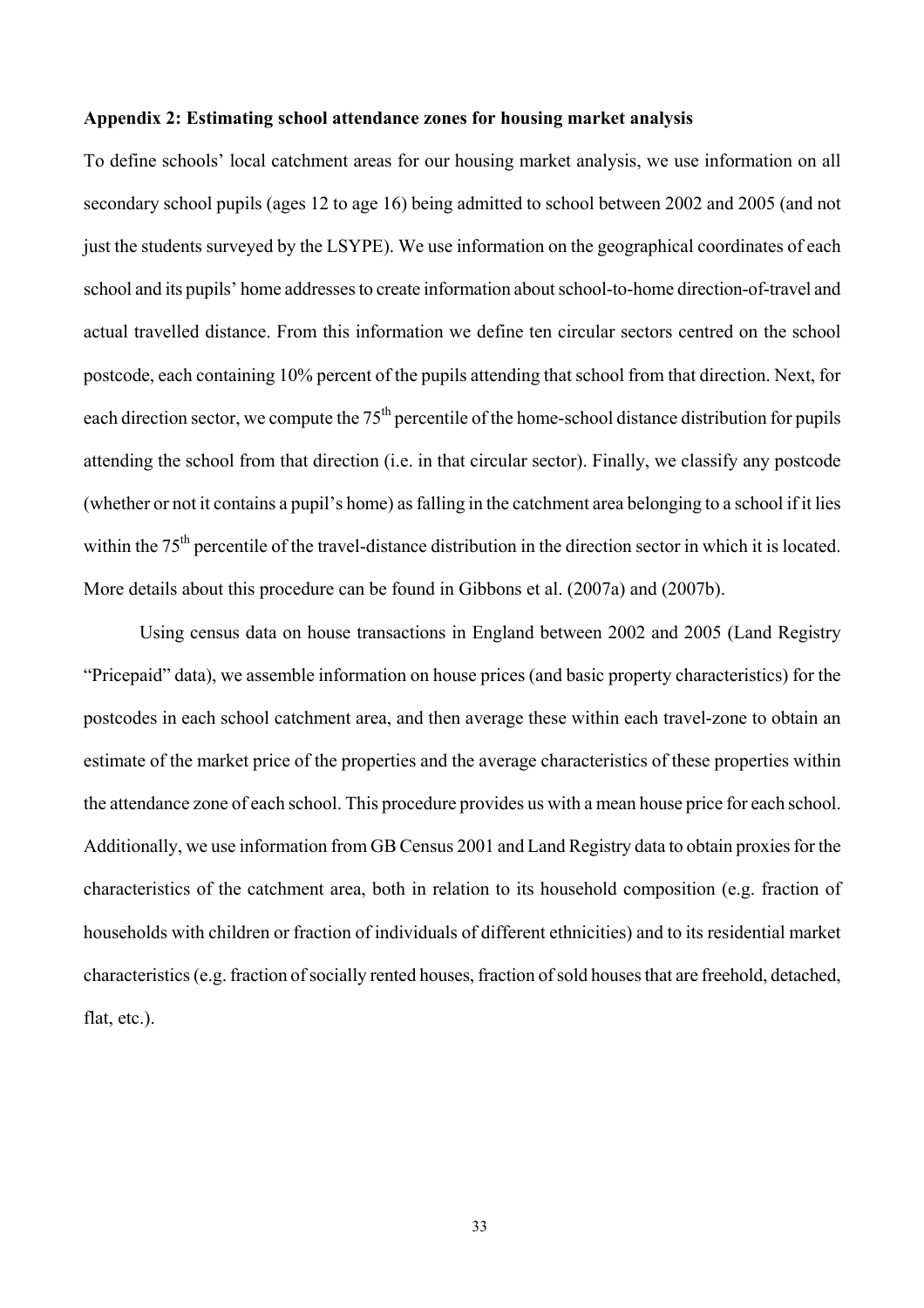# **Tables**

| Variable                                                   | Mean/Fraction | Std.Dev. | N. of Observations |
|------------------------------------------------------------|---------------|----------|--------------------|
| <b>Panel A: Pupils' Perceptions</b>                        |               |          |                    |
| Unhappy at School                                          | 11.6%         |          | 12989              |
| Bored in lessons                                           | 42.0%         |          | 12605              |
| Dislikes teachers                                          | 13.6%         |          | 13272              |
|                                                            |               |          |                    |
| Panel B: Parents' Perceptions                              |               |          |                    |
| Low school quality rating                                  | 12.8%         |          | 13572              |
| Not satisfied with progress                                | 9.9%          |          | 13572              |
| Teachers not interested                                    | 14.2%         |          | 13572              |
|                                                            |               |          |                    |
| <b>Panel C: Pupil KS2 Points and School Scores</b>         |               |          |                    |
| Pupil KS3-KS2 Value Added                                  | 6.811         | 3.645    | 13030              |
| Pupil KS3 Point Score (average English, Maths and Science) | 33.615        | 6.337    | 13655              |
| Pupil KS2 Point Score (average English, Maths and Science) | 27.002        | 4.077    | 13164              |
|                                                            |               |          |                    |
| School KS3-KS2 Value Added; 2003/2004                      | 4.988         | 1.264    | 13762              |
| School KS3 Point Score; 2003/2004                          | 31.917        | 2.338    | 13762              |
| School KS2 Point Score; 2003/2004                          | 26.931        | 1.364    | 13762              |
| School KS3-KS2 Value Added; 2003/2004, excluding pupil     | 5.002         | 1.259    | 12992              |
| Standardised KS2 score, primary school of origin           | 26.907        | 1.762    | 13298              |
|                                                            |               |          |                    |

#### Table 1: Descriptive statistics; Main variables

Note: LSYPE is a Survey sampling 14/15 year-old students (Year 9) in approximately 600 English secondary schools in 2004. The Survey over-represents students from poorer background and of ethnic origins. For information regarding original Survey questions and coding of pupils' and parents' perceptions refer to "Appendix: Details on Self-Reported Variables and Data Construction".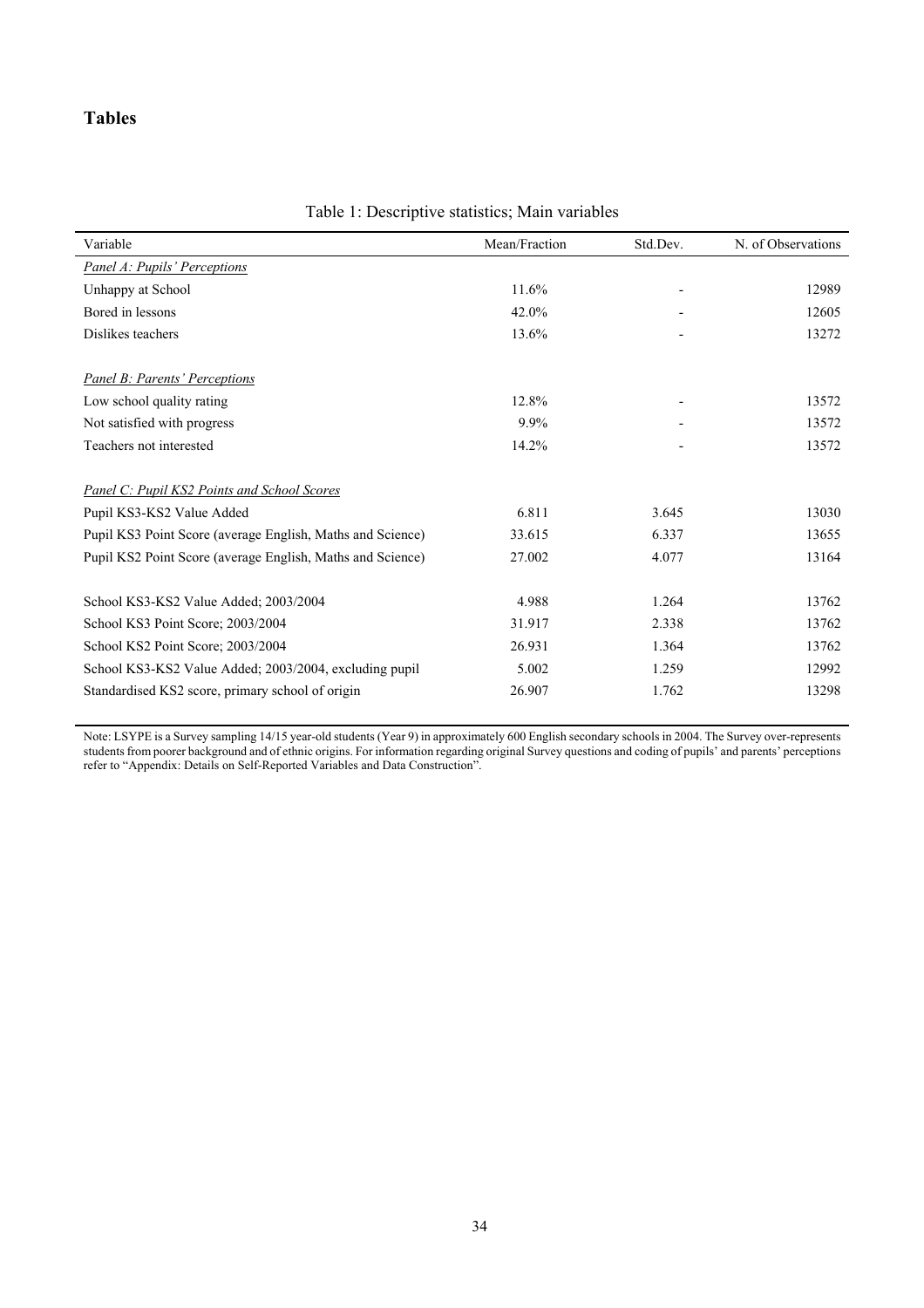|                                              |                | Unhappy at School $(11.6\%)$ |          |            | Bored in lessons $(42%)$ |          |            | Dislikes teachers $(13.6\%)$ |          |  |
|----------------------------------------------|----------------|------------------------------|----------|------------|--------------------------|----------|------------|------------------------------|----------|--|
|                                              | (1)            | (2)                          | (3)      | (4)        | (5)                      | (6)      | (7         | (8)                          | (9)      |  |
| Standardised school value                    | $***-1.218$    | $-0.581$                     | $-0.036$ | $*$ -1.229 | $* - 1.404$              | $-0.331$ | $*$ -1.225 | $* -1.158$                   | $-0.618$ |  |
| added                                        | (0.316)        | (0.431)                      | (0.439)  | (0.547)    | (0.688)                  | (0.694)  | (0.355)    | (0.497)                      | (0.495)  |  |
|                                              |                |                              |          |            |                          |          |            |                              |          |  |
| Pupil, school, family and<br>Census controls | N <sub>0</sub> | Yes                          | Yes      | No         | Yes                      | Yes      | No         | Yes                          | Yes      |  |
| Standardised pupil value<br>added            | No             | N <sub>0</sub>               | Yes      | No         | N <sub>0</sub>           | Yes      | No         | N <sub>0</sub>               | Yes      |  |
| R-Squared                                    | 0.0014         | 0.0545                       | 0.0641   | 0.0006     | 0.0768                   | 0.0919   | 0.0013     | 0.0463                       | 0.0551   |  |

Table 2: Pupil wellbeing and attitudes towards the learning environment, and school average value-added

Note: All dependent variables are binary indicators (see Table 1); specifications: linear probability models. Number of observations: approximately 12,000 in 600 schools, specifications without controls; approximately 11,0 in 590 schools, specification with controls. Standard Errors clustered at the secondary school level in round brackets. \*\* - 1% significance; \* - 5% significance. Control variables described in Appendix Table A1. Census ar characteristics refer to the Output Area of pupil's residence.

|                                              |             | Low school quality rating $(12.8\%)$ |             |             | Not satisfied with progress $(9.9\%)$ |                       |                | Teachers not interested (14.2%) |            |  |
|----------------------------------------------|-------------|--------------------------------------|-------------|-------------|---------------------------------------|-----------------------|----------------|---------------------------------|------------|--|
|                                              | (1)         | (2)                                  | (3)         | (4)         | (5)                                   | (6)                   | (7)            | (8)                             | (9)        |  |
| Standardised school value                    | $***-5.869$ | $***-5.771$                          | $***-5.300$ | $***-3.106$ | $*$ -2.894                            | $*$ <sup>2</sup> .126 | $**-3.301$     | $**-3.143$                      | $*$ -2.536 |  |
| added                                        | (0.442)     | (0.730)                              | (0.721)     | (0.334)     | (0.484)                               | (0.471)               | (0.400)        | (0.618)                         | (0.606)    |  |
|                                              |             |                                      |             |             |                                       |                       |                |                                 |            |  |
| Pupil, school, family and<br>Census controls | No          | Yes                                  | Yes         | No          | Yes                                   | Yes                   | N <sub>0</sub> | Yes                             | Yes        |  |
| Standardised pupil value<br>added            | No          | N <sub>0</sub>                       | Yes         | No          | N <sub>o</sub>                        | Yes                   | N <sub>0</sub> | No                              | Yes        |  |
| R-Squared                                    | 0.0311      | 0.0592                               | 0.0662      | 0.0109      | 0.0597                                | 0.0837                | 0.0089         | 0.0446                          | 0.0550     |  |

Table 3: Parental satisfaction and attitudes towards the learning environment, and school average value-added

Note: All dependent variables are binary indicators (see Table 1); specifications: linear probability models. Number of observations: approximately 13,000 in 600 schools, specifications without controls; approximately 11,0 in 590 schools, specification with controls. Standard Errors clustered at the secondary school level in round brackets. \*\* - 1% significance; \* - 5% significance. Control variables described in Appendix Table A1. Census ar characteristics refer to the Output Area of pupil's residence.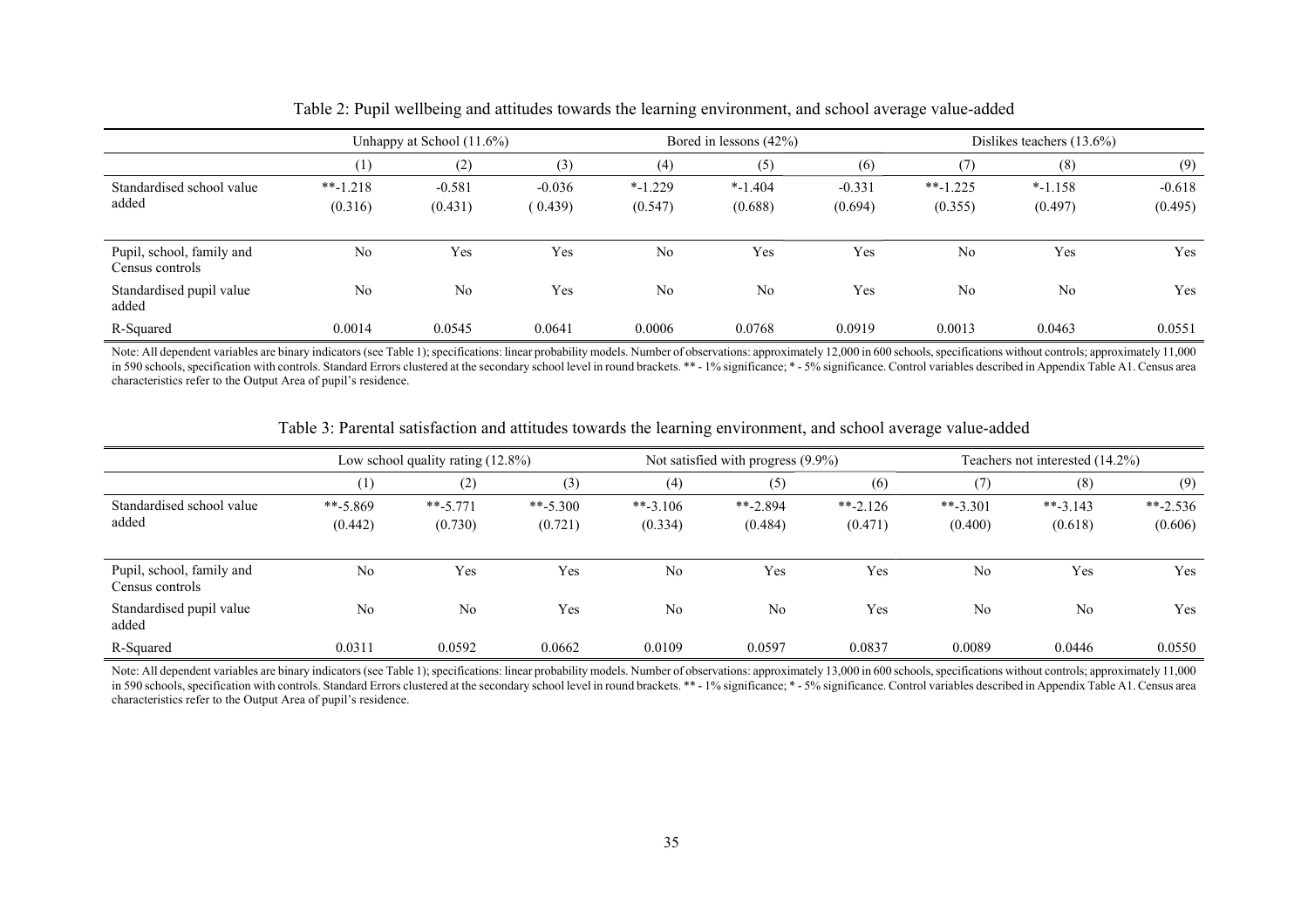|                             |                          | Child attitudes     |                             |                              | Parent attitudes               |                            |
|-----------------------------|--------------------------|---------------------|-----------------------------|------------------------------|--------------------------------|----------------------------|
|                             | Unhappy at<br>School     | Bored in<br>lessons | <b>Dislikes</b><br>teachers | Low school<br>quality rating | Not satisfied<br>with progress | Teachers not<br>interested |
| Unhappy at school           | $\overline{\phantom{a}}$ | 0.261               | 0.295                       | 0.135                        | 0.170                          | 0.145                      |
| Bored in lessons            | 0.581                    | ۰.                  | 0.296                       | 0.098                        | 0.142                          | 0.126                      |
| Dislikes teachers           | 0.625                    | 0.819               | $\overline{\phantom{0}}$    | 0.109                        | 0.135                          | 0.130                      |
| Low school quality rating   | $-0.126$                 | 0.066               | 0.236                       | $\overline{\phantom{a}}$     | 0.353                          | 0.361                      |
| Not satisfied with progress | 0.176                    | 0.221               | 0.515                       | 0.754                        | $\overline{\phantom{0}}$       | 0.331                      |
| Teachers not interested     | 0.157                    | 0.352               | 0.416                       | 0.698                        | 0.769                          | $\overline{\phantom{a}}$   |

#### Table 4: Raw correlations (upper right) and correlations in predictions using school characteristics only (lower left) from models of attitudinal variables

Note: Correlation of predictions using school characteristics only come from specifications including full set of controls, school standardized value added and pupil value added (Columns 3, 6 and 9 of Tables 2 and 3). School characteristics used for predictions using school characteristics only include school characteristics in Panel B of Appendix Table 1, and standardized school value-added.

#### Table 5: Correlations in prediction using set of controls excluding school characteristics (upper right) and correlations of unobservables (lower left) from models of attitudinal variables

|                             |                      | Child attitudes     |                             |                              | Parent attitudes               |                            |
|-----------------------------|----------------------|---------------------|-----------------------------|------------------------------|--------------------------------|----------------------------|
|                             | Unhappy at<br>School | Bored in<br>lessons | <b>Dislikes</b><br>teachers | Low school<br>quality rating | Not satisfied<br>with progress | Teachers not<br>interested |
| Unhappy at School           | ۰                    | 0.881               | 0.886                       | 0.651                        | 0.829                          | 0.739                      |
| Bored in lessons            | 0.202                |                     | 0.903                       | 0.641                        | 0.742                          | 0.710                      |
| Dislikes teachers           | 0.265                | 0.246               | $\overline{\phantom{a}}$    | 0.709                        | 0.775                          | 0.745                      |
| Low school quality rating   | 0.108                | 0.070               | 0.076                       | $\overline{\phantom{a}}$     | 0.760                          | 0.743                      |
| Not satisfied with progress | 0.124                | 0.085               | 0.089                       | 0.318                        | $\overline{\phantom{0}}$       | 0.861                      |
| Teachers not interested     | 0.116                | 0.079               | 0.100                       | 0.328                        | 0.293                          | $\overline{\phantom{a}}$   |

Note: Correlation of predictions using set of controls excluding school characteristics and correlations of unobservables come from specifications including full set of controls, school standardized value added and pupil value added (Columns 3, 6 and 9 of Tables 2 and 3). Variables used for predictions using controls excluding school characteristics are: pupil, family and Census information (Panels A, C and D of Appendix Table 1), and standardized pupil valueadded.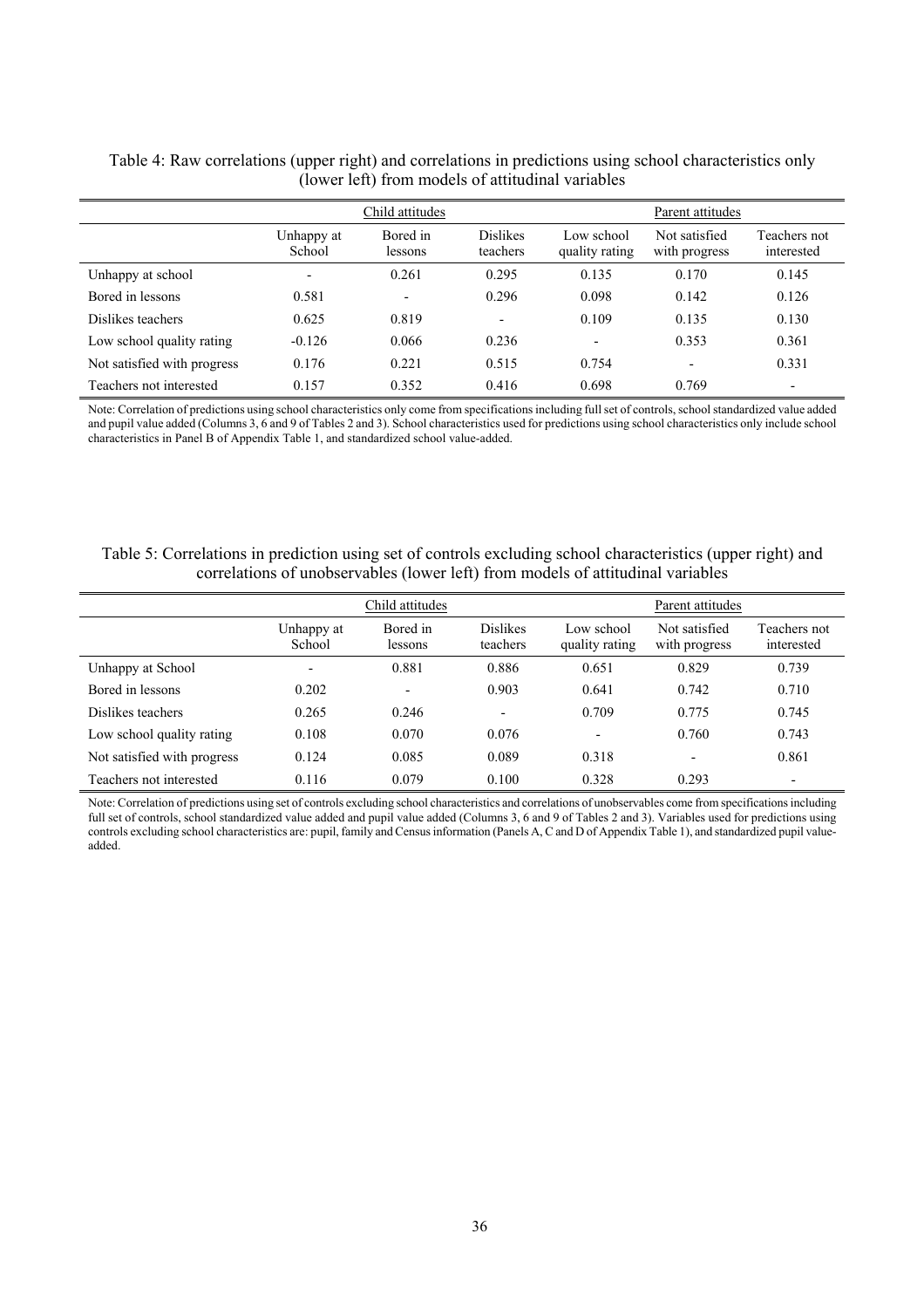|                                              | Low school quality rating $(12.8\%)$ |           |            |            |  |  |  |
|----------------------------------------------|--------------------------------------|-----------|------------|------------|--|--|--|
|                                              | (1)                                  | (2)       | (3)        | (4)        |  |  |  |
| Standardized average school                  | $**2.791$                            | $**2.399$ | $**2.055$  | $**2.023$  |  |  |  |
| unhappiness                                  | (0.528)                              | (0.517)   | (0.486)    | (0.484)    |  |  |  |
| Standardised school value added              |                                      |           | $**-5.286$ | $**-4.894$ |  |  |  |
|                                              |                                      |           | (0.686)    | (0.678)    |  |  |  |
| Pupil, school, family and Census<br>controls | N <sub>0</sub>                       | Yes       | Yes        | Yes        |  |  |  |
| Pupil unhappy at School                      | N <sub>0</sub>                       | Yes       | Yes        | Yes        |  |  |  |
| Standardised pupil value added               | No                                   | No        | No         | Yes        |  |  |  |
| R-Squared                                    | 0.0072                               | 0.0633    | 0.0748     | 0.0797     |  |  |  |

Table 6: Parental satisfaction with school quality, pupil wellbeing and school average value-added

Note: All dependent variables are binary indicators (see Table 1); specifications: linear probability models. Number of observations: approximately 11,000 in 590 schools, specification with controls. Standard Errors clustered at the secondary school level in round brackets. \*\* - 1% significance; \* - 5% significance. Control variables described in Appendix Table A1. Census area characteristics refer to the Output Area of pupil's residence. Note that we only consider schools that include at least 10 LSYPE young respondents in order to calculate meaningful average levels of unhappiness from the survey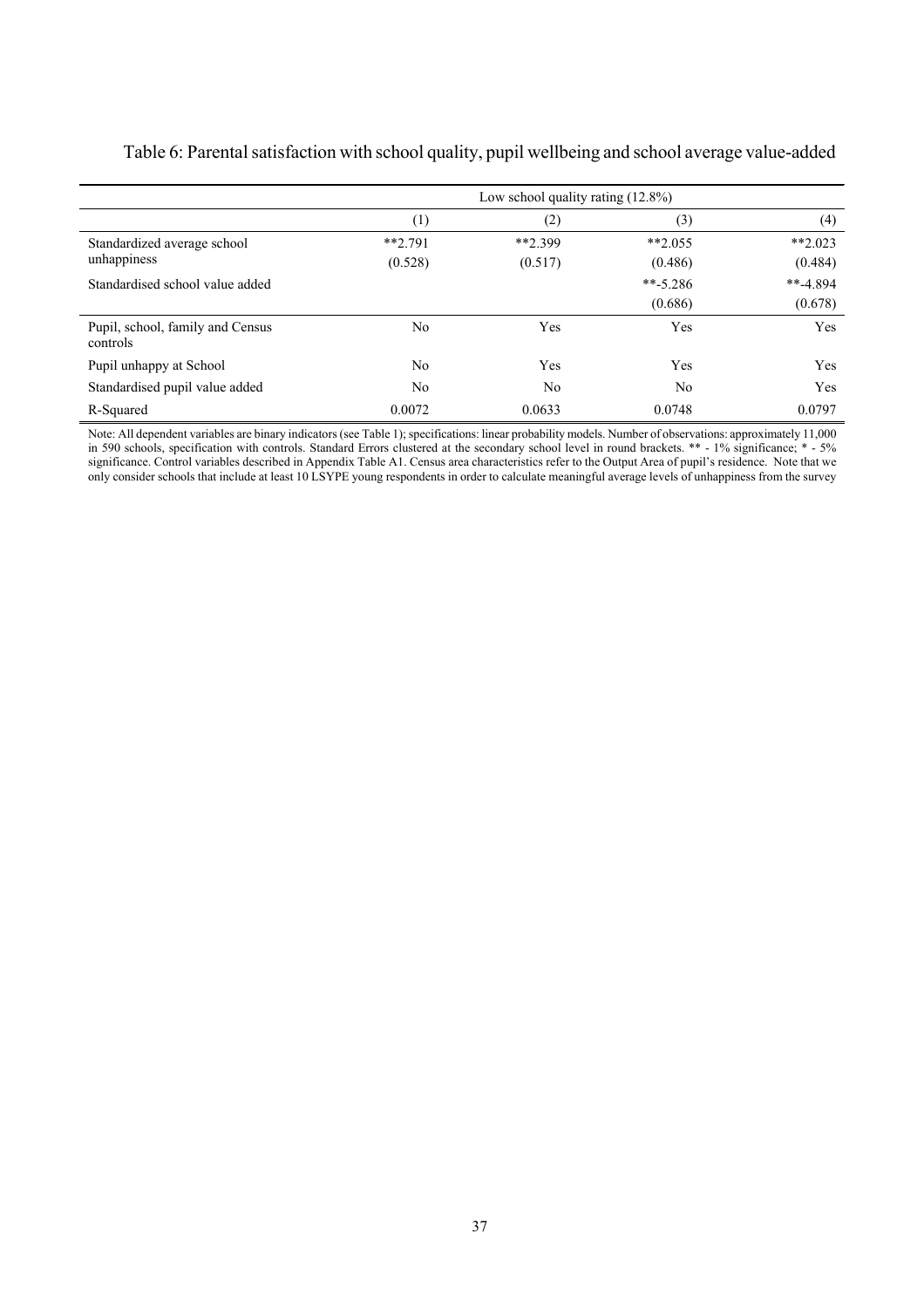|                                                   | (1)            | (2)       | (3)       |
|---------------------------------------------------|----------------|-----------|-----------|
| Pupil: Unhappy at School                          |                |           |           |
| Proportion of pupils unhappy                      | $*$ -0.661     | $$-0.164$ | $-0.105$  |
|                                                   | (0.246)        | (0.100)   | (0.100)   |
| Standardised school KS2-KS3 value added           |                |           | $**0.046$ |
|                                                   |                |           | (0.010)   |
| Parents: Low school quality rating                |                |           |           |
| Proportion of parents who give school low quality | $*$ -0.460     | $-0.069$  | 0.036     |
| rating                                            | (0.148)        | (0.065)   | (0.065)   |
| Standardised school KS2-KS3 value added           |                |           | $**0.050$ |
|                                                   |                |           | (0.011)   |
| School controls                                   | N <sub>0</sub> | Yes       | Yes       |
| Catchment Area controls                           | N <sub>0</sub> | Yes       | Yes       |
| (Census + Housing markets)                        |                |           |           |
| Number of Observations                            | 558            | 558       | 556       |

#### Table 7: School perceptions, school performance and local house prices

Note: Regressions at the school level. Analysis only includes schools enrolling at least 10 LSYPE respondents. Robust Standard Errors in round brackets. \*\* - 1% significance; \* - 5% significance;  $\frac{s}{10\%}$  significance. Dependent variable is log of house prices prevailing in catchment area of the school in the period 2002-2005. Information obtained from Land Registry Data. All variables described in Appendix Table A6.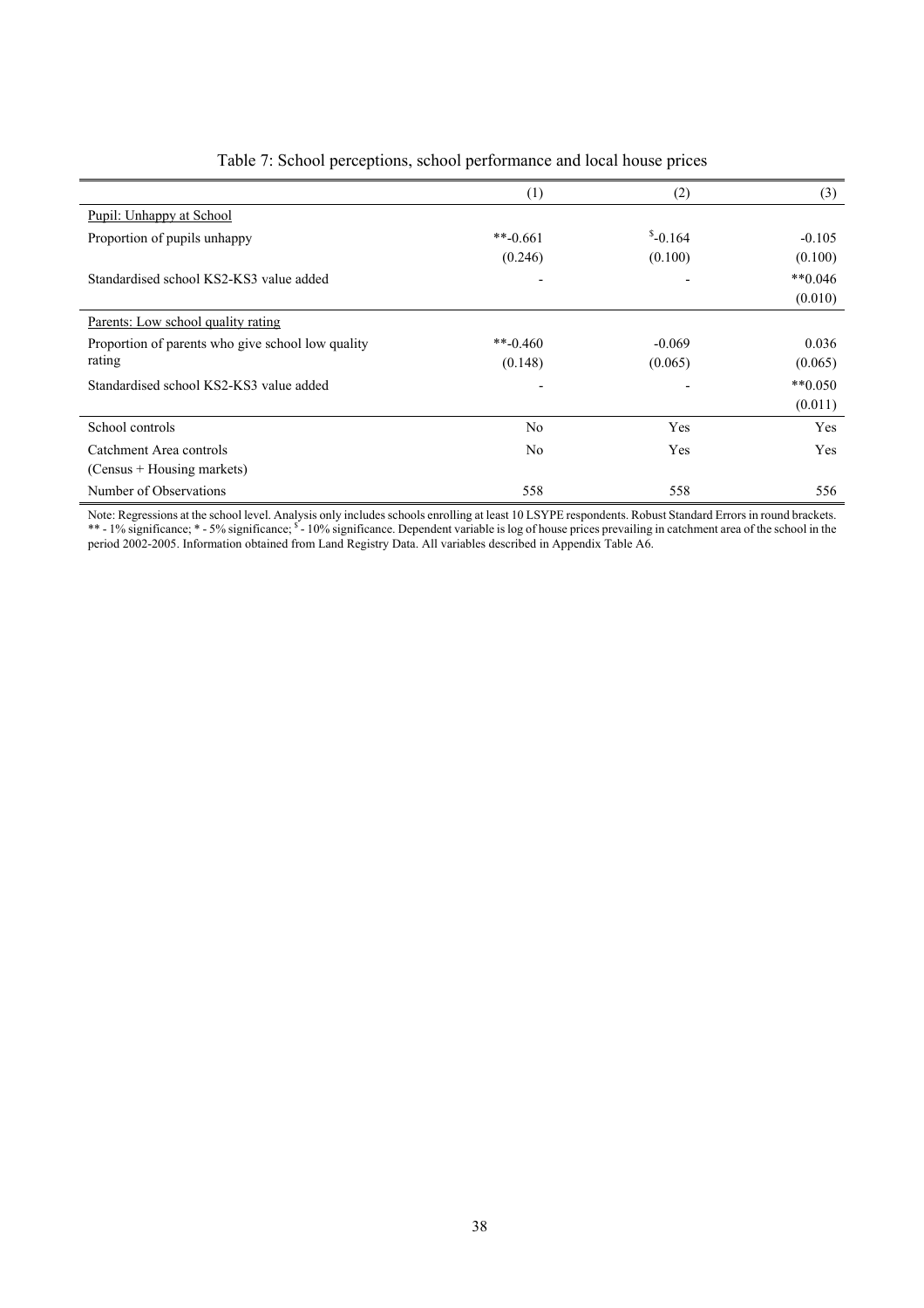| Variable                                                     | Fraction | Standardized school |
|--------------------------------------------------------------|----------|---------------------|
|                                                              |          | value added         |
| Pupil at school of choice?                                   | 0.861    | 0.062(0.988)        |
| Reason for choosing school (for pupils at school of choice): |          |                     |
| Local school                                                 | 0.509    | 0.062(0.9631)       |
| Pupil's friends attend the school                            | 0.301    | 0.055(0.956)        |
| School is easy to reach                                      | 0.398    | $-0.006(0.980)$     |
| School has good performance table results                    | 0.368    | 0.449(0.897)        |
| School has little bullying                                   | 0.057    | 0.377(0.894)        |
| School chosen on religious grounds                           | 0.078    | 0.499(0.977)        |
| Pupil's sibling(s) attend(ed) the school                     | 0.360    | 0.044(0.976)        |
| Pupil's parents or relatives attended the school             | 0.144    | $-0.026(0.977)$     |

#### Table 8: School choice, descriptive information

Note: Parents can provide several reasons for choosing the school that the pupil currently attends. Information about reasons for choosing a school is not collected for pupils not at the school of their choice. Second column reports mean and standard deviation of standardized KS2-KS3 value added in round parenthesis (standardized value added for full pupil sample: mean zero, standard deviation one).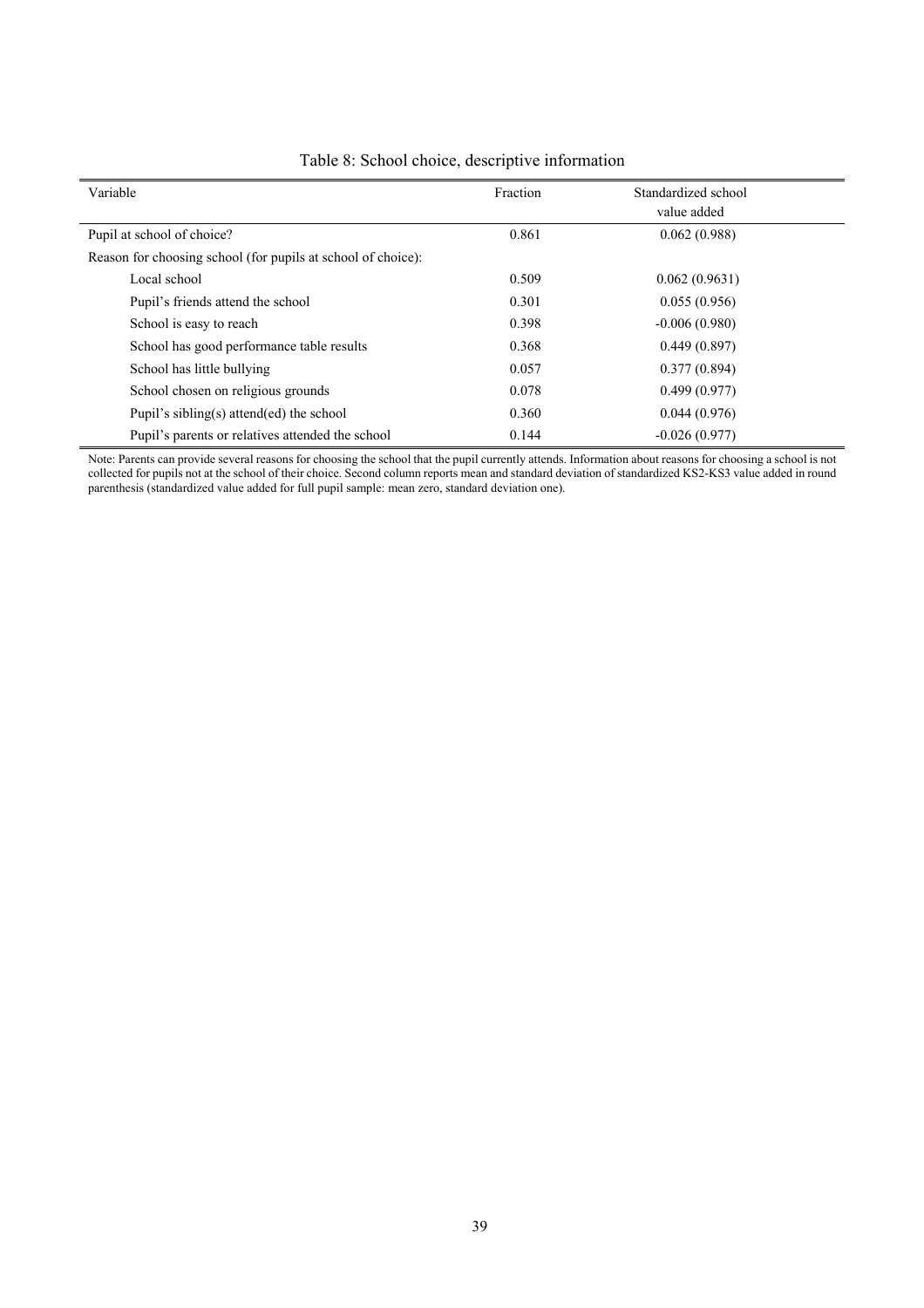|                                                    | Child attitudes              | Parent attitudes                     |
|----------------------------------------------------|------------------------------|--------------------------------------|
|                                                    | Unhappy at School $(11.6\%)$ | Low school quality rating $(12.8\%)$ |
|                                                    | (1)                          | (3)                                  |
| Standardised school value added                    | 0.519                        | $*$ <sup>-7</sup> .638               |
|                                                    | (0.982)                      | (1.307)                              |
| School of choice:                                  | $* -0.028$                   | $**-0.058$                           |
|                                                    | (0.012)                      | (0.013)                              |
| $\ldots$ × Stand, school value added               | $-0.662$                     | 2.251                                |
|                                                    | (1.054)                      | (1.252)                              |
| $\ldots$ × Chosen for good performance             | $**-0.023$                   | $**-0.082$                           |
|                                                    | (0.007)                      | (0.008)                              |
| $\ldots$ × Chosen for good performance x Stand.    | 0.746                        | $**3.703$                            |
| school value added                                 | (0.785)                      | (0.710)                              |
| Pupil, school, family and Census controls          | Yes                          | Yes                                  |
| Standardised pupil value added                     | Yes                          | Yes                                  |
| School of choice $\times$ Stand. pupil value added | Yes                          | Yes                                  |
| Other school choice dummies                        | Yes                          | Yes                                  |

#### Table 9: Pupil wellbeing, parental perceptions, and school choice

Note: All dependent variables are binary indicators (see Table 1); specifications: linear probability models. Standard Errors clustered at the secondary school level in round brackets. \*\* - 1% significance; \* - 5% significance. Control variables described in Appendix Table A1. Census controls refer to the Output Area of pupil's residence. Other school choice dummies include: "School chosen because is the local school"; "School chosen because pupil's friends attend the school; "School chosen on religious grounds"; "School chosen because sibling(s) attend(ed) the school"; "School chosen because parents/relatives attended school"; "School chosen because it is easy to reach"; "School chosen because of little bullying". None of these dummies had sizeable and significant effects in any of the specifications. Number of observations: approximately 11,000 in 590 schools.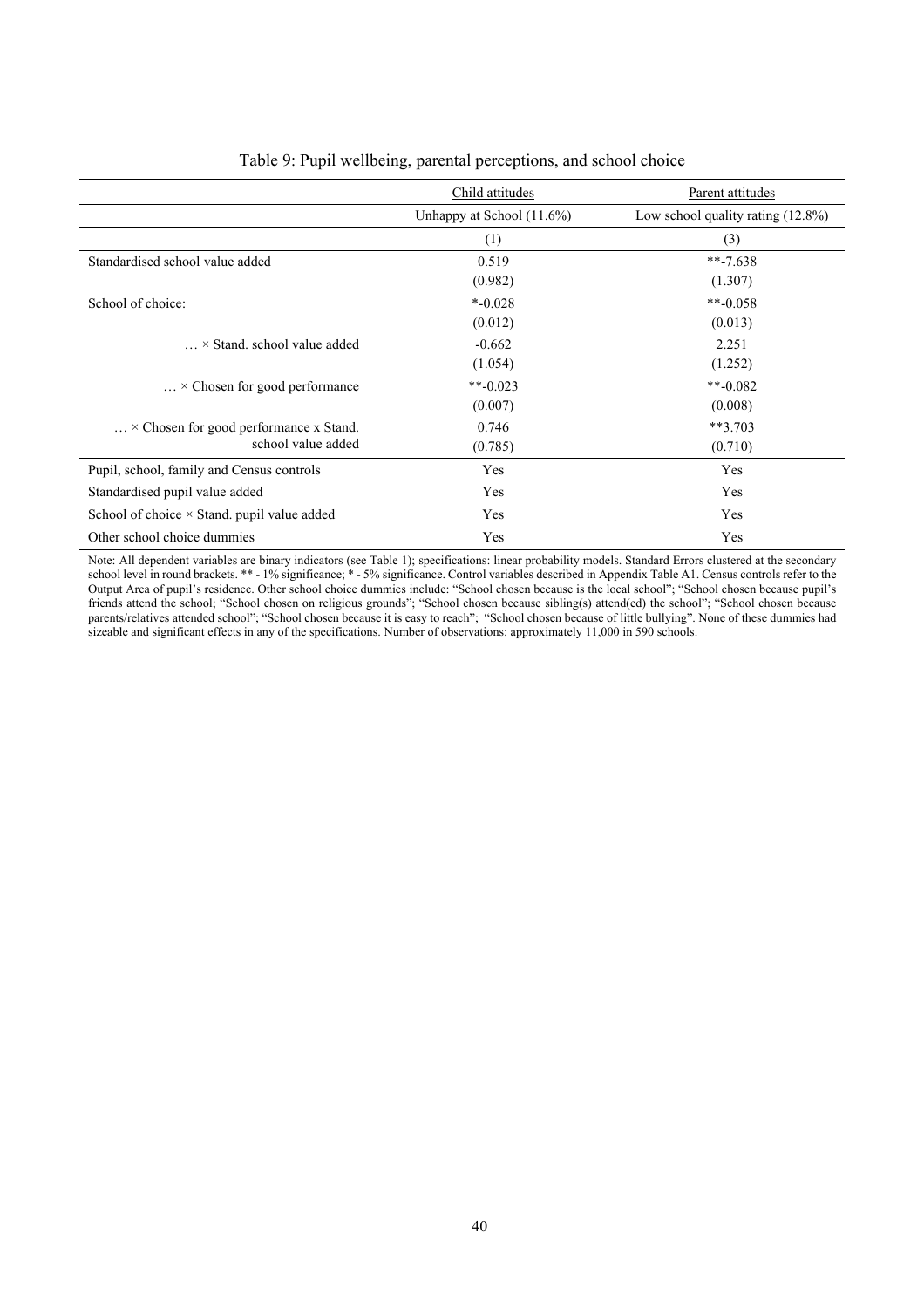# **Appendix Tables**

| Variable                                               | Mean/Fraction | Std.Dev. | N. of Observations |
|--------------------------------------------------------|---------------|----------|--------------------|
| Panel A: Pupil Characteristics                         |               |          |                    |
| Male                                                   | 0.503         | 0.500    | 13517              |
| Native language English                                | 0.761         | 0.427    | 13808              |
| Pupil eligible for free school meals (FSM)             | 0.210         | 0.408    | 13680              |
| Pupil has disabilities                                 | 0.127         | 0.333    | 13353              |
| White ethnicity                                        | 0.623         | 0.485    | 13680              |
| <b>Black ethnicity</b>                                 | 0.091         | 0.288    | 13680              |
| Asian ethnicity                                        | 0.193         | 0.395    | 13680              |
| Chinese ethnicity                                      | 0.002         | 0.047    | 13680              |
| Other and mixed ethnicities                            | 0.063         | 0.243    | 13680              |
| Missing ethnicity                                      | 0.027         | 0.161    | 13680              |
| <b>Panel B: School Characteristics</b>                 |               |          |                    |
| Number of pupils at school (FTE, total roll)           | 1128.39       | 335.57   | 13808              |
| Number of qualified teachers (FTE)                     | 66.91         | 20.69    | 13808              |
| Fraction of pupils eligible for FSM                    | 0.198         | 0.164    | 13808              |
| Fraction of Whites in school                           | 0.768         | 0.293    | 13808              |
| Fraction of Blacks in school                           | 0.054         | 0.107    | 13808              |
| Fraction of Asian in school                            | 0.133         | 0.227    | 13808              |
| Fraction of Chinese in school                          | 0.003         | 0.007    | 13808              |
| Fraction of other and mixed ethnicity in school        | 0.042         | 0.048    | 13808              |
| School is a: Community school                          | 0.720         | 0.449    | 13808              |
| Schools is a: Voluntary Aided school                   | 0.117         | 0.321    | 13808              |
| School is a: Foundation school                         | 0.130         | 0.337    | 13808              |
| School is a: Voluntary Controlled school               | 0.024         | 0.153    | 13808              |
| School is a: City Technology College                   | 0.007         | 0.086    | 13808              |
| Panel C: Family Background                             |               |          |                    |
| Main parent's age                                      | 41.90         | 6.492    | 13651              |
| Main parent's age squared (/100)                       | 17.97         | 5.854    | 13651              |
| Main parent is female                                  | 0.820         | 0.384    | 13693              |
| Main parent has disabilities                           | 0.226         | 0.418    | 13540              |
| Pupil religious affiliation: None                      | 0.313         | 0.464    | 13393              |
| Pupil religious affiliation: Christian                 | 0.458         | 0.498    | 13393              |
| Pupil religious affiliation: Other                     | 0.065         | 0.246    | 13393              |
| Pupil religious affiliation: Muslim                    | 0.164         | 0.370    | 13393              |
| Pupil went out with friends, past 7 days: Never        | 0.226         | 0.418    | 13488              |
| Pupil went out with friends, past 7 days: 1-2 times    | 0.328         | 0.470    | 13488              |
| Pupil went out with friends, past 7 days: 3-5 times    | 0.241         | 0.428    | 13488              |
| Pupil went out with friends, past 7 days: 6-more times | 0.205         | 0.403    | 13488              |
| Pupil does sport activities: Most days                 | 0.336         | 0.472    | 13502              |
| Pupil does sport activities: More than once a week     | 0.301         | 0.459    | 13502              |
| Pupil does sport activities: Once a week               | 0.158         | 0.364    | 13502              |
| Pupil does sport activities: Less than once a week     | 0.058         | 0.233    | 13502              |
| Pupil does sport activities: Hardly ever               | 0.073         | 0.261    | 13502              |
| Pupil does sport activities: Never                     | 0.074         | 0.262    | 13502              |

# TableA1: Control variables, descriptive statistics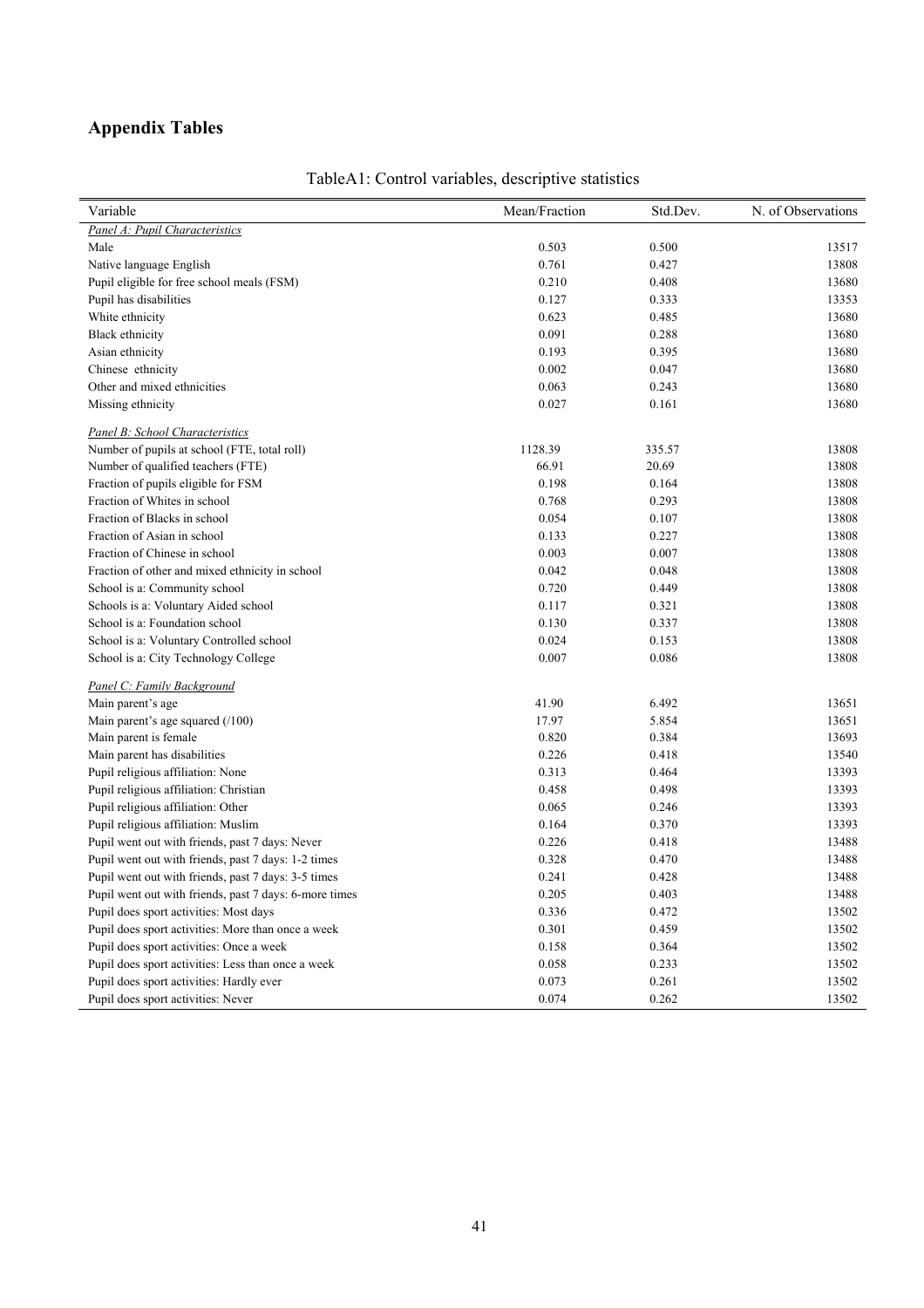| (TableA1, continued: Control variables, descriptive statistics)                   |       |       |       |
|-----------------------------------------------------------------------------------|-------|-------|-------|
| Pupil relation with mother: Very good                                             | 0.673 | 0.469 | 12655 |
| Pupil relation with mother: Fairly good                                           | 0.302 | 0.459 | 12655 |
| Pupil relation with mother: Fairly bad                                            | 0.020 | 0.139 | 12655 |
| Pupil relation with mother: Very bad                                              | 0.005 | 0.072 | 12655 |
| Main parent's education: Degree or equivalent                                     | 0.101 | 0.300 | 13569 |
| Main parent's education: Higher education, below degree                           | 0.120 | 0.325 | 13569 |
| Main parent's education: GCE, A level or equivalent                               | 0.132 | 0.338 | 13569 |
| Main parent's education: GCSE grades A-C or equivalent                            | 0.294 | 0.456 | 13569 |
| Main parent's education: Other qualifications                                     | 0.091 | 0.288 | 13569 |
| Main parent's education: No qualification                                         | 0.262 | 0.440 | 13569 |
| Number of older siblings: 0                                                       | 0.397 | 0.489 | 13326 |
| Number of older siblings: 1                                                       | 0.339 | 0.473 | 13326 |
| Number of older siblings: 2                                                       | 0.152 | 0.360 | 13326 |
| Number of older siblings: 3                                                       | 0.062 | 0.240 | 13326 |
| Number of older siblings: 4                                                       | 0.025 | 0.158 | 13326 |
| Number of older siblings: 5 or more                                               | 0.025 | 0.158 | 13326 |
| Main parent's marital status: Single                                              | 0.084 | 0.277 | 13646 |
| Main parent's marital status: Married                                             | 0.658 | 0.474 | 13646 |
| Main parent's marital status: Living with partner                                 | 0.068 | 0.252 | 13646 |
| Main parent's marital status: Separated                                           | 0.059 | 0.236 | 13646 |
| Main parent's marital status: Divorced                                            | 0.104 | 0.305 | 13646 |
| Main parent's marital status: Widowed                                             | 0.023 | 0.150 | 13646 |
| Main parent's marital status: Other                                               | 0.003 | 0.055 | 13646 |
| Main parent's occupational status: Full-time employee                             | 0.350 | 0.477 | 13562 |
| Main parent's occupational status: Part-time employee                             | 0.270 | 0.444 | 13562 |
| Main parent's occupational status: Full-time self-employed                        | 0.033 | 0.180 | 13562 |
| Main parent's occupational status: Part-time self-employed                        | 0.015 | 0.120 | 13562 |
| Main parent's occupational status: Unemployed/Seeking work                        | 0.028 | 0.164 | 13562 |
| Main parent's occupational status: Full-time education                            | 0.013 | 0.112 | 13562 |
| Main parent's occupational status: Sick/disabled                                  | 0.036 | 0.186 | 13562 |
| Main parent's occupational status: Looking after home                             | 0.237 | 0.425 | 13562 |
| Main parent's occupational status: Retired                                        | 0.010 | 0.102 | 13562 |
| Main parent's occupational status: Other                                          | 0.006 | 0.080 | 13562 |
|                                                                                   |       |       |       |
| Panel D: Census OA Information<br>Fraction of properties owned                    | 0.652 | 0.264 | 13626 |
|                                                                                   | 0.233 | 0.251 | 13626 |
| Fraction of properties socially rented<br>Fraction of properties privately rented | 0.094 | 0.097 | 13626 |
|                                                                                   |       |       |       |
| Average household size                                                            | 2.571 | 0.468 | 13626 |
| Average number of room per dwelling                                               | 5.315 | 0.857 | 13626 |
| Fraction of people with No qualifications                                         | 0.325 | 0.134 | 13626 |
| Fraction of people with Level 1 qualifications                                    | 0.166 | 0.049 | 13626 |
| Fraction of people with Level 2 qualifications                                    | 0.185 | 0.048 | 13626 |
| Fraction of people with Level 3 qualifications                                    | 0.077 | 0.042 | 13626 |
| Fraction of people with Level 4-5 qualifications                                  | 0.180 | 0.116 | 13626 |
| Fraction of people with other qualifications                                      | 0.067 | 0.025 | 13626 |
| Fraction of religiously affiliated individuals: Christian                         | 0.658 | 0.191 | 13626 |
| Fraction of religiously affiliated individuals: Other                             | 0.126 | 0.204 | 13626 |
| Fraction of religiously affiliated individuals: None                              | 0.216 | 0.081 | 13626 |
| Fraction of White individuals                                                     | 0.820 | 0.248 | 13626 |
| Fraction of Black individuals                                                     | 0.039 | 0.080 | 13626 |
| Fraction of Asian individuals                                                     | 0.112 | 0.205 | 13626 |
| Fraction of Chinese individuals                                                   | 0.010 | 0.019 | 13626 |
| Fraction of Other ethnicity individuals                                           | 0.022 | 0.027 | 13626 |

Note: fractions may not sum to 1. This is due to rounding or partially missing information. Information on "Pupil relation with mother" is pupil reported: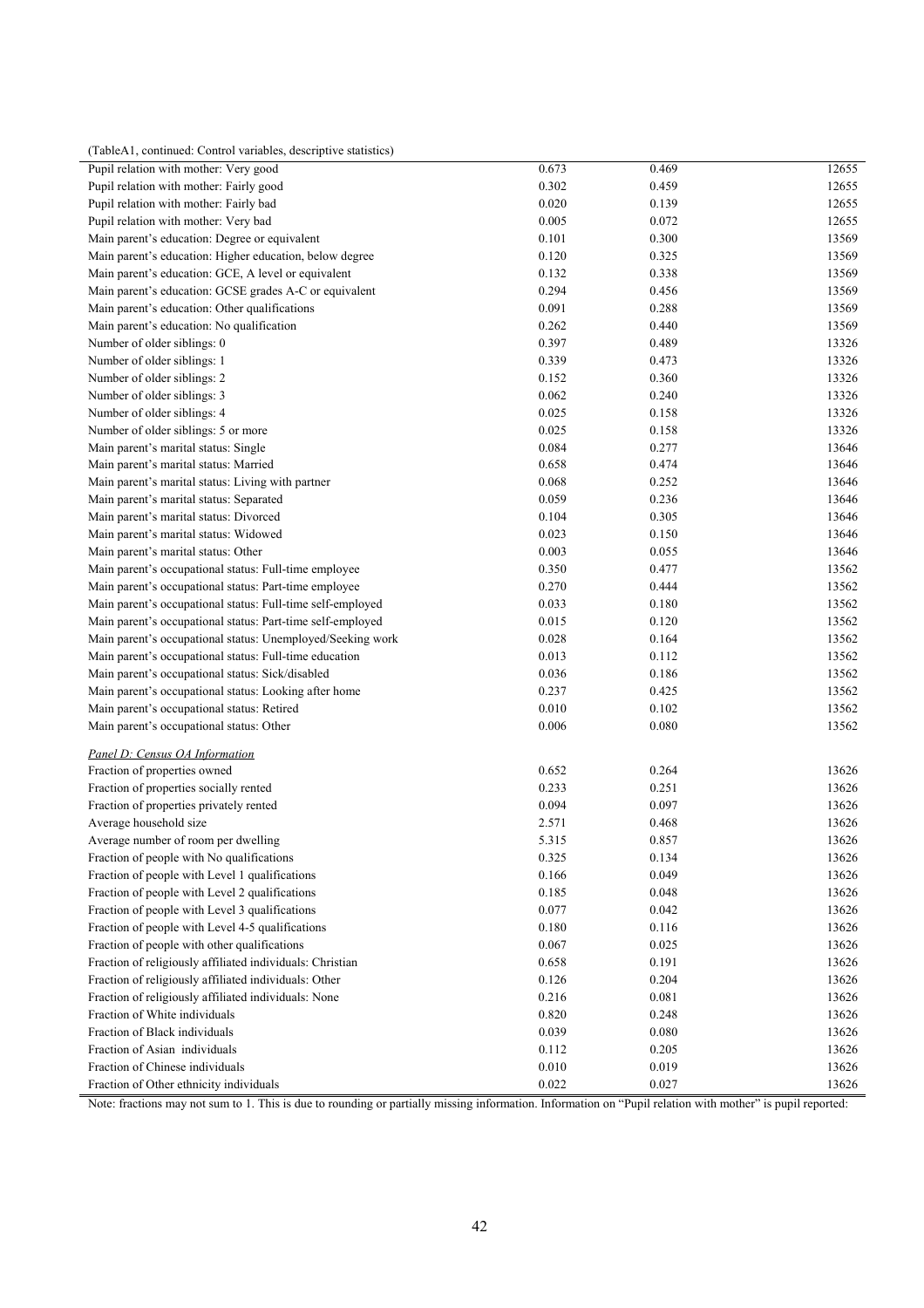|                                                   | Child attitudes    | Parent attitudes          |
|---------------------------------------------------|--------------------|---------------------------|
|                                                   | Unhappy at School  | Low school quality rating |
|                                                   | (1)                | (3)                       |
| Standardised pupil value added                    | $*$ -3.478 (0.345) | $**-3.090(0.362)$         |
| Native language English                           | $-0.001(0.015)$    | 0.025(0.017)              |
| Pupil eligible for Free School Meals (FSM)        | 0.006(0.011)       | $-0.020(0.011)$           |
| Male                                              | $0.026(0.007)$ **  | $-0.000(0.006)$           |
| Pupil has disabilities                            | 0.006(0.009)       | 0.018(0.010)              |
| Asian ethnicity                                   | $-0.028(0.018)$    | $-0.031(0.023)$           |
| <b>Black</b> ethnicity                            | $-0.024(0.015)$    | 0.007(0.016)              |
| Chinese ethnicity                                 | 0.058(0.078)       | $-0.036(0.048)$           |
| Other and mixed ethnicities                       | 0.003(0.015)       | 0.023(0.015)              |
| Missing ethnicity                                 | $-0.002(0.019)$    | 0.032(0.025)              |
|                                                   |                    |                           |
| Number of pupils at school $(x100)$               | $-0.002(0.003)$    | 0.007(0.005)              |
| Number of qualified teachers (x100)               | 0.005(0.054)       | $-0.141(0.080)$           |
| Fraction of pupils eligible for FSM (x100)        | $-0.088(0.038)*$   | $-0.030(0.056)$           |
| Fraction of Asian in school $(x100)$              | 0.038(0.024)       | 0.018(0.033)              |
| Fraction of Blacks in school (x100)               | 0.010(0.068)       | $0.175(0.074)$ *          |
| Fraction of Chinese in school $(x100)$            | 0.484(0.442)       | $-0.731(0.543)$           |
| Fraction of other/mixed ethnicity (x100)          | 0.108(0.010)       | 0.055(0.131)              |
| Schools is a: Voluntary Aided School              | $-0.001(0.009)$    | $-0.043(0.011)$ **        |
| School is a: Voluntary Controlled School          | $-0.047(0.012)$ ** | $-0.018(0.016)$           |
| School is a: Foundation School                    | $-0.003(0.009)$    | 0.002(0.015)              |
| School is a: City Technology College              | $-0.058(0.025)$ *  | $-0.046(0.026)$           |
| Main parent's age $(x100)$                        | $-0.067(0.505)$    | $-0.598(0.492)$           |
| Main parent's age squared/100 $(x100)$            | $-0.002(0.581)$    | 0.361(0.552)              |
| Main parent is female                             | $-0.004(0.009)$    | $-0.013(0.010)$           |
| Main parent has disabilities                      | 0.012(0.008)       | 0.009(0.009)              |
| Pupil out with friends, past 7days: 1-2 times     | $-0.013(0.008)$    | $-0.009(0.008)$           |
| Pupil out with friends, past 7 days: 3-5 times    | $-0.004(0.009)$    | 0.002(0.009)              |
| Pupil out with friends, past 7 days: 6-more times | $0.021(0.011)*$    | 0.009(0.010)              |
| Pupil does sport: More than once a week           | 0.012(0.007)       | $-0.009(0.008)$           |
| Pupil does sport: Once a week                     | 0.017(0.009)       | $-0.004(0.009)$           |
| Pupil does sport: Less than once a week           | 0.029(0.015)       | $-0.013(0.013)$           |
| Pupil does sport activities: Hardly ever          | $0.045(0.014)$ **  | 0.015(0.013)              |
| Pupil does sport activities: Never                | $0.091(0.015)$ **  | $0.031(0.015)*$           |
| Pupil religious affiliation: Christian            | $-0.019(0.007)$ ** | $-0.010(0.008)$           |
| Pupil religious affiliation: Other                | $-0.030(0.019)$    | 0.044(0.024)              |
| Pupil religious affiliation: Muslim               | $-0.048(0.019)$ ** | 0.014(0.024)              |
| Pupil relation with mother: Fairly good           | $0.053(0.007)$ **  | $0.015(0.007)*$           |
| Pupil relation with mother: Fairly bad            | $0.181(0.031)$ **  | 0.026(0.026)              |
| Pupil relation with mother: Very bad              | $0.311(0.065)$ **  | 0.020(0.047)              |
| Main parent's education: HE, below degree         | $-0.007(0.012)$    | $-0.003(0.013)$           |
| Main parent's education: GCE, A level or equiv.   | $-0.014(0.012)$    | $-0.028(0.012)*$          |
| Main parent's education: GCSE A-C or equiv.       | $-0.015(0.011)$    | $-0.039(0.010)$ **        |
| Main parent's education: Other qualifications     | $-0.017(0.013)$    | $-0.025(0.014)$           |
| Main parent's education: No qualification         | $-0.034(0.012)$ ** | $-0.041(0.013)$ **        |
| Number of older siblings: 1                       | $0.021(0.008)$ **  | $0.019(0.008)$ **         |
| Number of older siblings: 2                       | $0.039(0.010)**$   | $0.044(0.010)$ **         |
| Number of older siblings: 3                       | $0.032(0.014)$ *   | 0.022(0.014)              |
| Number of older siblings: 4                       | 0.036(0.020)       | $0.054(0.022)*$           |
| Number of older siblings: 5 or more               | $0.080(0.024)$ **  | $0.063(0.026)*$           |

# Table A2: Determinants of pupil and parental perceptions of the learning environment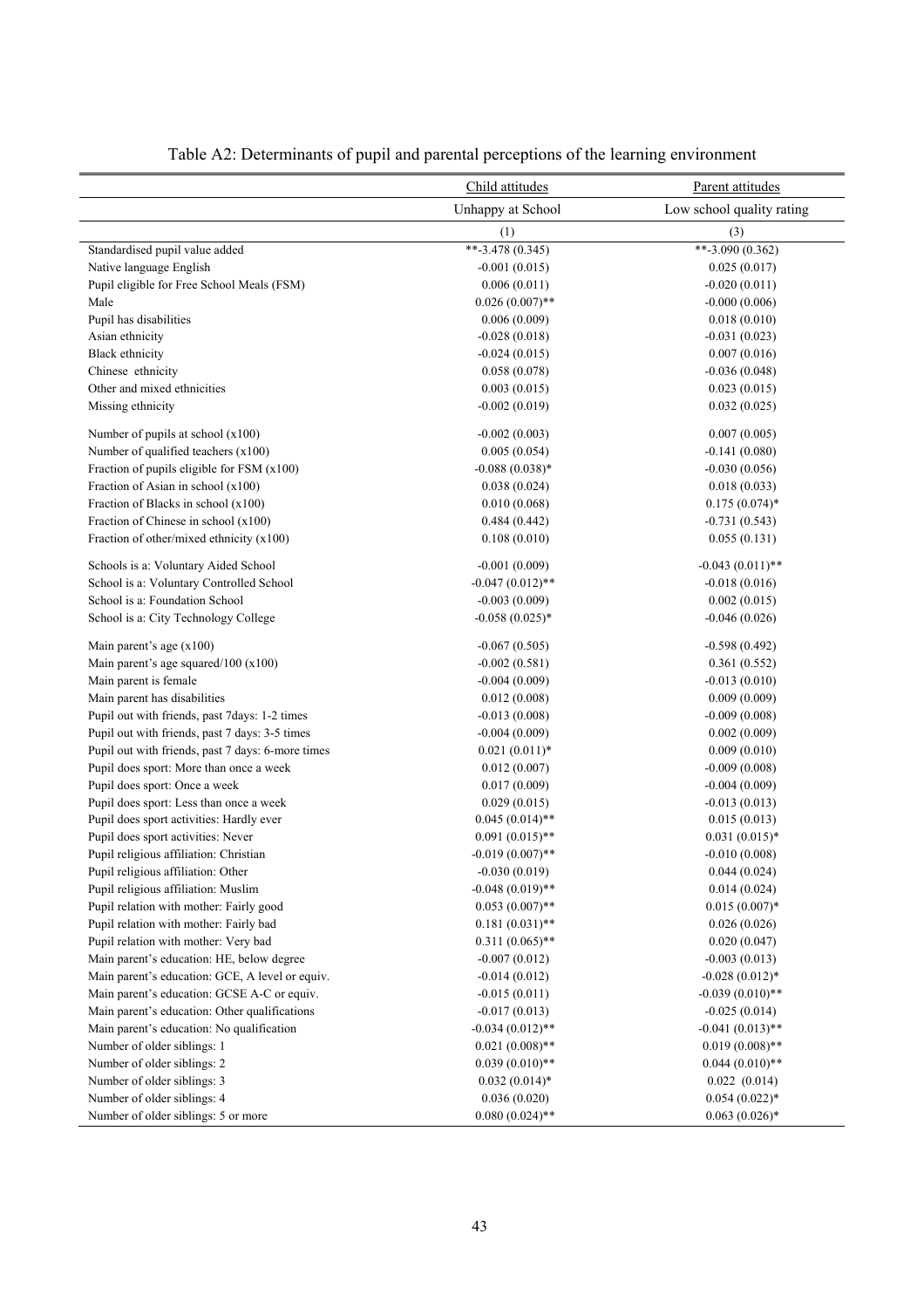(TableA2, continued: Determinants of pupil and parental attitudes)

| Main parent's marital status: Married             | $-0.037(0.015)$ * | $-0.028(0.014)$  |
|---------------------------------------------------|-------------------|------------------|
| Main parent's marital status: Living with partner | $-0.030(0.018)$   | $-0.024(0.018)$  |
| Main parent's marital status: Separated           | $-0.042(0.019)$ * | $-0.028(0.019)$  |
| Main parent's marital status: Divorced            | $-0.016(0.018)$   | 0.004(0.017)     |
| Main parent's marital status: Widowed             | $-0.034(0.025)$   | $-0.041(0.024)$  |
| Main parent's marital status: Other               | $-0.103(0.041)$ * | 0.013(0.077)     |
| Main parent's occupation: PT employee             | $0.024(0.008)$ ** | $-0.000(0.007)$  |
| Main parent's occupation: FT self-employed        | 0.000(0.015)      | $-0.028(0.016)$  |
| Main parent's occupation: PT self-employed        | 0.017(0.025)      | 0.007(0.024)     |
| Main parent's occupation: Unempl./Seeking work    | 0.004(0.021)      | $0.051(0.024)$ * |
| Main parent's occupation: FT education            | $-0.002(0.026)$   | $-0.004(0.030)$  |
| Main parent's occupation: Sick/disabled           | 0.018(0.018)      | $0.041(0.021)$ * |
| Main parent's occupation: Looking after home      | $0.029(0.010)**$  | 0.009(0.010)     |
| Main parent's occupation: Retired                 | 0.056(0.051)      | 0.017(0.045)     |
| Main parent's occupation: Other                   | 0.068(0.045)      | 0.012(0.043)     |
| Pupil Value Added + School Value Added            | Yes               | Yes              |
| Census characteristics                            | Yes               | Yes              |

Note: All dependent variables are binary indicators (see Table 1); specification: linear probability models. Column (1) reports additional coefficients from the regression in Column (3) of Table 2. Column (2) reports additional coefficients from the regression in Column (3) of Table 3. \*\* - 1% significance; \* - 5% significance. Excluded dummy categories are: White ethnicity; Schools is a: Community school; Pupil out with friends, past 7 days: Never; Pupil does sport activities: Most days; Pupil religious affiliation: None; Pupil relation with mother: Very good; Main parent's education: Degree or equivalent; Number of older siblings: 0; Main parent's marital status: Single; Main parent's occupation: Full-time employee. Census characteristics described in Appendix Table A1; regression coefficients not reported.